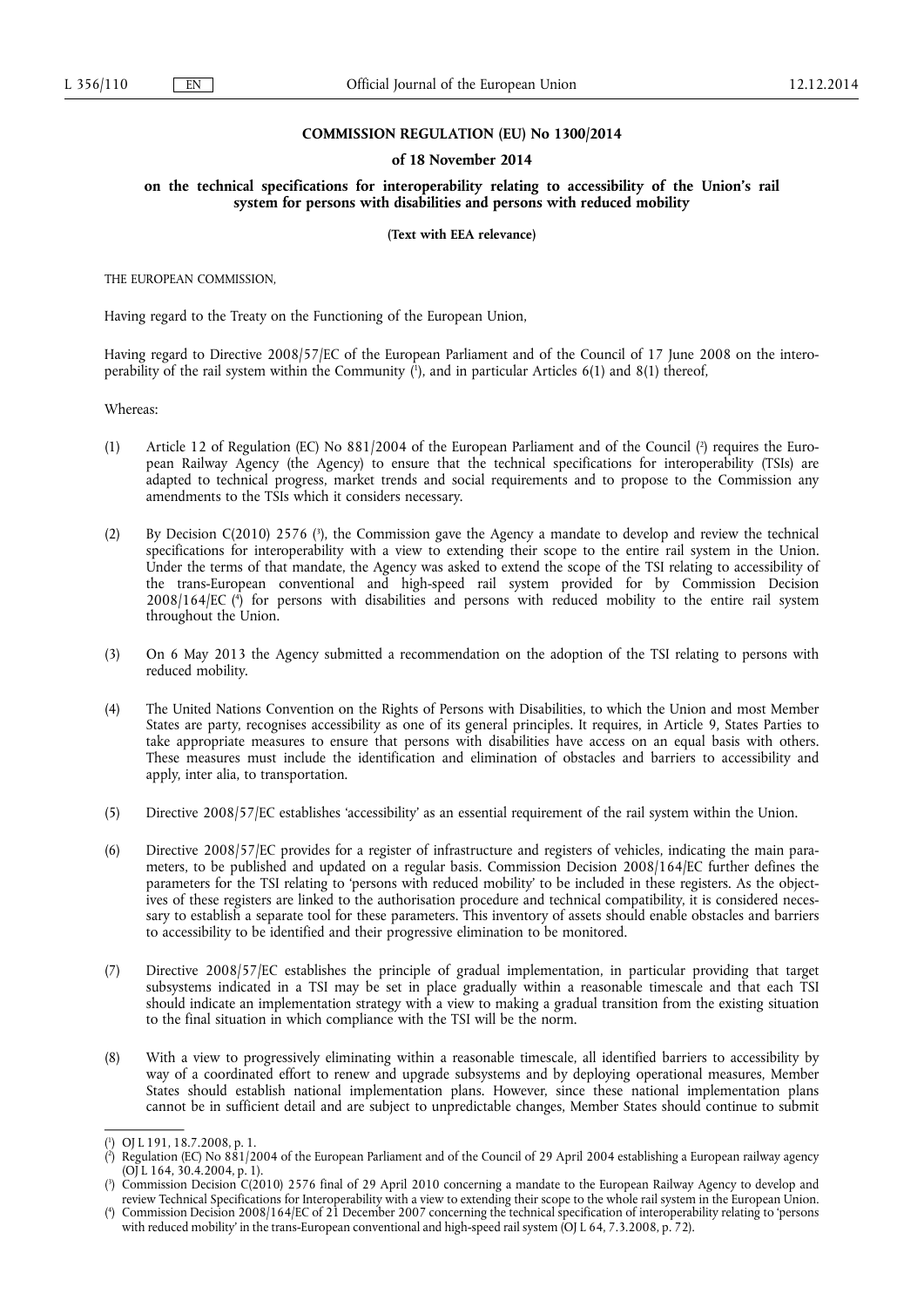information in cases when placing in service of existing subsystems after renewal or upgrading requires a new authorisation for placing in service and if the TSI is not fully applied in accordance with Directive 2008/57/EC.

- (9) The Union should adopt common priorities and criteria which Member States should integrate in their national implementation plans. This will contribute to achieving progressive implementation of the TSI within a reasonable timescale.
- (10) In order to follow technological evolution and encourage modernization, innovative solutions should be promoted and their implementation should, under certain conditions, be allowed. Where an innovative solution is proposed, the manufacturer or his authorized representative should explain how they deviate from the relevant section of the TSI, and the innovative solution should be assessed by the Commission. If this assessment is positive, the Agency should define the appropriate functional and interface specifications of the innovative solution and develop the appropriate assessment methods.
- (11) In order to prevent unnecessary additional costs and administrative burden and in order not to interfere with existing contracts, Decision 2008/164/EC should continue to apply to subsystems and projects referred to in Article 9(1)(a) of Directive 2008/57/EC after its repeal.
- (12) The measures provided for in this Regulation are in accordance with the opinion of the Committee established under Article 29(1) of Directive 2008/57/EC,

HAS ADOPTED THIS REGULATION:

#### *Article 1*

#### **Subject matter**

This Regulation establishes the technical specification for interoperability (TSI) relating to accessibility of the Union's rail system for persons with disabilities and persons with reduced mobility, as set out in the Annex.

#### *Article 2*

#### **Scope**

1. The TSI shall apply to the infrastructure, operation and traffic management, telematics applications and rolling stock subsystems as described in point 2 of Annex II to Directive 2008/57/EC and in point 2.1 of the Annex to this Regulation. It shall cover all aspects of these subsystems which are relevant to accessibility for persons with disabilities and persons with reduced mobility.

2. The TSI shall apply to the following networks:

(a) the trans-European conventional rail system network as defined in Annex I, section 1.1 of Directive 2008/57/EC;

(b) the trans-European high-speed rail system network as defined in Annex I, section 2.1 of Directive 2008/57/EC;

(c) all other parts of the network.

The TSI shall not cover the cases referred to in Article 1(3) of Directive 2008/57/EC.

3. The TSI shall apply to all new infrastructure or rolling stock subsystems of the rail system in the Union, referred to in paragraph 1, which is placed in service after the date of application provided for in Article 12, account being taken of points 7.1.1 and 7.1.2 of the Annex.

4. The TSI shall not apply to existing infrastructure or rolling stock of the rail system in the Union, referred to in paragraph 1, which is already placed in service on the network (or part of it) of any Member State at the date of application provided for in Article 12.

5. However, the TSI shall apply to existing infrastructure and rolling stock of the rail system in the Union, referred to in paragraph 1, when it is subject to renewal or upgrading in accordance with Article 20 of Directive 2008/57/EC, having regard to Article 8 of this Regulation and point 7.2 of the Annex to this Regulation.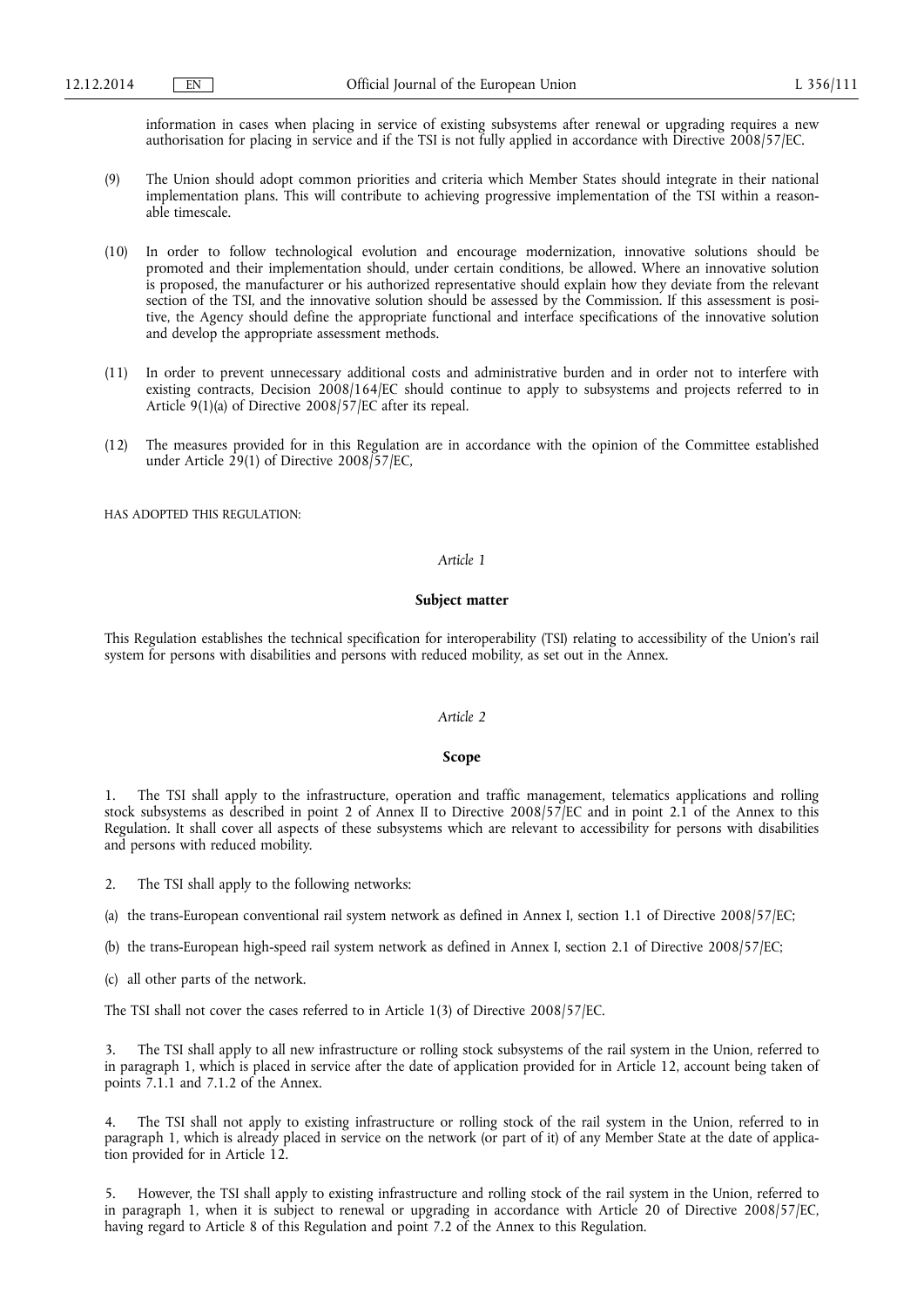#### *Article 3*

#### **Conformity assessment**

1. The procedures for conformity assessment of interoperability constituents and subsystems set out in Section 6 of the Annex shall be based on the modules established in Commission Decision 2010/713/EU ( 1 ).

2. The type or design examination certificate of interoperability constituents shall be valid for a five year period. During that period, new constituents of the same type are permitted to be placed into service without a new conformity assessment.

3. Certificates referred to in paragraph 2 which have been issued according to the requirements of Decision 2008/164/EC remain valid, without a need for a new conformity assessment, until the expiry date originally established. In order to renew a certificate the design or type shall be re-assessed only against new or modified requirements set out in the Annex to this Regulation.

Universal toilet modules which have been assessed against the requirements of Commission Decision 2008/164/EC shall not be re-assessed when they are intended for rolling stock of an existing design as defined in Commission Regulation (EU) No 1302/2014 ( 2 ).

## *Article 4*

#### **Specific cases**

With regard to specific cases referred to in Section 7.3 of the Annex, the conditions to be met for the verification of interoperability in accordance with Article 17(2) of Directive 2008/57/EC shall be the applicable technical rules in use in the Member State which authorises the placing in service of the subsystems covered by this Regulation.

- 2. By 1 July 2015, each Member State shall inform the other Member States and the Commission about:
- (a) the technical rules referred to in paragraph 1;
- (b) the conformity assessment and verification procedures to be carried out with a view to applying the national rules referred to in paragraph 1;
- (c) the bodies designated in accordance with Article 17, paragraph 3, of Directive 2008/57/EC appointed to carry out the conformity assessment and verification procedures with respect to the specific cases set out in Section 7.3 of the Annex.

## *Article 5*

#### **Projects at an advanced stage of development**

In accordance with Article 9(3) of Directive 2008/57/EC, each Member State shall communicate to the Commission, within one year of the entry into force of this Regulation, a list of projects being implemented within its territory and that are at an advanced stage of development.

## *Article 6*

#### **Innovative solutions**

1. Technological progress may require innovative solutions, which do not comply with the specifications set out in the Annex or for which the assessment methods set out in the Annex cannot be applied.

2. Innovative solutions may concern the infrastructure and rolling stock subsystems, their parts and their interoperability constituents.

If an innovative solution is proposed, the manufacturer or his authorised representative established within the Union shall state how it deviates from the relevant provision of the TSI set out in the Annex and submit it to the Commission for analysis. The Commission may request the Agency's opinion on the proposed innovative solution and, where appropriate, may consult relevant stakeholders.

<sup>(</sup> 1 ) Commission Decision 2010/713/EU of 9 November 2010 on modules for the procedures for assessment of conformity, suitability for use and EC verification to be used in the technical specifications for interoperability adopted under Directive 2008/57/EC of the European Parliament and of the Council (OJ L 319, 4.12.2010, p. 1).

<sup>(</sup> 2 ) Commission Regulation (EU) No 1302/2014 of 18 November 2014 concerning a technical specification for interoperability relating to the 'rolling stock — locomotives and passenger rolling stock' subsystem of the rail system in the European Union (see page 228 of this Official Journal).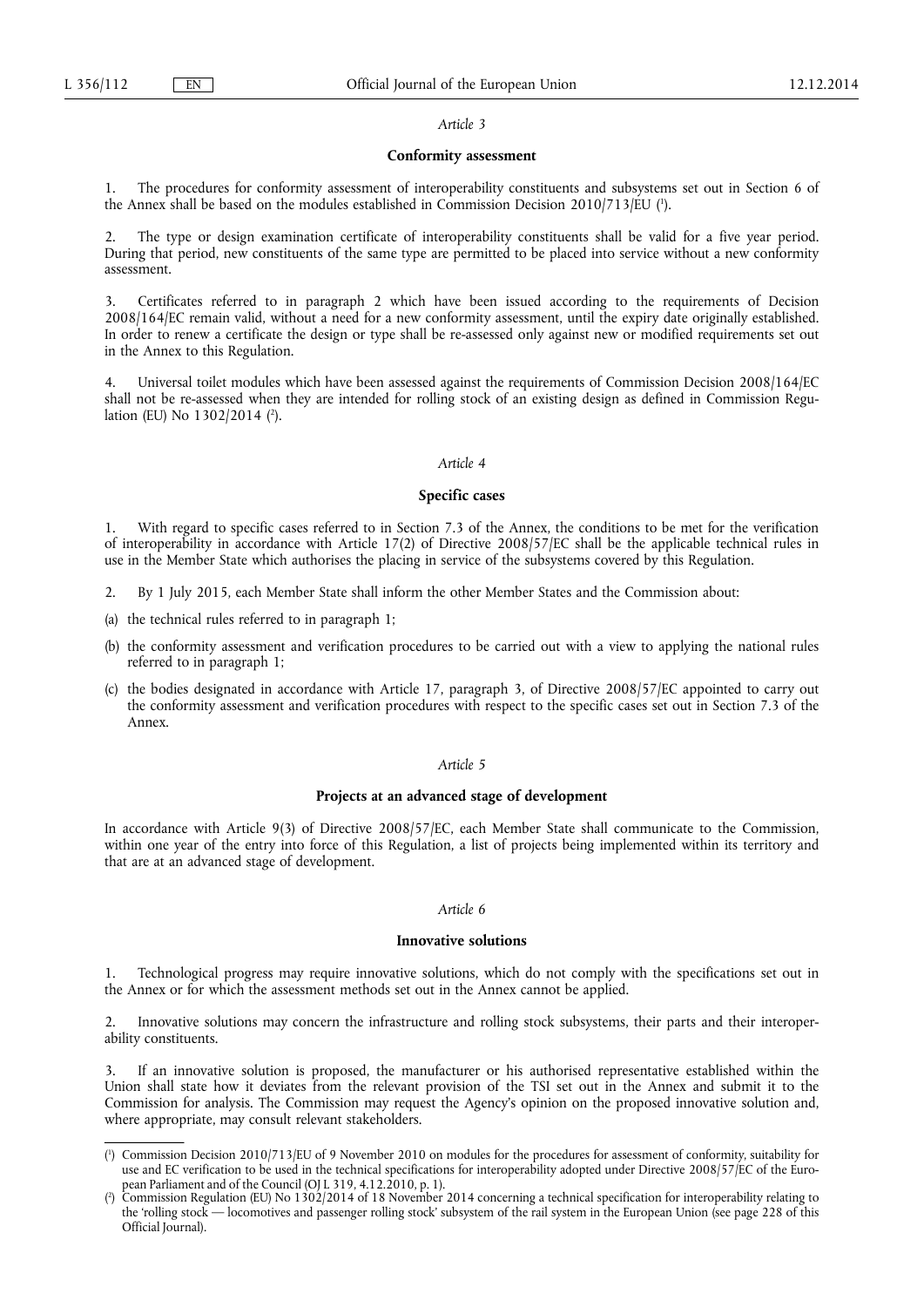4. The Commission shall deliver an opinion on the proposed innovative solution. If this opinion is positive, the appropriate functional and interface specifications and the assessment method needed in the TSI to enable use to be made of this innovative solution shall be developed and subsequently incorporated in the TSI during the revision process. If the opinion is negative, the innovative solution proposed cannot be applied.

5. Pending the revision of the TSI, the positive opinion delivered by the Commission shall be considered as acceptable means of compliance with the essential requirements of Directive 2008/57/EC and may be used for the assessment of subsystems and projects.

#### *Article 7*

## **Inventory of Assets**

1. Each Member State shall ensure that an inventory of assets is established and implemented with a view to:

(a) identifying barriers to accessibility;

(b) providing information to users;

(c) monitoring and evaluating progress on accessibility.

The Agency shall set up and run a working party in charge of making a proposal for a recommendation as regards the minimum structure and content of data to be collected for the inventories of assets. The Agency shall submit a recommendation to the Commission, including on content, data format, functional and technical architecture, operating mode, rules for data input and consultation, and rules for self-assessment and designation of the entities responsible for data provision. In order to identify the most viable solution, the recommendation shall take into account the estimated costs and benefits of all the technical solutions considered. It shall include a proposal for the timing of the establishment of the inventories of assets.

3. On the basis of the recommendation referred to in paragraph 2, chapter 7 of the Annex shall be updated in accordance with Article 6 of Directive 2008/57/EC.

4. The scope of these inventories of assets shall extend at least to:

(a) public areas of stations dedicated to the transport of passengers as defined in point 2.1.1 of the Annex;

(b) rolling stock as defined in point 2.1.2 of the Annex.

5. The inventory of assets shall be updated to incorporate data on new infrastructure and rolling stock and on renewal or upgrading work done to existing infrastructure and rolling stock.

## *Article 8*

#### **National Implementation Plans**

1. Member States shall adopt national implementation plans, including at least the information listed in Appendix C of the Annex, with a view to progressively eliminating all identified barriers to accessibility.

2. The national implementation plans shall be based on existing national plans and, subject to availability, on the inventory of assets referred to in Article 7, or on any other relevant and reliable source of information.

The scope and speed of implementing national plans shall be decided by Member States.

3. The national implementation plans shall run over a period of at least 10 years and shall be updated regularly, at least every five years.

4. The national implementation plans shall contain a strategy, including a prioritisation rule laying down the criteria and priorities for stations and units of rolling stock to be designated for renewal or upgrading. This strategy shall be formulated in cooperation with infrastructure manager(s), station manager(s), railway undertaking(s) and, if needed, other local authorities (including local transport authorities). Representative associations of users including disabled persons and persons with reduced mobility shall be consulted.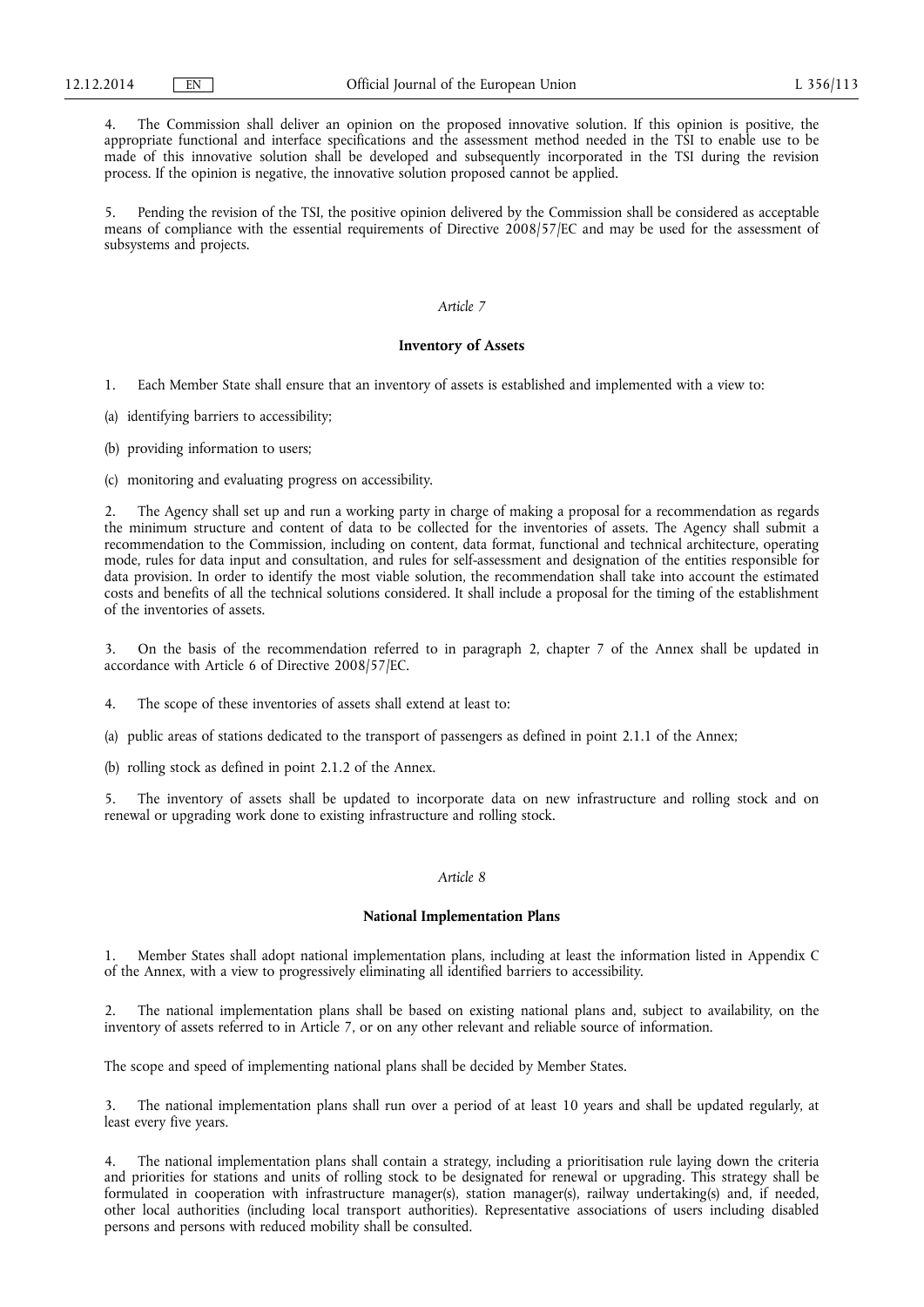5. In each Member State, the prioritisation rule referred to in paragraph 4 shall replace the rule set out in Appendix B of the Annex which shall apply until the adoption of the national implementation plan in that Member State.

6. Member States shall notify their national implementation plans to the Commission no later than 1 January 2017. The Commission shall publish the national implementation plans, and any subsequent revisions notified according to paragraph 9, on its website and inform Member States about them through the Committee established by Directive  $2008/57/EC$ .

7. Within six months of completion of the notification process, the Commission shall draw up a comparative overview of the strategies contained in the national implementation plans. On the basis of this overview, and in cooperation with the advisory body referred to in Article 9, it shall identify common priorities and criteria to further the implementation of the TSI. These priorities shall be integrated in chapter 7 of the Annex during the revision process pursuant to Article 6 of Directive 2008/57/EC.

8. Member States shall revise their national implementation plans in accordance with the priorities referred to in paragraph 7 within 12 months of the adoption of the revised TSI.

9. Member States shall notify the revised national implementation plans referred to in paragraph 8 and any other updates of the national implementation plans referred to in paragraph 3 to the Commission not later than four weeks after their approval.

#### *Article 9*

#### **Advisory body**

1. The Commission shall establish an advisory body to assist the Commission in closely monitoring implementation of the TSI. This advisory body shall be chaired by the Commission.

- 2. The advisory body shall be established no later than 1 February 2015, and shall consist of:
- (a) Member States wishing to participate;
- (b) representative bodies from the railway sector;
- (c) representative bodies of users;
- (d) the European Railway Agency.
- 3. The tasks of the advisory body shall include:
- (a) monitoring the development of a minimum data structure for the inventory of assets,
- (b) supporting Member States in the completion of their inventories of assets and implementation plans,
- (c) assisting the Commission in monitoring implementation of the TSI,
- (d) facilitating exchanges of best practices,
- (e) assisting the Commission in identifying the common priorities and criteria for the implementation of the TSI as referred to in Article 8.
- (f) where appropriate, making recommendations to the Commission, in particular for strengthening implementation of the TSI.

The Commission shall keep Member States informed of the activities of the advisory body through the Committee established by Directive 2008/57/EC.

### *Article 10*

#### **Final provisions**

Full compliance with the TSI is mandatory for projects which receive the Union financial support for the renewal or upgrading of existing rolling stock or parts thereof or for the renewal or upgrading of existing infrastructure, in particular a station or components thereof and platforms or components thereof.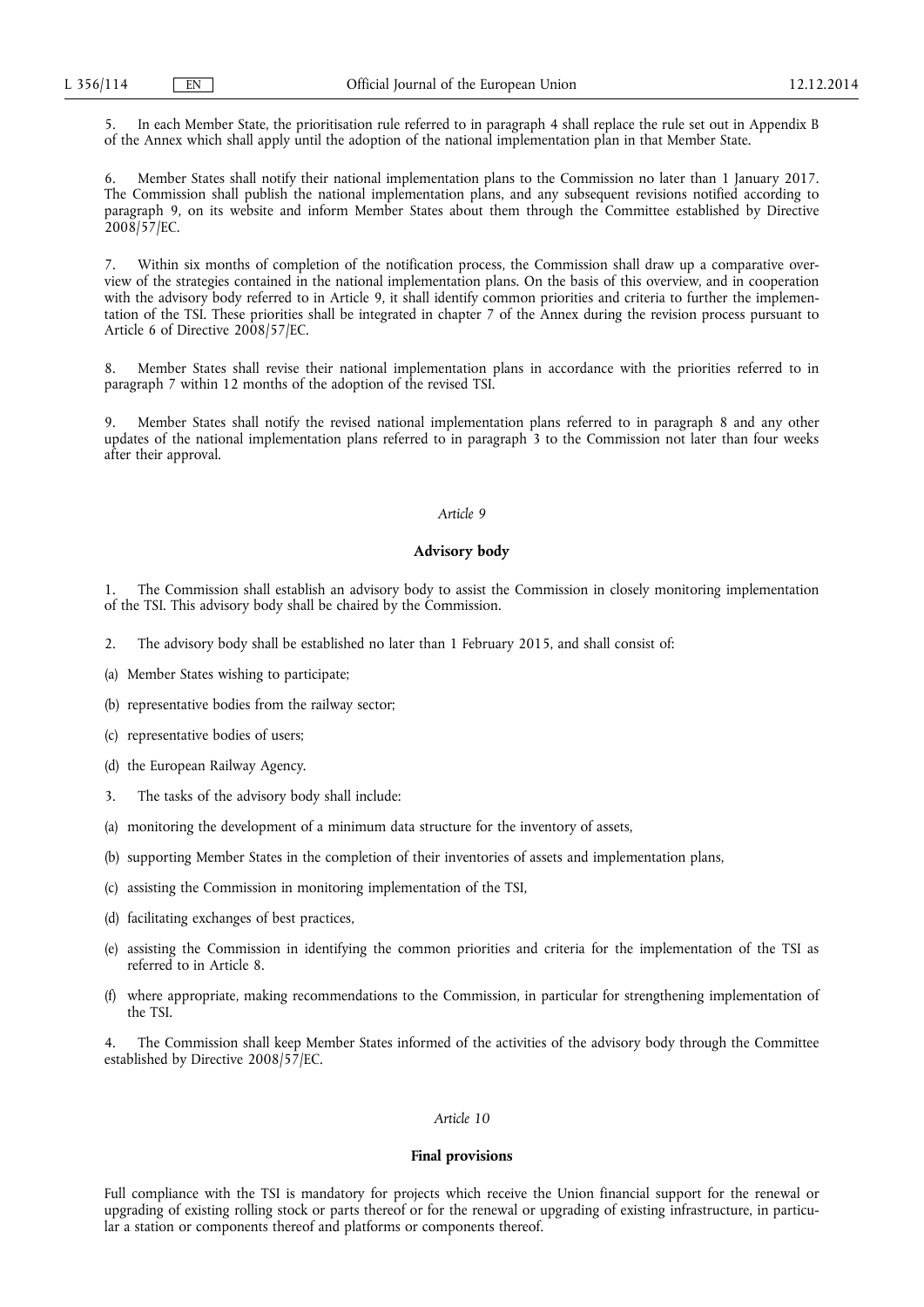## *Article 11*

## **Repeal**

Decision 2008/164/EC is repealed with effect from 1 January 2015.

It shall however continue to apply to:

- (a) subsystems authorised in accordance with that Decision;
- (b) projects for new, renewed or upgraded subsystems which, at the date of publication of this Regulation, are at an advanced stage of development or are the subject of an ongoing contract;

(c) projects for new rolling stock of an existing design, as referred to in point 7.1.2 of the Annex to this Regulation.

## *Article 12*

#### **Entry into force**

This Regulation shall enter into force on the twentieth day following that of its publication in the *Official Journal of the European Union*.

It shall apply from 1 January 2015. However, an authorisation for placing in service may be granted in accordance with the TSI as set out in the Annex to this Regulation before 1 January 2015.

This Regulation shall be binding in its entirety and directly applicable in all Member States.

Done at Brussels, 18 November 2014.

*For the Commission The President*  Jean-Claude JUNCKER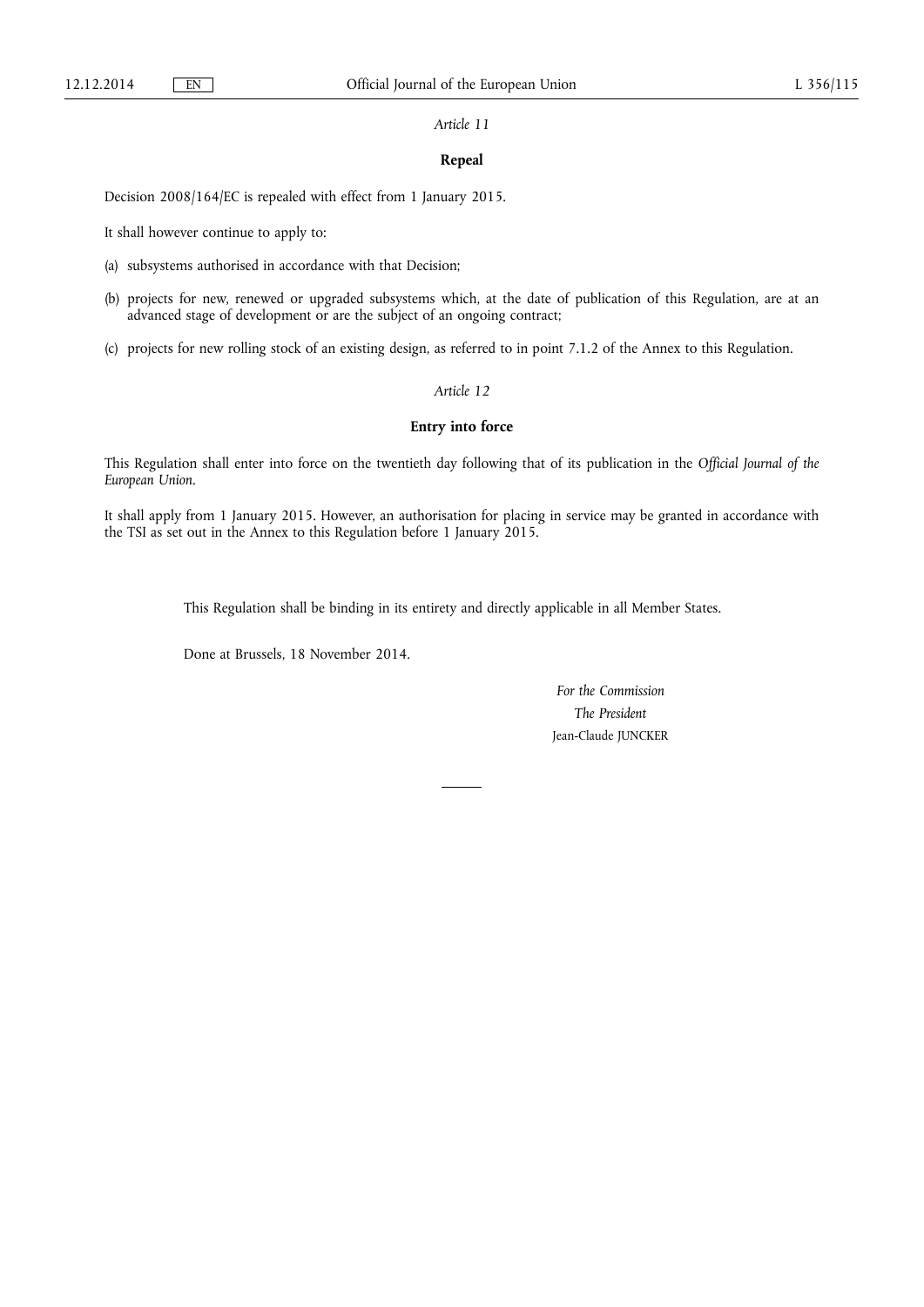## ANNEX

## TABLE OF CONTENTS

| 1.     | 118 |
|--------|-----|
| 1.1.   | 118 |
| 1.2.   | 118 |
| 2.     | 118 |
| 2.1.   | 118 |
| 2.1.1. | 118 |
| 2.1.2. | 118 |
| 2.1.3. | 118 |
| 2.1.4. | 118 |
| 2.2.   | 118 |
| 2.3.   | 118 |
| 3.     | 119 |
| 4.     | 121 |
| 4.1.   | 121 |
| 4.2.   | 122 |
| 4.2.1. | 122 |
| 4.2.2. | 128 |
| 4.3.   | 139 |
| 4.3.1. | 139 |
| 4.3.2. | 139 |
| 4.3.3. | 139 |
| 4.4.   | 140 |
| 4.4.1. | 140 |
| 4.4.2. | 141 |
| 4.4.3. | 144 |
| 4.5.   | 144 |
| 4.5.1. | 144 |
| 4.5.2. | 144 |
| 4.6.   | 144 |
| 4.7.   | 145 |
| 4.8.   | 145 |
| 4.8.1. | 145 |
| 4.8.2. | 145 |
| 5.     | 145 |
| 5.1.   | 145 |
| 5.2.   | 145 |
| 5.3.   | 145 |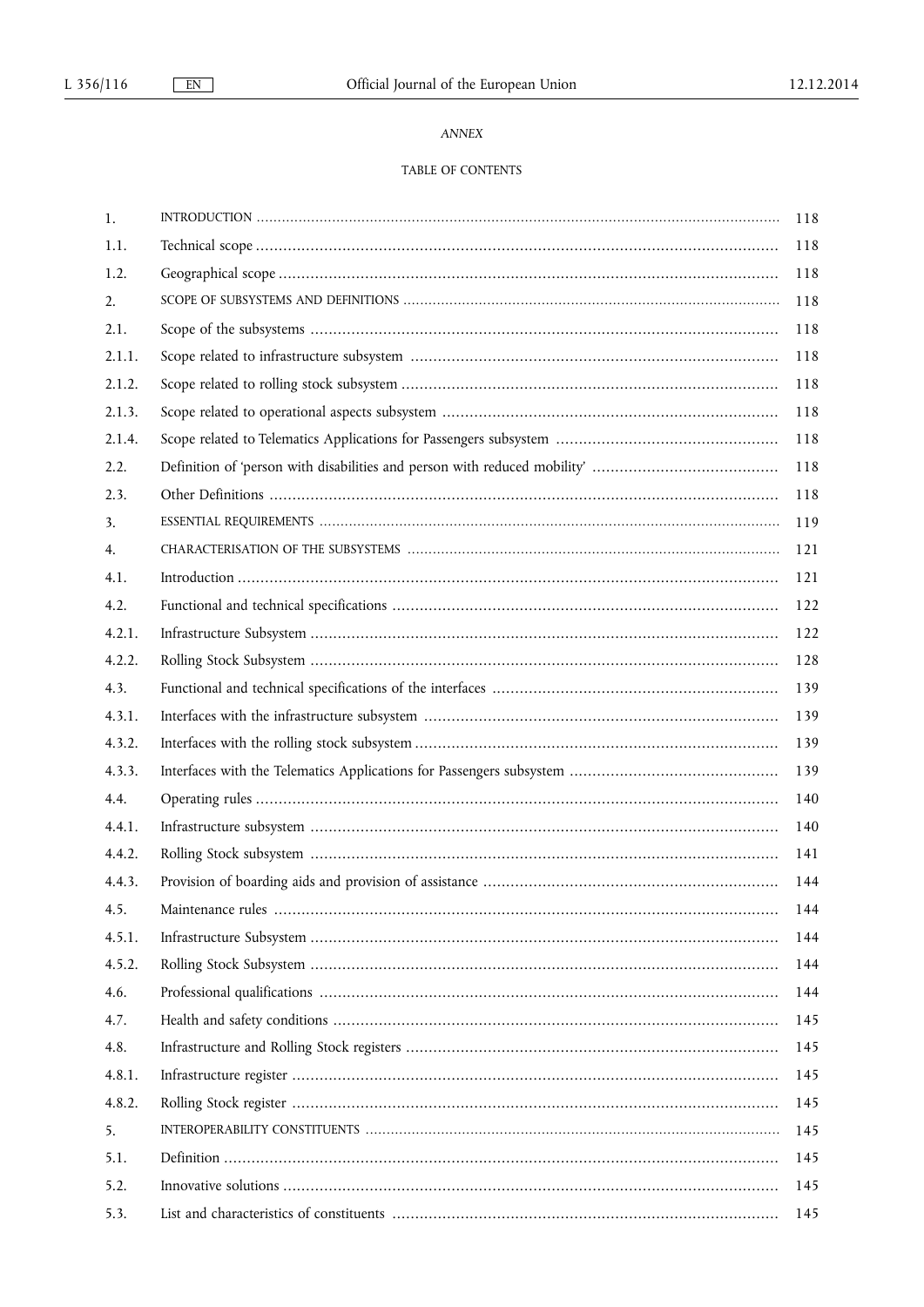| 5.3.1. | 145 |
|--------|-----|
| 5.3.2. | 147 |
| 6.     | 150 |
| 6.1.   | 150 |
| 6.1.1. | 150 |
| 6.1.2. | 151 |
| 6.1.3. | 152 |
| 6.2.   | 152 |
| 6.2.1. | 152 |
| 6.2.2. | 153 |
| 6.2.3. | 153 |
| 6.2.4. | 153 |
| 6.2.5. | 154 |
| 6.2.6. | 154 |
| 6.2.7. | 154 |
| 7.     | 154 |
| 7.1.   | 154 |
| 7.1.1. | 154 |
| 7.1.2. | 155 |
| 7.2.   | 155 |
| 7.2.1. | 155 |
| 7.2.2. | 155 |
| 7.2.3. | 155 |
| 7.3.   | 156 |
| 7.3.1. | 156 |
| 7.3.2. | 156 |
|        | 160 |
|        | 161 |
|        | 162 |
|        | 163 |
|        | 164 |
|        | 166 |
|        | 168 |
|        | 170 |
|        | 172 |
|        | 174 |
|        | 175 |
|        | 176 |
|        | 177 |
|        | 178 |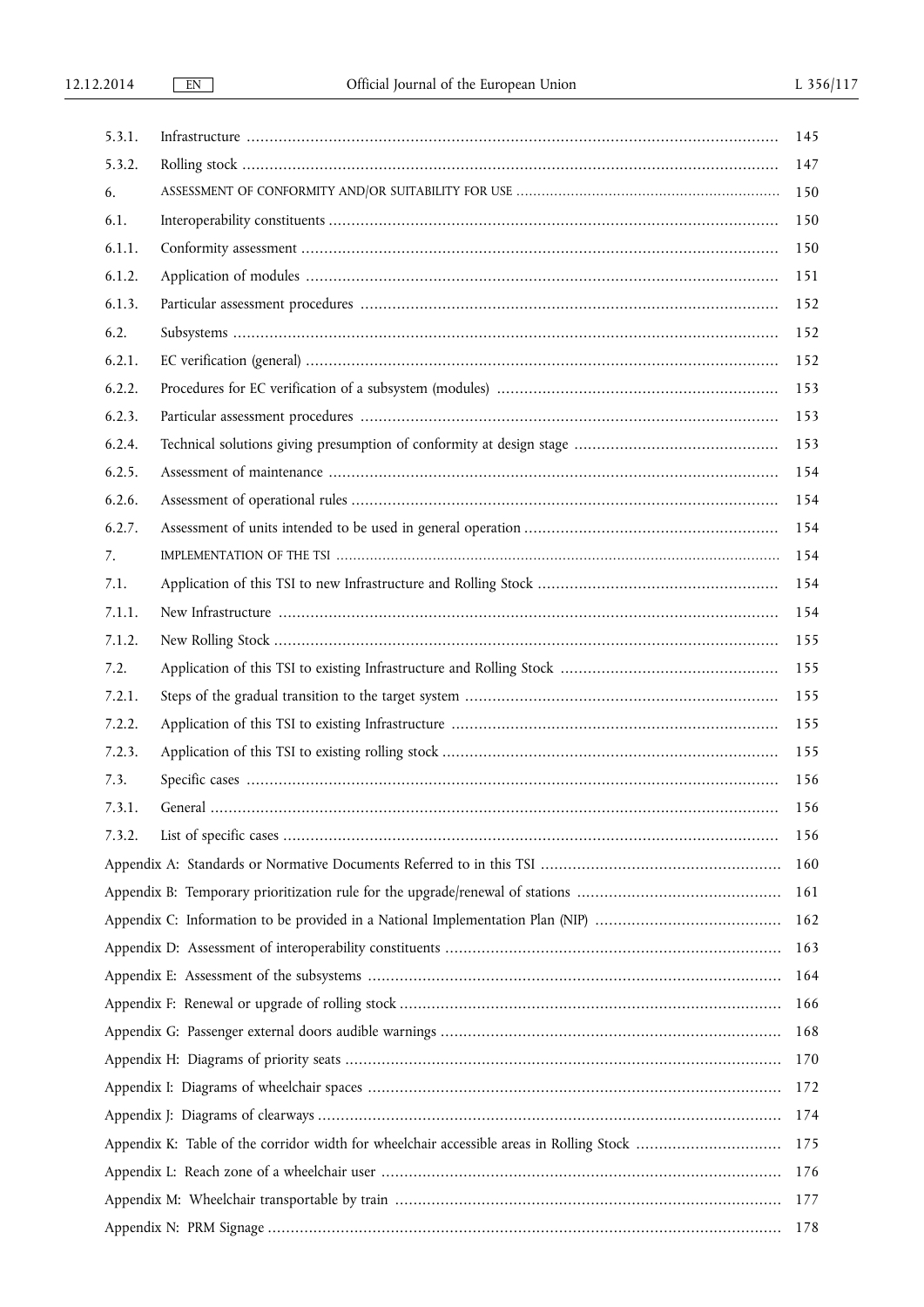#### 1. INTRODUCTION

The objective of this TSI is to enhance the accessibility of rail transport to persons with disabilities and persons with reduced mobility.

#### 1.1. **Technical scope**

The technical scope of this TSI is defined in Article 2(1) of the Regulation.

#### 1.2. **Geographical scope**

The geographical scope of this TSI is defined in Article 2(2) of the Regulation.

## 2. SCOPE OF SUBSYSTEMS AND DEFINITIONS

#### 2.1. **Scope of the subsystems**

#### 2.1.1. *Scope related to infrastructure subsystem*

This TSI applies to all the public areas of stations dedicated to the transport of passengers that are controlled by the railway undertaking, infrastructure manager or station manager. This includes the provision of information, the purchase of a ticket and its validation if needed, and the possibility to wait for the train.

#### 2.1.2. *Scope related to rolling stock subsystem*

This TSI applies to rolling stock which is in the scope of the LOC&PAS TSI and which is intended to carry passengers.

#### 2.1.3. *Scope related to operational aspects subsystem*

This TSI applies to the procedures enabling a coherent operation of the infrastructure and rolling stock subsystems when passengers are persons with disabilities and persons with reduced mobility.

## 2.1.4. *Scope related to Telematics Applications for Passengers subsystem*

This TSI applies to visual and audible passenger information systems located in stations and in rolling stock.

## 2.2. **Definition of 'person with disabilities and person with reduced mobility'**

'Person with disabilities and person with reduced mobility' means any person who has a permanent or temporary physical, mental, intellectual or sensory impairment which, in interaction with various barriers, may hinder their full and effective use of transport on an equal basis with other passengers or whose mobility when using transport is reduced due to age.

The transport of oversized items (for example: bicycles and bulky luggage) is not within the scope of this TSI.

## 2.3. **Other Definitions**

Definitions related to rolling stock: refer to the LOC&PAS TSI point 2.2.

#### *Obstacle-free route*

An obstacle-free route is a link between two or more public areas dedicated to the transport of passengers such as specified in point 2.1.1. It can be navigated by all persons with disabilities and reduced mobility. In order to achieve this, the route can be divided to better meet the needs of all persons with disabilities and reduced mobility. The combination of all the parts of the obstacle free route constitutes the route accessible for all persons with disabilities and reduced mobility.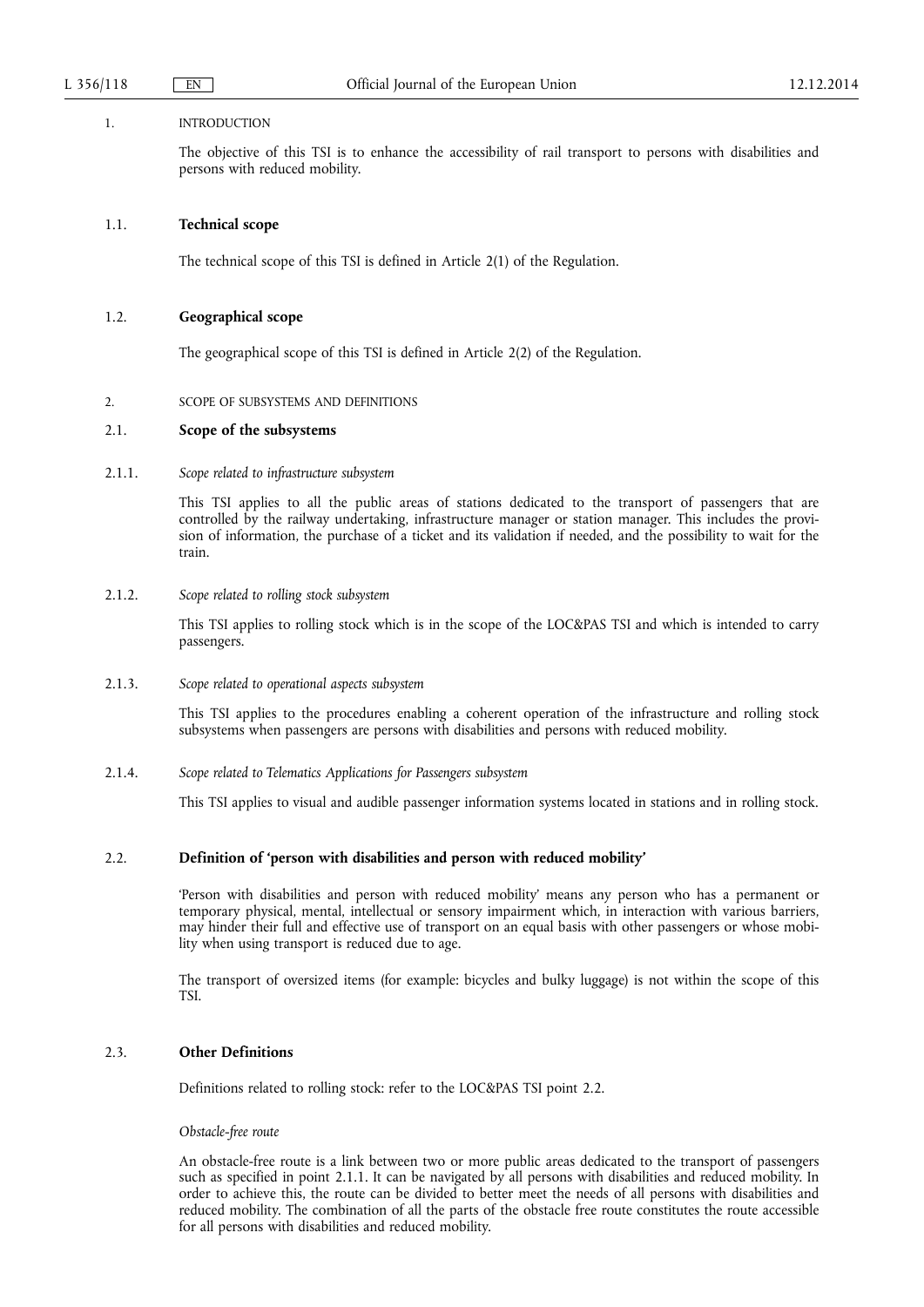#### *Step-free route*

A step-free route is a division of an obstacle-free route that meets the needs of mobility impaired persons. Changes in level are avoided or, when they cannot be avoided, they are bridged via ramps or lifts.

#### *'Tactile Signs' and 'Tactile Controls'*

'Tactile signs' and 'tactile controls' are signs or controls, which include raised pictograms, raised characters or Braille lettering.

#### *Station Manager*

The station manager is an organisational entity in a Member State, which has been made responsible for the management of a railway station and which may be the infrastructure manager.

#### *Safety Information*

Safety information is information that shall be given to passengers so that they know in advance how they have to behave in case of an emergency.

#### *Safety Instructions*

Safety instructions are the instructions that shall be given to passengers in case of an emergency so that they understand what to do.

#### *Level access*

A level access is an access from a platform to the doorway of a rolling stock for which it can be demonstrated that:

- The gap between the door sill of that doorway (or of the extended bridging plate of that doorway) and the platform does not exceed 75 mm measured horizontally and 50 mm measured vertically and
- The rolling stock has no internal step between the door sill and the vestibule.

#### 3. ESSENTIAL REQUIREMENTS

The following tables indicate the essential requirements, as set out in Annex III of Directive 2008/57/EC that are met by the specifications set out in Section 4 of this TSI for the scope of this TSI.

The essential requirements that are not listed in the table are not relevant within the scope of this TSI.

### *Table 1*

## **Essential requirements for the infrastructure subsystem**

| Infrastructure                                                                                    |                                     |                | Reference to Essential Requirement in Annex III to Directive<br>2008/57/EC |        |                              |                            |                        |
|---------------------------------------------------------------------------------------------------|-------------------------------------|----------------|----------------------------------------------------------------------------|--------|------------------------------|----------------------------|------------------------|
| Element of the TSI Domain                                                                         | Reference<br>point of this<br>Annex | Safety         | Reliability and<br>Availability                                            | Health | Environ-mental<br>protection | compatibility<br>Technical | Accessibility $(^{1})$ |
| Parking facilities for persons with disabil-   4.2.1.1<br>ities and persons with reduced mobility |                                     |                |                                                                            |        |                              |                            | 2.1.2                  |
| Obstacle-free route                                                                               | 4.2.1.2                             | 2.1.1          |                                                                            |        |                              |                            | 2.1.2                  |
| Doors and entrances                                                                               | 4.2.1.3                             | 1.1.1<br>2.1.1 |                                                                            |        |                              |                            | 2.1.2                  |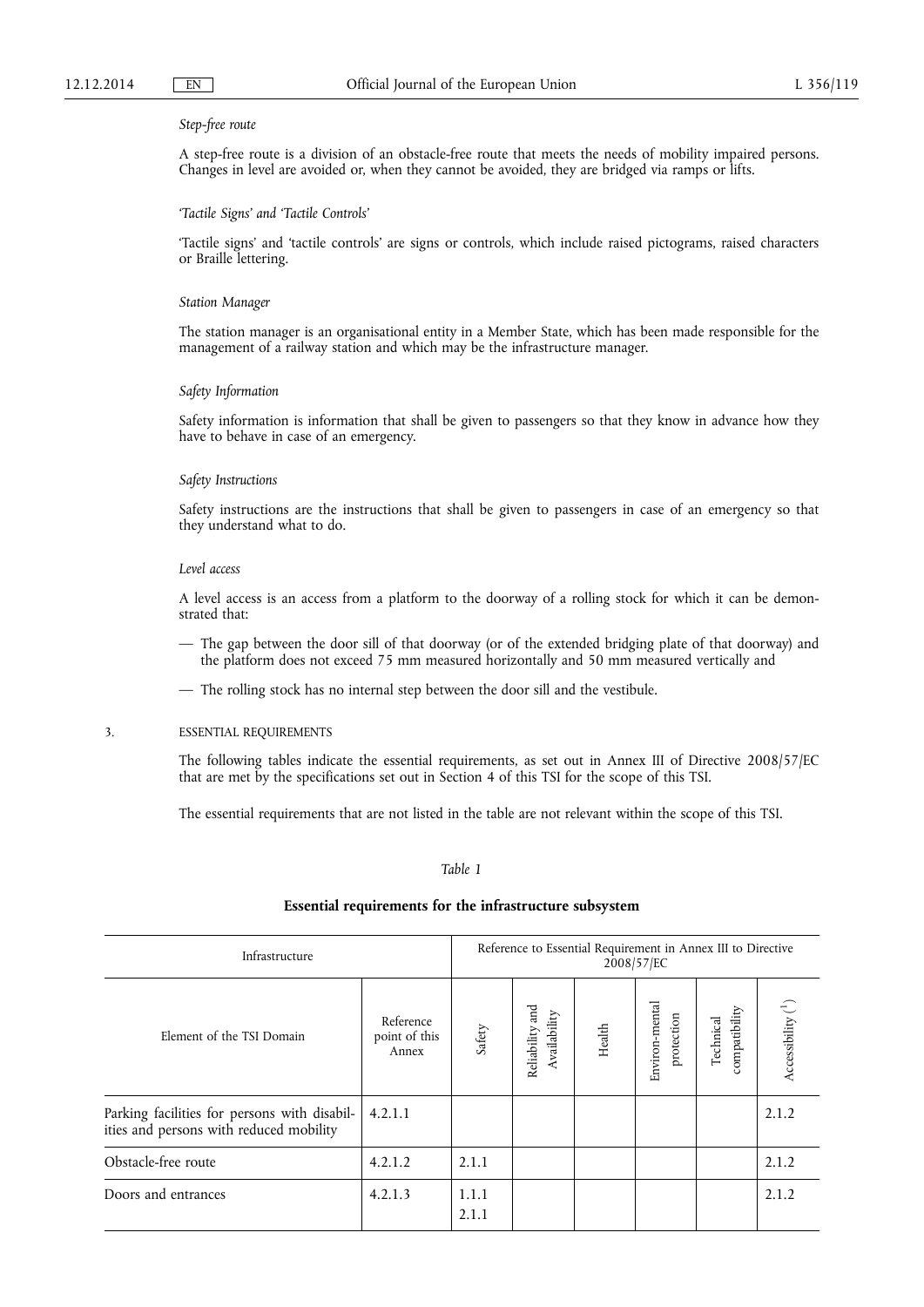| Infrastructure                                                                   |                                     |                | Reference to Essential Requirement in Annex III to Directive<br>2008/57/EC |        |                              |                            |                              |  |
|----------------------------------------------------------------------------------|-------------------------------------|----------------|----------------------------------------------------------------------------|--------|------------------------------|----------------------------|------------------------------|--|
| Element of the TSI Domain                                                        | Reference<br>point of this<br>Annex | Safety         | Reliability and<br>Availability                                            | Health | Environ-mental<br>protection | compatibility<br>Technical | Accessibility $\binom{1}{x}$ |  |
| Floor surfaces                                                                   | 4.2.1.4                             | 2.1.1          |                                                                            |        |                              |                            | 2.1.2                        |  |
| Highlighting of transparent obstacles                                            | 4.2.1.5                             | 2.1.1          |                                                                            |        |                              |                            | 2.1.2                        |  |
| Toilets and baby-nappy changing facilities                                       | 4.2.1.6                             | 1.1.5<br>2.1.1 |                                                                            |        |                              |                            | 2.1.2                        |  |
| Furniture and free-standing devices                                              | 4.2.1.7                             | 2.1.1          |                                                                            |        |                              |                            | 2.1.2                        |  |
| Ticketing,<br>information<br>desks<br>and<br>customer assistance points          | 4.2.1.8                             | 2.1.1          | 2.7.3                                                                      |        |                              | 2.7.1                      | 2.1.2<br>2.7.5               |  |
| Lighting                                                                         | 4.2.1.9                             | 2.1.1          |                                                                            |        |                              |                            | 2.1.2                        |  |
| Visual information: signposting, picto-<br>grams, printed or dynamic information | 4.2.1.10                            |                |                                                                            |        |                              | 2.7.1                      | 2.1.2<br>2.7.5               |  |
| Spoken information                                                               | 4.2.1.11                            | 2.1.1          | 2.7.3                                                                      |        |                              | 2.7.1                      | 2.1.2<br>2.7.5               |  |
| Platform width and edge of platform                                              | 4.2.1.12                            | 2.1.1          |                                                                            |        |                              |                            | 2.1.2                        |  |
| End of platform                                                                  | 4.2.1.13                            | 2.1.1          |                                                                            |        |                              |                            | 2.1.2                        |  |
| Boarding aids on platforms                                                       | 4.2.1.14                            | 1.1.1          |                                                                            |        |                              |                            | 2.1.2                        |  |
| Level track crossing at stations                                                 | 4.2.1.15                            | 2.1.1          |                                                                            |        |                              |                            | 2.1.2                        |  |

( 1) Essential Requirement from Commission Directive 2013/9/EU of 11 March 2013 amending Annex III to Directive 2008/57/EC (OJ L 68, 12.3.2013, p. 55).

## *Table 2*

# **Essential requirements for the rolling stock subsystem**

| Rolling Stock             |                                     |        | Reference to Essential Requirement in Annex III of Directive<br>2008/57/EC |        |                              |                            |               |
|---------------------------|-------------------------------------|--------|----------------------------------------------------------------------------|--------|------------------------------|----------------------------|---------------|
| Element of the TSI Domain | Reference<br>point of this<br>Annex | Safety | and<br>Availability<br>Reliability                                         | Health | Environ-mental<br>protection | compatibility<br>Technical | Accessibility |
| Seats                     | 4.2.2.1                             |        |                                                                            | 1.3.1  |                              |                            | 2.4.5         |
| Wheelchair spaces         | 4.2.2.2                             | 2.4.1  |                                                                            |        |                              |                            | 2.4.5         |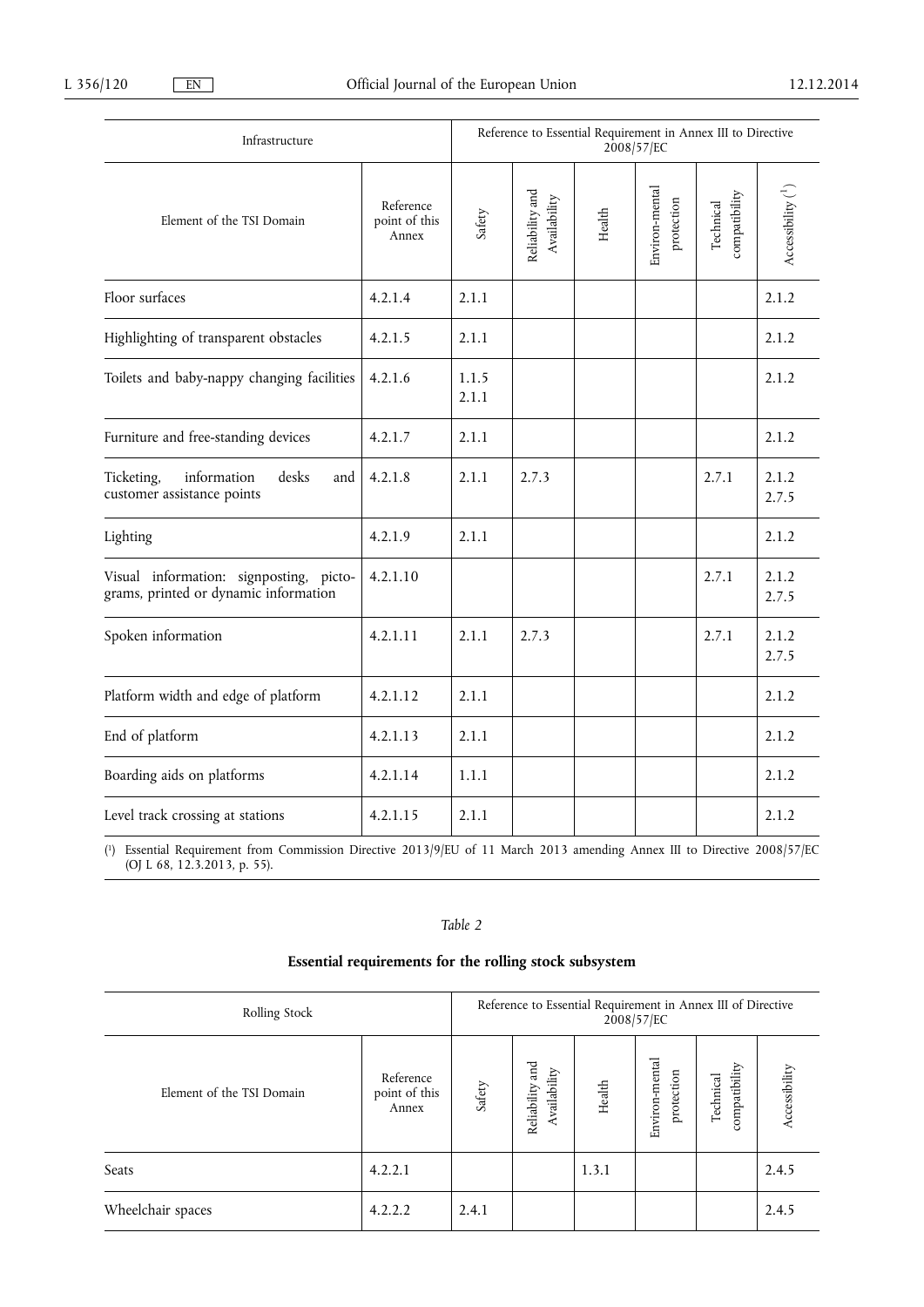| Rolling Stock                                     |                                     |                         | Reference to Essential Requirement in Annex III of Directive<br>2008/57/EC |        |                              |                            |                |
|---------------------------------------------------|-------------------------------------|-------------------------|----------------------------------------------------------------------------|--------|------------------------------|----------------------------|----------------|
| Element of the TSI Domain                         | Reference<br>point of this<br>Annex | Safety                  | Reliability and<br>Availability                                            | Health | Environ-mental<br>protection | compatibility<br>Technical | Accessibility  |
| Doors                                             | 4.2.2.3                             | 1.1.1<br>1.1.5<br>2.4.1 | 1.2                                                                        |        |                              |                            | 2.4.5          |
| Lighting                                          | 4.2.2.4                             | 2.4.1                   |                                                                            |        |                              |                            | 2.4.5          |
| Toilets                                           | 4.2.2.5                             | 2.4.1                   |                                                                            |        |                              |                            | 2.4.5          |
| Clearways                                         | 4.2.2.6                             |                         |                                                                            | 1.3.1  |                              |                            | 2.4.5          |
| Customer information                              | 4.2.2.7                             | 2.4.1                   | 2.7.3                                                                      |        |                              | 2.7.1                      | 2.4.5<br>2.7.5 |
| Height changes                                    | 4.2.2.8                             | 1.1.5                   |                                                                            |        |                              |                            | 2.4.5          |
| Handrails                                         | 4.2.2.9                             | 1.1.5                   |                                                                            |        |                              |                            | 2.4.5          |
| Wheelchair accessible sleeping accommo-<br>dation | 4.2.2.10                            | 2.4.1                   |                                                                            |        |                              |                            | 2.4.5          |
| Step position for vehicle access and egress       | 4.2.2.11                            | 1.1.1                   | 2.4.2                                                                      |        |                              | 1.5<br>2.4.3               | 2.4.5          |
| Boarding aids                                     | 4.2.2.12                            | 1.1.1                   |                                                                            |        |                              | 1.5<br>2.4.3               | 2.4.5          |

### 4. CHARACTERISATION OF THE SUBSYSTEMS

### 4.1. **Introduction**

- (1) The rail system of the Union, to which Directive 2008/57/EC applies and of which the subsystems are parts, is an integrated system whose consistency shall be verified. This consistency shall be checked in particular with regard to the specifications of each subsystem, its interfaces vis-à-vis the system in which it is integrated as well as the operating and maintenance rules.
- (2) The functional and technical specifications of the subsystems and their interfaces, described in points 4.2 and 4.3, do not impose the use of specific technologies or technical solutions, except where this is strictly necessary for the interoperability of the Union rail network. But innovative solutions for interoperability may require new specifications and/or new assessment methods. In order to allow technological innovation, these specifications and assessment methods shall be developed by the process described in article 6 of the Regulation.
- (3) Taking account of all the applicable essential requirements, the basic parameters related to accessibility for persons with disabilities and persons with reduced mobility are set out for the subsystems infrastructure and rolling stock in point 4.2 of this TSI. The operational requirements and responsibilities are set out in the OPE TSI and in point 4.4 of this TSI.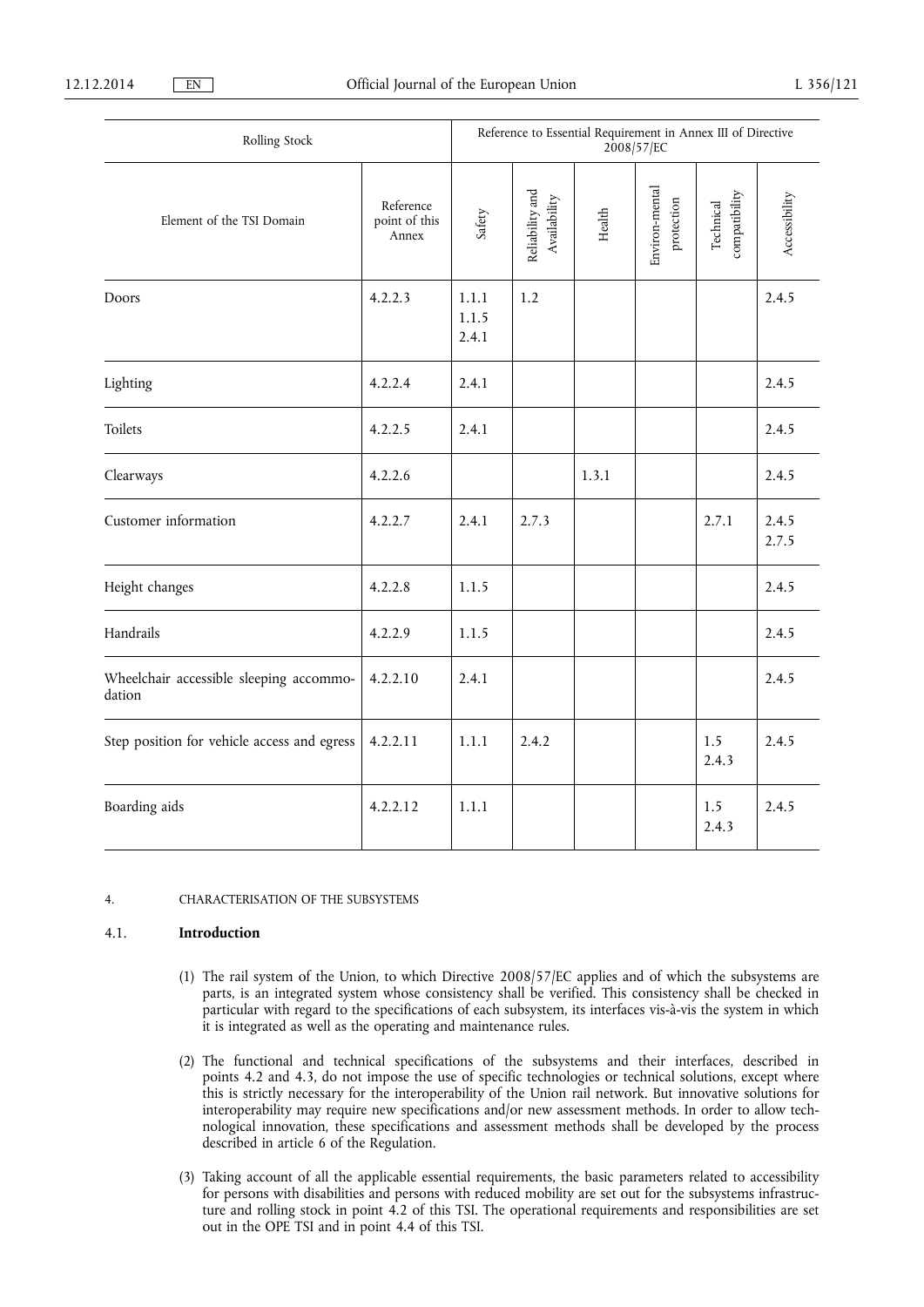## 4.2. **Functional and technical specifications**

#### 4.2.1. *Infrastructure Subsystem*

- (1) In light of the essential requirements in Section 3, the functional and technical specifications of the infrastructure subsystem related to accessibility for persons with disabilities and persons with reduced mobility are arranged as follows:
	- Parking facilities for persons with disabilities and persons with reduced mobility
	- Obstacle-free routes
	- Doors and entrances
	- Floor surfaces
	- Highlighting of transparent obstacles
	- Toilets and baby nappy changing facilities
	- Furniture and free-standing devices
	- Ticketing, information desks and customer assistance points
	- Lighting
	- Visual information: signposting, pictograms, printed or dynamic information
	- Spoken information
	- Platform width and edges of platforms
	- End of platforms
	- Boarding aids stored on platforms
	- Level track crossings
- (2) The basic parameters that are specified in points  $4.2.1.1 4.2.1.15$  apply to the scope of the infrastructure subsystem that is defined in point 2.1.1; they can be divided into two categories:
	- Those for which technical details need to be specified, such as the parameters relative to the platforms and how to reach the platforms. In this first case, the basic parameters are specifically described and the technical details to be satisfied in order to fulfil the requirement are detailed.
	- Those for which technical details are not necessary to be specified, such as the value of ramps or the characteristics of parking places. In this second case, the basic parameter is defined as a functional requirement that can be met by applying several technical solutions.

The table 3 below indicates the category of each of the basic parameters.

### *Table 3*

## **Categories of basic parameters**

| Basic Parameter                                                                          | Technical details provided                                                                                                             | Functional requirement only |  |
|------------------------------------------------------------------------------------------|----------------------------------------------------------------------------------------------------------------------------------------|-----------------------------|--|
| Parking facilities for persons with<br>disabilities and persons with reduced<br>mobility |                                                                                                                                        | Complete point 4.2.1.1      |  |
| Obstacle-free route                                                                      | Location of the routes<br>Width of the obstacle-free route<br>Threshold<br>Double handrails<br>Type of lift<br>Height of braille signs | Detailed characteristics    |  |
|                                                                                          | 4.2.1.3 $(2)$ : Door width<br>4.2.1.3 (4): Height of door operating<br>device                                                          | 4.2.1.3(1)<br>4.2.1.3(3)    |  |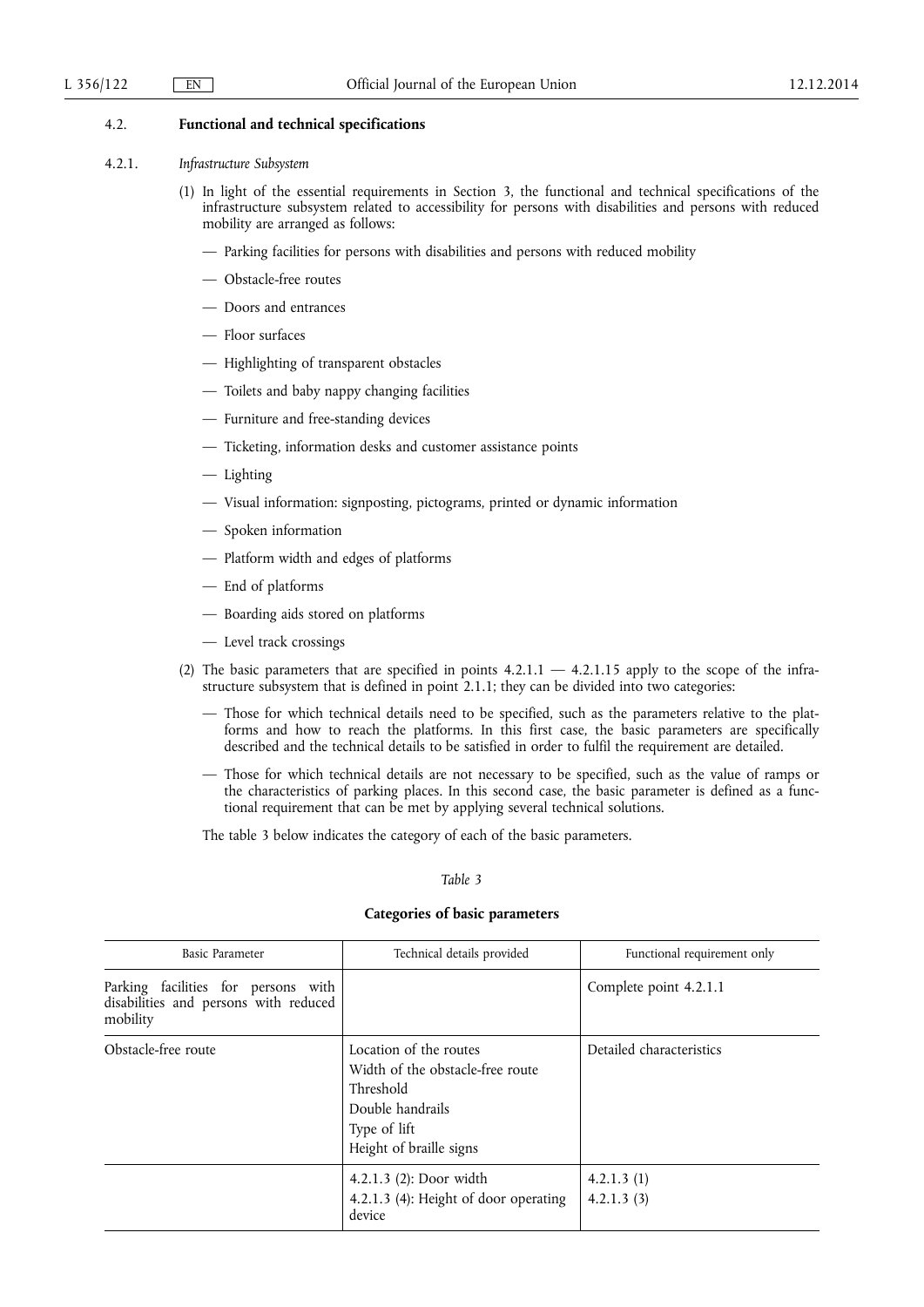| <b>Basic Parameter</b>                                                                | Technical details provided                                      | Functional requirement only                                           |  |  |
|---------------------------------------------------------------------------------------|-----------------------------------------------------------------|-----------------------------------------------------------------------|--|--|
| Floor surfaces                                                                        |                                                                 | Complete point 4.2.1.4                                                |  |  |
|                                                                                       |                                                                 | Complete point 4.2.1.5                                                |  |  |
| Toilets and baby nappy changing facil-<br>ities                                       |                                                                 | Complete point 4.2.1.6                                                |  |  |
| Furniture and free-standing devices                                                   |                                                                 | Complete point 4.2.1.7                                                |  |  |
| Ticketing, Information desks<br>and<br><b>Customer Assistance points</b>              | 4.2.1.8 (5): Passageway for ticket<br>control machines          | $4.2.1.8(1) - (4)$<br>4.2.1.8(6)                                      |  |  |
| Lighting                                                                              | 4.2.1.9 (3): Lighting on platforms                              | 4.2.1.9 (1), 4.2.1.9 (2), 4.2.1.9 (4):<br>Lighting in other locations |  |  |
| Visual information: signposting, picto-<br>grams, printed or dynamic informa-<br>tion | Detail of information to be provided<br>Location of information | Detailed characteristics of visual infor-<br>mation                   |  |  |
| Spoken information                                                                    | Complete point 4.2.1.11                                         |                                                                       |  |  |
| Platform width and edge of platform                                                   | Complete point 4.2.1.12                                         |                                                                       |  |  |
| End of platform                                                                       | Complete point 4.2.1.13                                         |                                                                       |  |  |
| Boarding aids stored on platforms                                                     | Complete point 4.2.1.14                                         |                                                                       |  |  |
| track level crossing<br>Passenger<br>at<br>stations                                   | Complete point 4.2.1.15                                         |                                                                       |  |  |

### 4.2.1.1. Parking facilities for persons with disabilities and persons with reduced mobility

(1) Where a station specific parking area exists, there shall be sufficient and adapted parking spaces reserved for persons with disabilities and persons with reduced mobility eligible to utilise them at the nearest practicable position, within the parking area, to an accessible entrance.

## 4.2.1.2. Obstacle-free route

- (1) Obstacle free routes shall be provided that interconnect the following public areas of the infrastructure if provided:
	- stopping points for other connecting modes of transport within the station confines (for example, taxi, bus, tram, metro, ferry, etc.);
	- car parks
	- accessible entrances and exits
	- information desks
	- visual and audible information systems
	- ticketing facilities
	- customer assistance
	- waiting areas
	- toilet facilities
	- platforms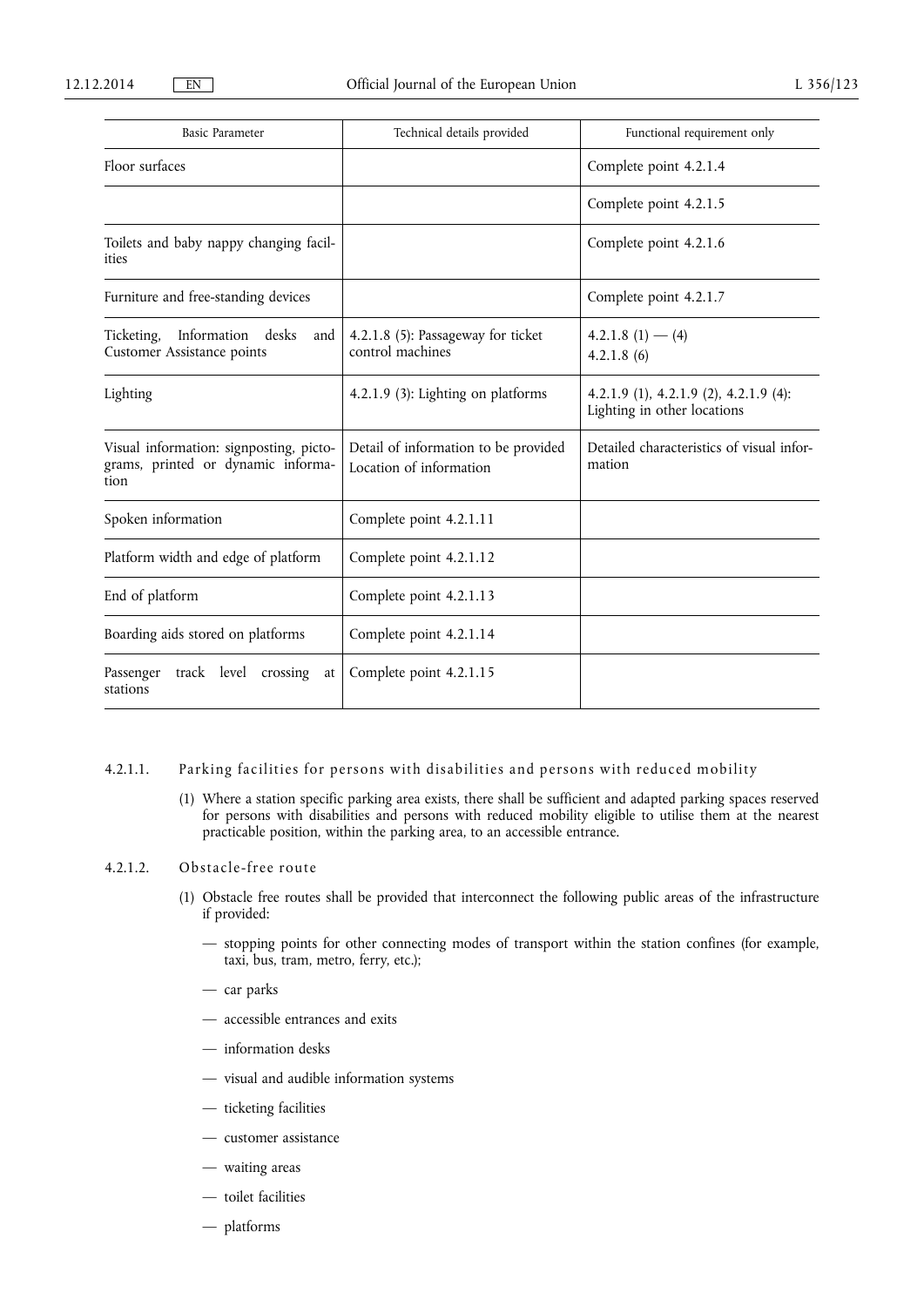- (2) The length of the obstacle-free routes shall be the shortest practical distance.
- (3) Obstacle-free route floor surfaces and ground surfaces shall have low reflecting properties.
- 4.2.1.2.1. Horizontal circulation
	- (1) All obstacle-free routes, footbridges and subways, shall have a free width of a minimum of 160 cm except in areas that are specified in points  $4.2.1.3$  (2) (doors),  $4.2.1.12$  (3) (platforms) and  $4.2.1.15$  (2) (level crossings)).
	- (2) Where thresholds are installed on a horizontal route, they shall contrast with the surrounding floor and shall not be higher than 2,5 cm.
- 4.2.1.2.2. Vertical circulation
	- (1) Where an obstacle-free route includes a change in level, there shall be a step-free route providing an alternative to stairs for mobility impaired people.
	- (2) Staircases on the obstacle-free routes shall have a minimum width of 160 cm measured between the handrails. As a minimum the first and last steps shall be indicated by a contrasting band and as a minimum tactile warning surface indicators shall be installed before the first descending step.
	- (3) Ramps shall be installed for persons with disabilities and persons with reduced mobility unable to use stairs where lifts are not provided. They shall have a moderate gradient. A steep gradient is allowed for ramps on short distances only.
	- (4) Stairs and ramps shall be provided with handrails on both sides and at two levels.
	- (5) Lifts shall be provided where ramps are not available and shall be at least of type 2 in accordance with the specification referenced in Appendix A, index 1. Type 1 lifts are allowed in the case of stations being renewed or upgraded only.
	- (6) Escalators and moving walks shall be designed in accordance with the specification referenced in Appendix A, index 2.
	- (7) Level track crossings can form part of an obstacle-free route when they comply with the requirements of point 4.2.1.15.
- 4.2.1.2.3. Route identification
	- (1) Obstacle-free routes shall be clearly identified by visual information as detailed in point 4.2.1.10.
	- (2) Information on the obstacle-free route shall be given to visually impaired people by tactile and contrasting walking surface indicators as a minimum. This paragraph does not apply to obstacle free routes to and from car parks.
	- (3) Technical solutions using remotely controlled audible devices or telephone applications are permitted to be used in addition or as an alternative. When they are intended to be used as an alternative, they shall be treated as innovative solutions.
	- (4) If there are handrails or walls within reach along the obstacle-free route to the platform, they shall have brief information (for example platform-number or direction-information) in Braille or in prismaticletters or numbers on the handrail, or on the wall at a height between 145 cm and 165 cm.

## 4.2.1.3. Doors and entrances

- (1) This point applies to all doors and entrances that are on obstacle-free routes, with the exception of doors giving access to the toilets which are not dedicated to persons with disabilities and persons with reduced mobility.
- (2) Doors shall have a minimum clear useable width of 90 cm and shall be operable by persons with disabilities and persons with reduced mobility.
- (3) It is permitted to use manual, semi-automatic or automatic doors.
- (4) Door operating devices shall be available at a height of between 80 cm and 110 cm.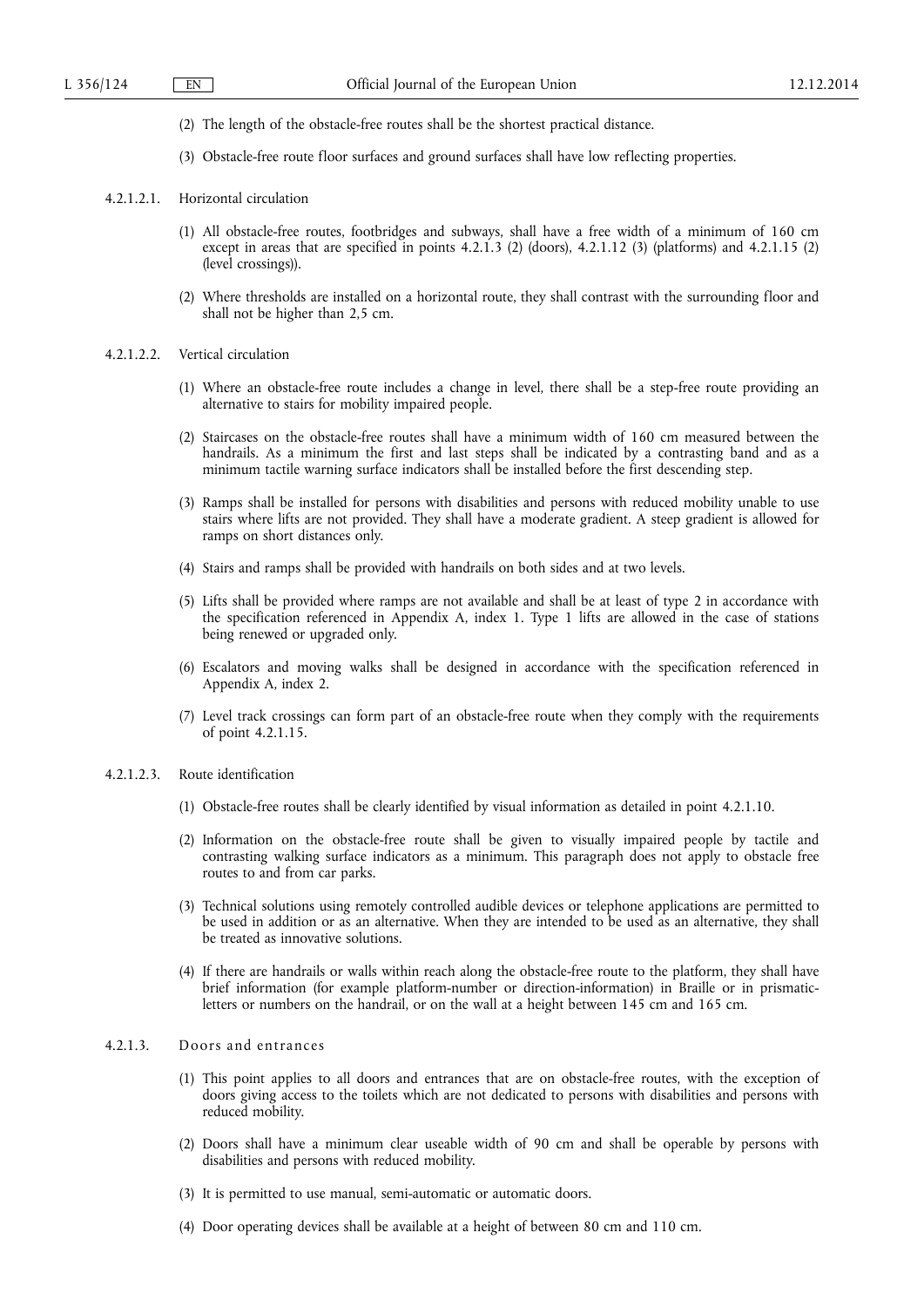#### 4.2.1.4. Floor surfaces

- (1) All floor coverings, ground surfaces and stair tread surfaces shall be slip resistant.
- (2) Within the station buildings there shall be no irregularities in excess of 0,5 cm at any given point in floor walking surface areas, except for thresholds, drainage channels and tactile walking surface indicators.
- 4.2.1.5. Highlighting of transparent obstacles
	- (1) Transparent obstacles on or along the routes used by passengers, consisting of glass doors or transparent walls, shall be marked. These markings shall highlight the transparent obstacles. They are not required if passengers are protected from impact by other means — for example, by handrails or continuous benches.
- 4.2.1.6. Toilets and baby nappy changing facilities
	- (1) If toilets are provided at a station, then a minimum of one unisex cubicle shall be wheelchair accessible.
	- (2) If toilets are provided at a station, baby nappy changing facilities shall be provided which are accessible to both men and women.
- 4.2.1.7. Furniture and free-standing devices
	- (1) All items of furniture and free-standing devices at stations shall contrast with their background, and have rounded edges.
	- (2) Within the station confines, furniture and free-standing devices (including cantilevered and suspended items) shall be positioned where they do not obstruct blind or visually impaired people, or they shall be detectable by a person using a long cane.
	- (3) On each platform where passengers are allowed to wait for trains, and at every waiting area, there shall be a minimum of one area fitted with seating facilities and a space for a wheelchair.
	- (4) When this area is weather protected, it shall be accessible by a wheelchair user.
- 4.2.1.8. Ticketing, Information desks and Customer Assistance points
	- (1) Where manual ticket sales counters, information desks and customer assistance points are provided along the obstacle-free route, a minimum of one desk shall be accessible to a wheelchair user and to people of small stature and a minimum of one desk shall be fitted with an induction loop system for hearing assistance.
	- (2) If there is a glass barrier between the passenger and sales person at the ticket counter, this shall either be removable or, if not removable, an intercom system shall be fitted. Any such glass barrier shall consist of clear glass.
	- (3) If electronic devices are fitted that displays pricing information to the sales person, such devices shall also be fitted that display the price to the person purchasing the ticket.
	- (4) Where ticket vending machines are provided on an obstacle free route at a station, a minimum of one of these machines shall have an interface that is reachable by a wheelchair user and people of small stature.
	- (5) If ticket control machines are fitted, a minimum of one of the machines shall have a free passageway with a minimum width of 90 cm and shall be able to accommodate an occupied wheelchair up to 1 250 mm in length. In the case of upgrade or renewal, a minimum width of 80 cm is permitted.
	- (6) If turnstiles are used, there shall be a non-turnstile access point available for use by persons with disabilities and persons with reduced mobility at all operational times.

## 4.2.1.9. Lighting

- (1) The illuminance level of the external areas of the station shall be sufficient to facilitate way finding and to highlight the changes of level, doors and entrances.
- (2) The illuminance level along obstacle-free routes shall be adapted to the visual task of the passenger. Particular attention shall be paid to the changes of levels, ticket vending offices and machines, information desks and information displays.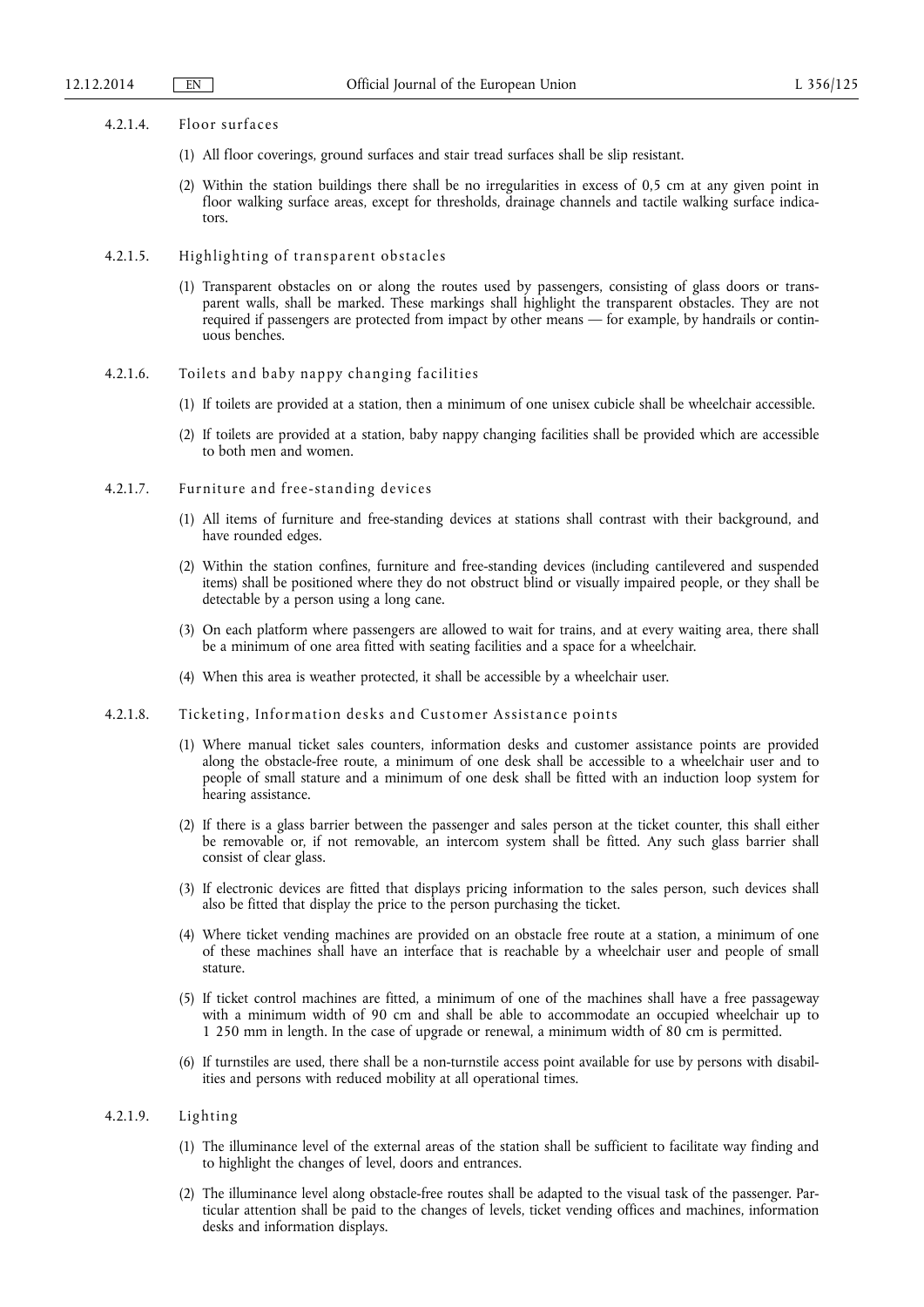- (3) The platforms shall be illuminated according the specification referenced in Appendix A, index 3 and index 4.
- (4) Emergency lighting shall provide sufficient visibility for evacuation and for identification of fire-fighting and safety equipment.
- 4.2.1.10. Visual information: signposting, pictograms, printed or dynamic information
	- (1) The following information shall be provided:
		- Safety Information and Safety Instructions.
		- Warning, prohibition and mandatory actions signs.
		- Information concerning the departure of trains.
		- Identification of station facilities, where provided, and access routes to those facilities.
	- (2) The fonts, symbols and pictograms used for visual information shall contrast with their background.
	- (3) Signposting shall be provided at all points where passengers need to make a route taking decision and at intervals on the route. Signage, symbols and pictograms shall be applied consistently over the whole route.
	- (4) The information concerning the departure of trains (including destination, intermediate stops, platform number and time) shall be available at a height of 160 cm maximum at least in one location in the station. This requirement applies to printed and dynamic information whatever is provided.
	- (5) The typeface used for texts shall be easily readable.
	- (6) All safety, warning, mandatory action and prohibition signs shall include pictograms.
	- (7) Tactile information signage shall be fitted in:
		- Toilets, for functional information and call for aid if appropriate
		- Lifts in accordance with the specification referenced in Appendix A, index 1.
	- (8) Time information presented in digits shall be in the 24 h system
	- (9) The following specific graphic symbols and pictograms shall be fitted with the wheelchair symbol in accordance with appendix N:
		- Directional information for wheelchair specific routes
		- Indication of the wheelchair accessible toilets and other amenities if provided
		- If there is train configuration information on the platform, indication of the wheelchair boarding **location**

The symbols are permitted to be combined with other symbols (for example: lift, toilet, etc.).

- (10) Where inductive loops are fitted these shall be indicated by a sign as described in appendix N.
- (11) In wheelchair accessible toilets, where hinged handrails are provided, a graphic symbol showing the rail in both the stowed and deployed position shall be provided.
- (12) There shall be no more than five pictograms, together with a directional arrow, indicating a single direction placed adjacent to each other at a single location.
- (13) Displays shall be compliant with the requirements of point 5.3.1.1. In this point, the term 'display' shall be understood as any support of dynamic information.

## 4.2.1.11. Spoken information

- (1) The spoken information shall have a minimum STI-PA level of 0,45, in accordance with the specification referenced in Appendix A, index 5.
- 4.2.1.12. Platform width and edge of platform
	- (1) The danger area of a platform commences at the rail side edge of the platform and is defined as the area where passengers are not allowed to stand when trains are passing or arriving.
	- (2) It is permitted for the width of the platform to be variable on the whole length of the platform.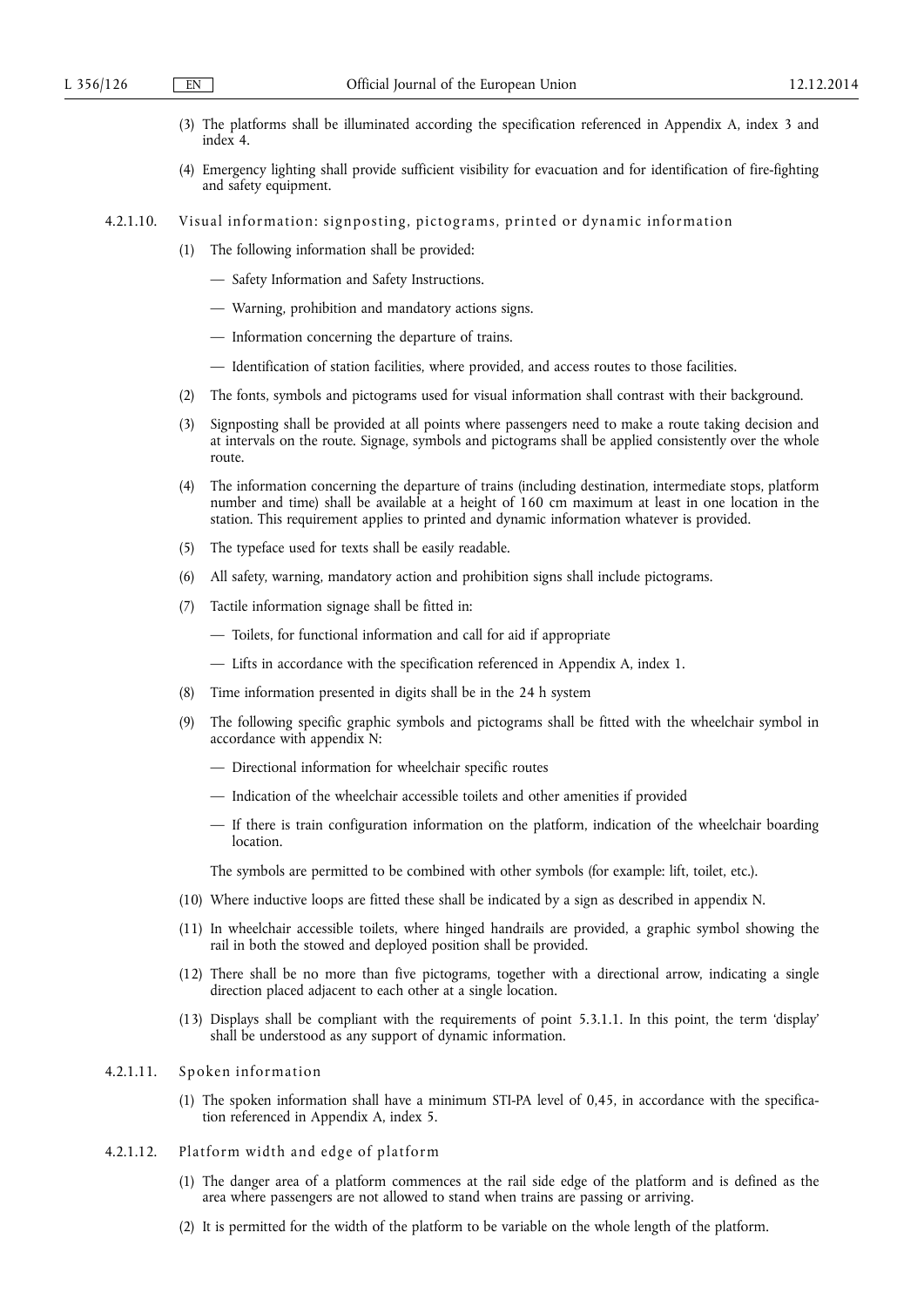- (3) The minimum width of the platform without obstacles shall be the width of the danger area plus the width of two opposing freeways of 80 cm (160 cm). This dimension may taper to 90 cm at the platform ends.
- (4) It is permitted to have obstacles inside this freeway of 160 cm. Equipment required for the signalling system and safety equipment shall not be considered as obstacles in this point. The minimum distance from obstacles to the danger area shall be according to the following table:

#### *Table 4*

#### **Minimum distance from obstacles to the danger area**

| Length of obstacles (measured parallel to the platform edge) | Minimum distance to the danger area |
|--------------------------------------------------------------|-------------------------------------|
| $\leq 1$ m (note 1) — small obstacle                         | 80 cm                               |
| 1 m to $\leq$ 10 m — large obstacle                          | $120 \text{ cm}$                    |

*Note 1:* if the distance between two small obstacles is less than 2,4 m measured parallel to the platform edge they shall be considered as one large obstacle.

*Note 2*: Within this minimum distance from a large obstacle to the danger area it is permitted to have additional small obstacles as long as the requirements for small obstacles (minimum distance to danger area and minimum distance to next small obstacle) are met.

- (5) If there are auxiliary facilities on-board trains, or on the platform, to allow wheelchair users to board on or alight from trains, a free space (no obstacles) of 150 cm from the edge of the facility towards the direction where the wheelchair boards/lands at/to the platform level, shall be provided where such facilities are likely to be used. A new station shall meet this requirement for all trains that are planned to stop at the platform.
- (6) The boundary of the danger area, furthest from the rail side edge of the platform, shall have a visual marking and tactile walking surface indicators.
- (7) The visual marking shall be a contrasting, slip resistant, warning line with a minimum width of 10 cm.
- (8) Tactile walking surface indicators can be one of the two types:
	- an attention pattern indicating a hazard at the boundary of the danger area
	- a guiding pattern indicating a path of travel at the safe side of the platform
- (9) The material at the rail side edge of the platform shall contrast with the darkness of the gap.

## 4.2.1.13. End of platform

- (1) The end of the platform shall either be fitted with a barrier that prevents public access or shall have a visual marking and tactile walking surface indicators with an attention pattern indicating a hazard.
- 4.2.1.14. Boarding aids stored on platforms
	- (1) If a platform ramp is used, it shall comply with the requirements of point 5.3.1.2.
	- (2) If a platform lift is used, it shall comply with the requirements of point 5.3.1.3.
	- (3) A secure storage method shall be provided to ensure that boarding aids, including portable ramps, when stored on a platform, do not cause an obstruction or pose any hazard to passengers.
- 4.2.1.15. Passenger track crossing to platforms
	- (1) Level track crossings in stations are permitted to be used as part of a step-free route or of an obstaclefree route according to National Rules.
	- (2) If level track crossings are used as parts of step free routes in addition to other routes, they shall:
		- have a minimum width of 120 cm (less than 10 m in length) or 160 cm (10 m or more in length).
		- have moderate slopes; a steep gradient is only allowed for ramps on short distances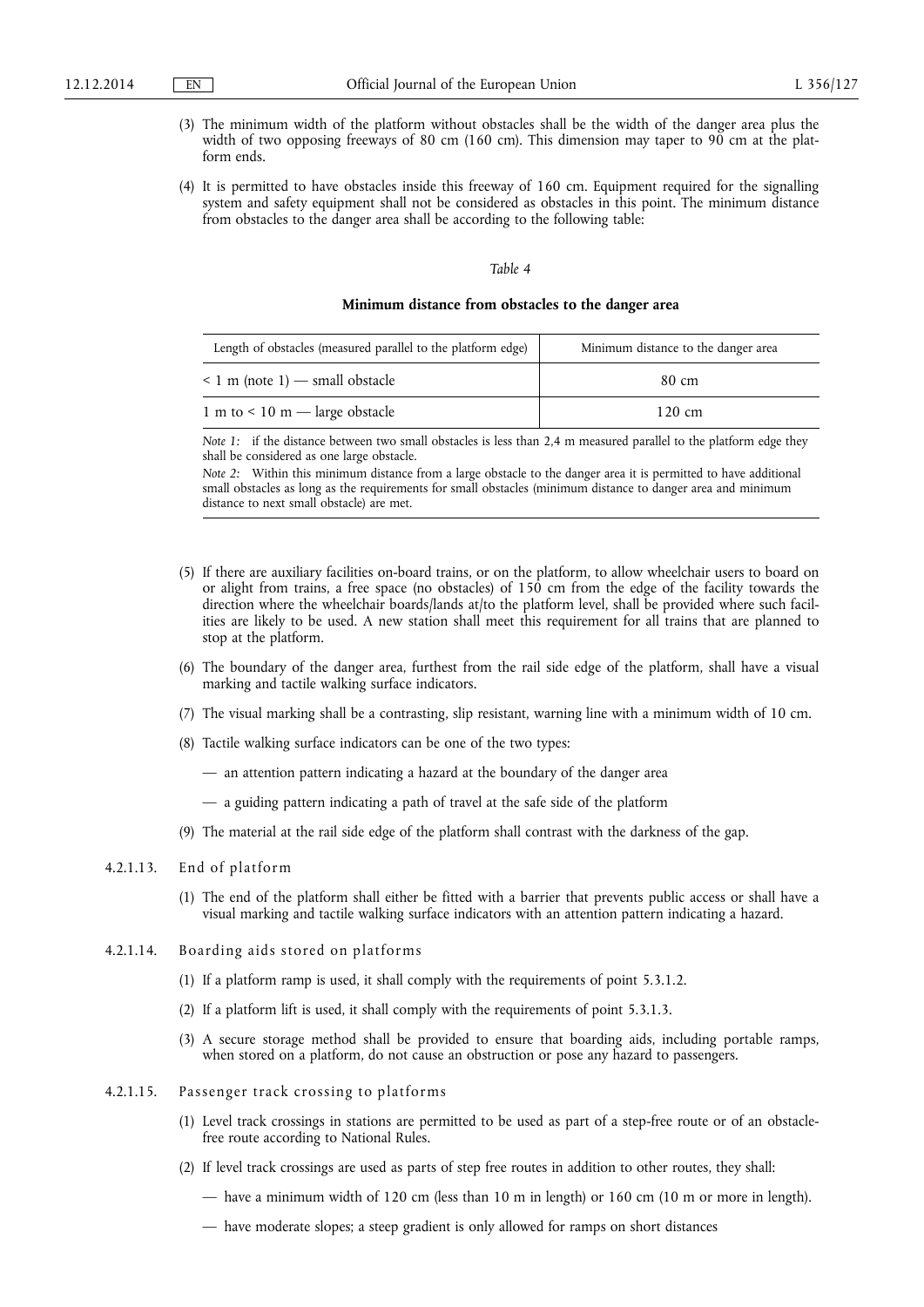- be designed so that the smallest wheel of a wheelchair, as defined in appendix M, cannot be trapped within the crossing surface and the rail
- where accesses to level crossings are equipped with safety chicanes in order to prevent people from unintended/uncontrolled crossing of the tracks, the minimum width of the walkways in the straight line and in the chicane can be less than 120 cm with a minimum of 90 cm; it shall be sufficient for a wheelchair user to manoeuvre.
- (3) If level track crossings are used as parts of obstacles free routes, unique solution for all passengers, they shall
	- meet all specifications above,
	- have visual and tactile markings to identify the beginning and the end of the crossing surface.
	- be supervised, or, on the basis of national rules, equipment for a safe crossing of blind or visually impaired people shall be provided and/or the level crossing shall be operated for a safe crossing of visually impaired people
- (4) If any of the above requirements cannot be met, the level track crossing shall not be considered part of a step-free route or of an obstacle-free route.

#### 4.2.2. *Rolling Stock Subsystem*

- (1) In light of the essential requirements in Section 3, the functional and technical specifications of the subsystem rolling stock related to accessibility for persons with disabilities and persons with reduced mobility are arranged as follows:
	- Seats
	- Wheelchair spaces
	- Doors
	- Lighting
	- Toilets
	- Clearways
	- Customer information
	- Height changes
	- Handrails
	- Wheelchair accessible sleeping accommodation
	- Step position for vehicle access and egress

#### 4.2.2.1. Seats

- 4.2.2.1.1. General
	- (1) Handholds or vertical handrails or other items that can be used for personal stability, whilst using the aisle, shall be provided on all aisle-side seats unless the seat, when in the upright position, is within 200 mm of:
		- the back of another seat facing in the opposite direction which is fitted with a handhold or a vertical handrail or other items that can be used for personal stability
		- a handrail or a partition.
	- (2) Handholds or other items that can be used for personal stability shall be positioned at a height of between 800 mm and 1 200 mm above the floor, measured from the centre of the usable part of the handhold, shall not protrude into the clearway and shall contrast with the seat.
	- (3) In seating areas with fixed longitudinal seats, handrails shall be used for personal stability. These handrails shall be at a maximum distance of 2 000 mm apart, shall be positioned at a height of between 800 mm and 1 200 mm above the floor and shall contrast with the vehicle interior surroundings.
	- (4) The handholds or other items shall not have sharp edges.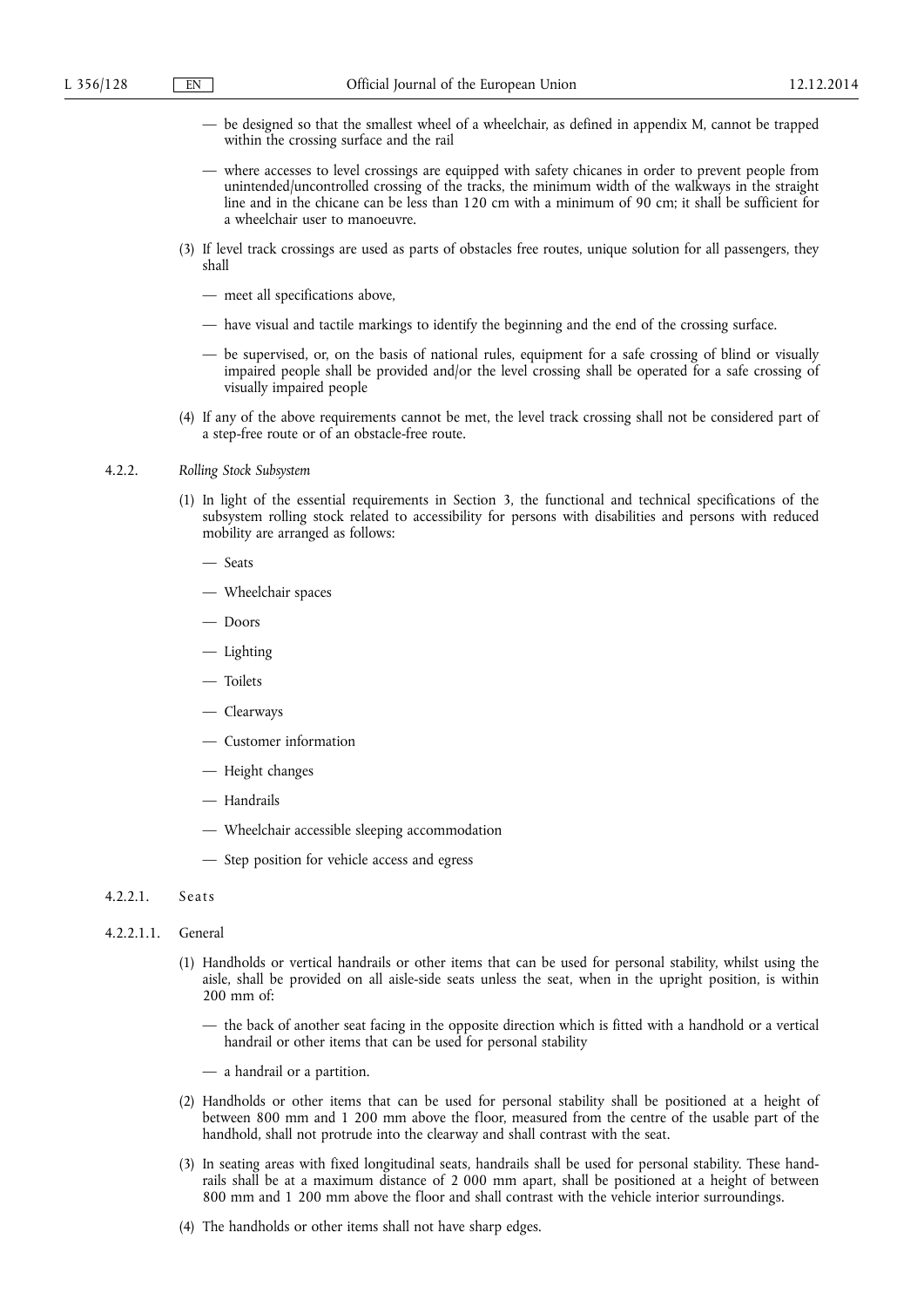#### 4.2.2.1.2. Priority seats

#### 4.2.2.1.2.1. General

- (1) Not less than 10 per cent of the seats by fixed trainset or individual vehicle, and by class shall be designated as priority seats for the use of persons with disabilities and persons with reduced mobility.
- (2) The priority seats and vehicles containing them shall be identified by signs complying with appendix N. It shall be stated that other passengers shall make such seats available to those who are eligible to use them when required.
- (3) The priority seats shall be located within the passenger saloon and in close proximity to external doors. In double deck vehicles or trainsets, priority seats can be present on both decks.
- (4) The level of equipment fitted to the priority seats shall, as a minimum, be the same as that fitted to general seats of the same type.
- (5) When seats of a certain type are fitted with armrests, priority seats of the same type shall be fitted with movable armrests. This excludes armrests placed along the vehicle body side or along a partition wall in case of compartments. The movable armrest shall move into a position in line with the seat back cushion to enable unrestricted access to the seat or to any adjacent priority seats.
- (6) Priority seats shall not be tip-up seats.
- (7) Each priority seat and the space available to its user shall comply with the figures H1 to H4 from Appendix H.
- (8) The whole useful sitting surface of the priority seat shall be a minimum of 450 mm wide (see figure H1).
- (9) The top of each priority seat cushion shall be between 430 and 500 mm above floor level at the front edge of the seat.
- (10) The clear headroom above each seat shall be at least 1 680 mm from floor level, except on doubledecker trains on which luggage racks are provided above the seats. In such case reduced headroom of 1 520 mm is permitted for priority seats underneath the luggage racks, provided that at least 50 % of priority seats maintain headroom of 1 680 mm.
- (11) Where reclining seats are fitted, the dimensions shall be measured when the seats are in their fully upright position.

#### 4.2.2.1.2.2. Uni-directional seats

- (1) Where uni-directional priority seats are provided, the clearance in front of each seat shall comply with figure H2.
- (2) The distance between the front surface of the seat back and the vertical plane through the rearmost part of the seat in front shall be a minimum of 680 mm, noting that the required seat pitch shall be measured from the centre of the seat 70 mm above where the cushion meets the back support.
- (3) There shall also be a clear space between the front edge of the seat cushion and the same vertical plane for the seat in front of a minimum of 230 mm.

## 4.2.2.1.2.3. Facing seats arrangement

- (1) Where facing priority seats are provided, the distance between the front edges of the seat cushions shall be a minimum of 600 mm (See figure H3). Such distance shall be maintained even if one of the facing seats is not a priority seat.
- (2) Where facing priority seats are equipped with a table, there shall be a minimum clear horizontal distance between the front edge of the seat cushion and the leading edge of the table of at least 230 mm (See figure H4). When one of the facing seats is not a priority seat, its distance to the table can be reduced provided that the distance between the front edges of the seat cushions remains 600 mm. Sidewall mounted tables which length does not extend over the centre line of the window seat do not need to be considered for conformity with this paragraph.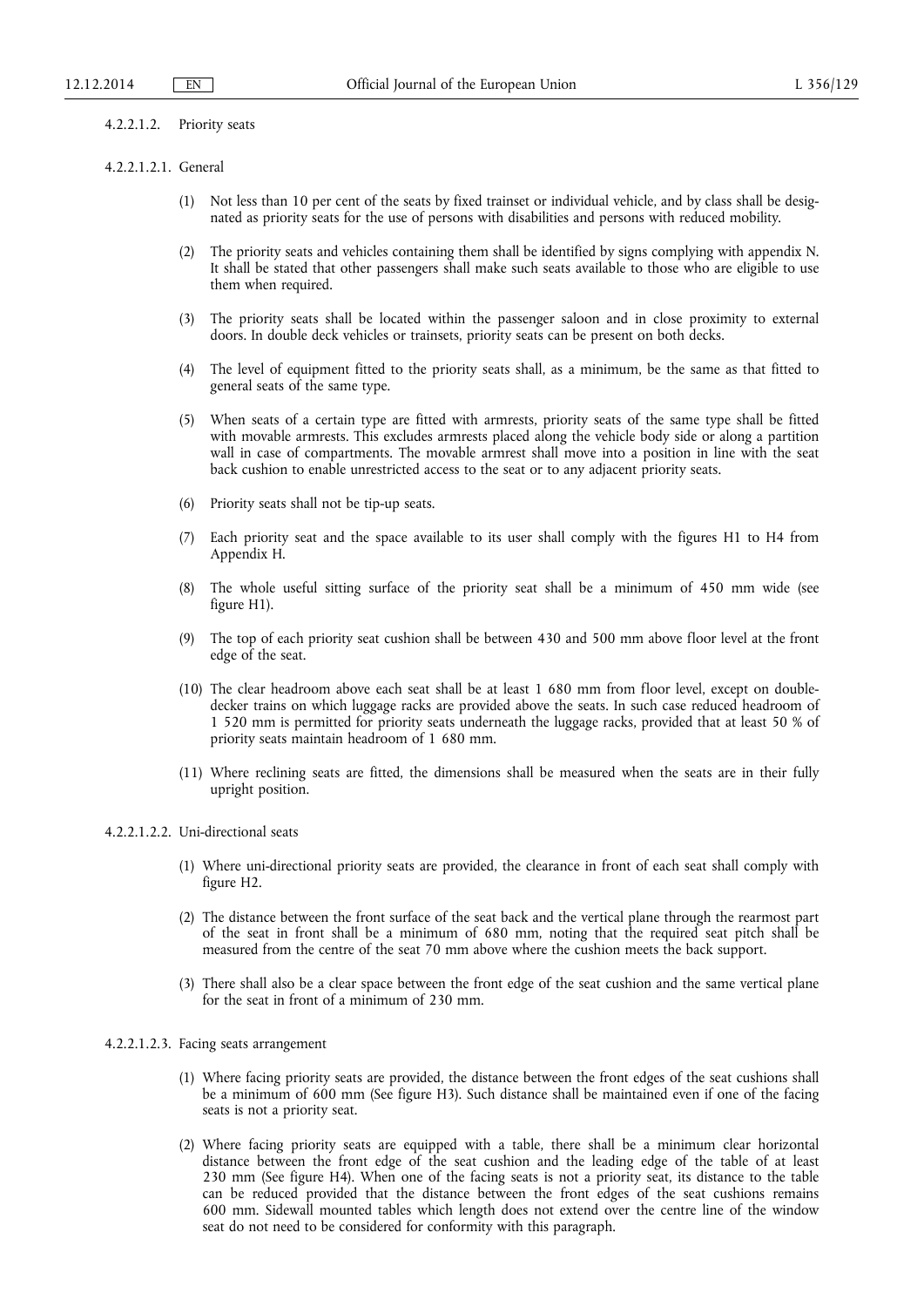#### 4.2.2.2. Wheelchair spaces

(1) According to the length of the unit, excluding the locomotive or power head, there shall be in that unit not less than the number of accessible wheelchair spaces shown in the following table:

#### *Table 5*

#### **Minimum number of wheelchair spaces per unit length**

| Unit length                 | Number of wheelchair spaces by unit |  |  |
|-----------------------------|-------------------------------------|--|--|
| Less than 30 m              | 1 wheelchair space                  |  |  |
| 30 to 205 metres            | 2 wheelchair spaces                 |  |  |
| More than 205 to 300 metres | 3 wheelchair spaces                 |  |  |
| More than 300 metres        | 4 wheelchair spaces                 |  |  |

- (2) To ensure stability, the wheelchair space shall be designed for the wheelchair to be positioned either facing or back to the direction of travel.
- (3) Over the full length of the wheelchair space the width shall be 700 mm from floor level to a minimum height of 1 450 mm with an additional 50 mm width to give clearance for hands on each side that is adjacent to any obstacle that will inhibit clearance for the wheelchair users hands (e.g. wall or structure) from a height of 400 mm to 800 mm above floor level (if one side of the wheelchair is adjacent to the aisle there is no additional 50 mm requirement for that side of the wheelchair as it is already free space).
- (4) The minimum distance in the longitudinal plane between the back of the wheelchair space and the next surface shall be in accordance with Appendix I, figures I1 to I3.
- (5) There shall be no obstruction of the designated space between the floor and the ceiling of the vehicle other than an overhead luggage rack, a horizontal handrail in accordance with the requirements of point 4.2.2.9 attached to the wall or ceiling of the vehicle, or a table.
- (6) The back of the wheelchair space shall be a structure or other acceptable fitting of at least 700 mm wide. The height of the structure, or fitting, shall be capable of preventing a wheelchair that has been positioned with its back against the structure or fitting, from tipping over backwards.
- (7) Tip-up seats may be installed in the wheelchair space but, when in the stowed position, shall not encroach on the dimensional requirements of the wheelchair space.
- (8) It is not allowed to install any permanent equipment such as bicycle hooks or ski racks into the wheelchair space or directly in front of it.
- (9) At least one seat shall be available either adjacent to or facing to each of the wheelchair spaces for a companion to travel with the wheelchair user. This seat shall offer the same level of comfort as the other passenger seats, and may also be situated on the opposing side of the aisle.
- (10) On trains with a design speed higher than 250 km/h excepting double deck trains, it shall be possible for a wheelchair user occupying a wheelchair space to transfer onto a passenger seat that shall be equipped with a movable armrest. Such transfer is made by the wheelchair user in autonomy. In that case, it is allowed that the companion seat is shifted to another row. This requirement is applicable up to the number of wheelchair spaces per unit specified in table 5.
- (11) The wheelchair space shall be fitted with a call for aid device that shall, in the event of danger, provide to a wheelchair user the possibility to inform a person who can take appropriate action.
- (12) The call for aid device shall be placed within the comfortable reach range of the person using the wheelchair as shown in Appendix L, figure L1.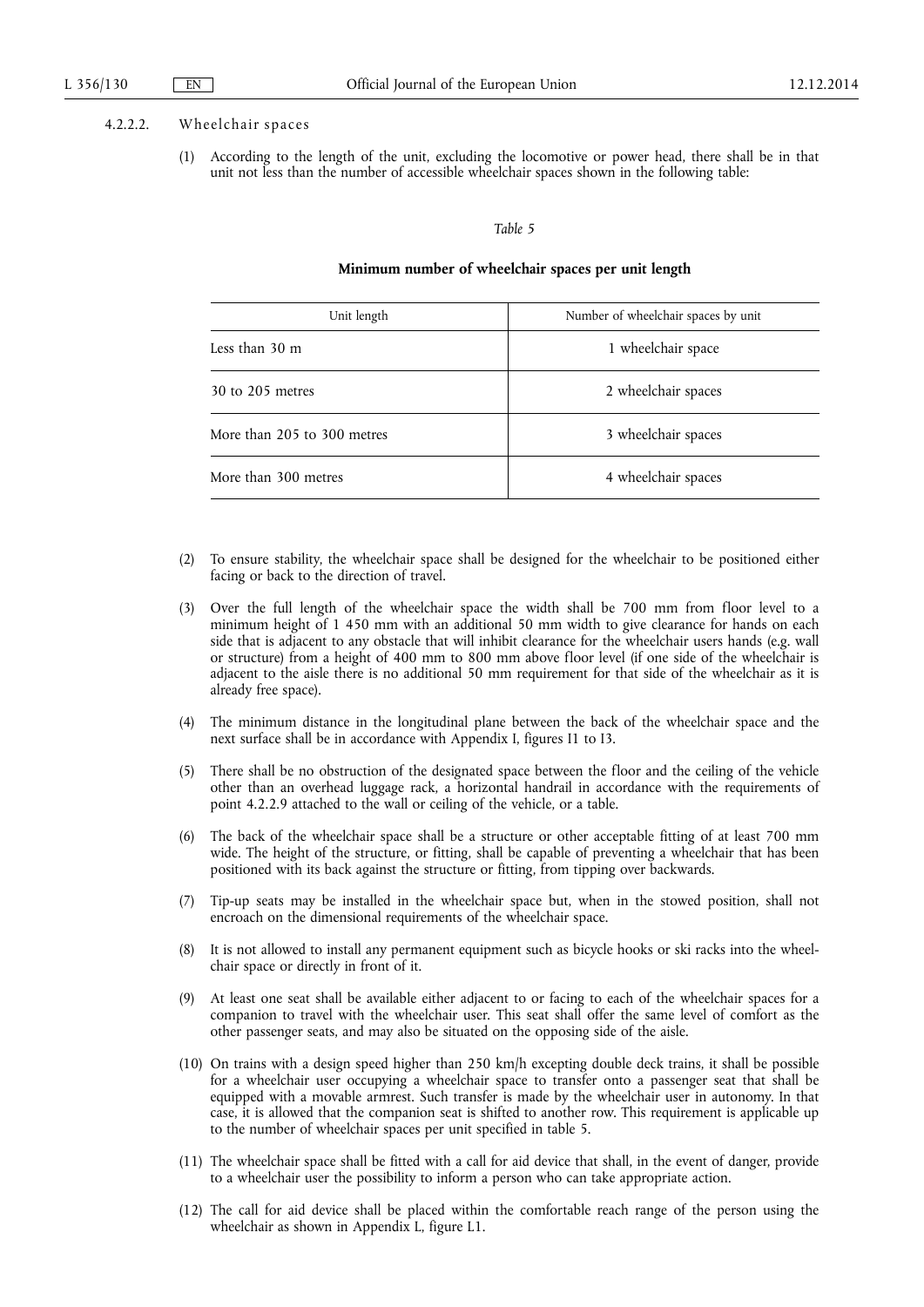- (13) The call for aid device shall not be placed within a narrow recess which prevents immediate intentional palm operation but can be protected from unintentional use.
- (14) The interface of the call for aid device shall be as defined in point 5.3.2.6.
- (15) A sign conforming to appendix N shall be placed immediately next to, or in the wheelchair space so as to identify the space as the wheelchair space.

#### 4.2.2.3. Doors

- 4.2.2.3.1. General
	- (1) These requirements apply only to doors providing access to another public part of the train, with the exclusion of toilet doors.
	- (2) To latch or unlatch a manually operated door, for use by the public, the control device shall be operable by the palm of the hand exerting a force not exceeding 20 N.
	- (3) Door controls, whether manual, pushbuttons or other devices, shall contrast with the surface on which they are mounted.
	- (4) Their interface with passengers shall comply with the specifications of point 5.3.2.1.
	- (5) If both open and closed door control devices are fitted one above the other, the top device shall always be the open control.

#### 4.2.2.3.2. Exterior doors

- (1) All exterior passenger doorways shall have a minimum clear useable width of 800 mm when open.
- (2) On trains with a design speed lower than 250 km/h, wheelchair access doors offering a level access as defined in point 2.3 shall have a minimum clear useable width of 1 000 mm when open.
- (3) All exterior passenger doorways shall be marked on the outside in a way that gives a contrast to the vehicle body-side surrounding them.
- (4) The designated wheelchair exterior accessible doorways shall be the closest doorways to the designated wheelchair spaces.
- (5) The doors to be used for wheelchair access shall be clearly labelled with a sign in accordance with appendix N.
- (6) From the inside of the vehicle the position of external doorways shall clearly be marked by use of contrasted adjacent flooring.
- (7) When a door is released for opening a signal shall be given that is clearly audible and visible to persons inside and outside the train. This alert signal shall last for a minimum of five seconds unless the door is operated, in which case it may cease after 3 seconds.
- (8) When a door is automatically or remotely opened by the driver or other member of the train crew, the alert signal shall last for a minimum 3 seconds from the moment that the door starts to open.
- (9) When a door that is automatically or remotely closed, is about to operate, an audible and visible alert signal shall be given to persons inside and outside the train. The alert signal shall start a minimum of 2 seconds before the door starts to close and shall continue while the door is closing.
- (10) The sound source for door alert signals shall be located in the area local to the control device or, if there is no such control device, adjacent to the doorway.
- (11) The visible signal shall be visible from inside and outside the train and shall be located such that it minimises the opportunity for it to be obscured by passengers located in the vestibule.
- (12) Passenger doors audible alert signals shall be according to the specification in appendix G.
- (13) The method of door activation shall be by train crew, semi-automatic (i.e. passenger pushbutton operation) or automatic.
- (14) The door control shall be located either next to or on the door leaf.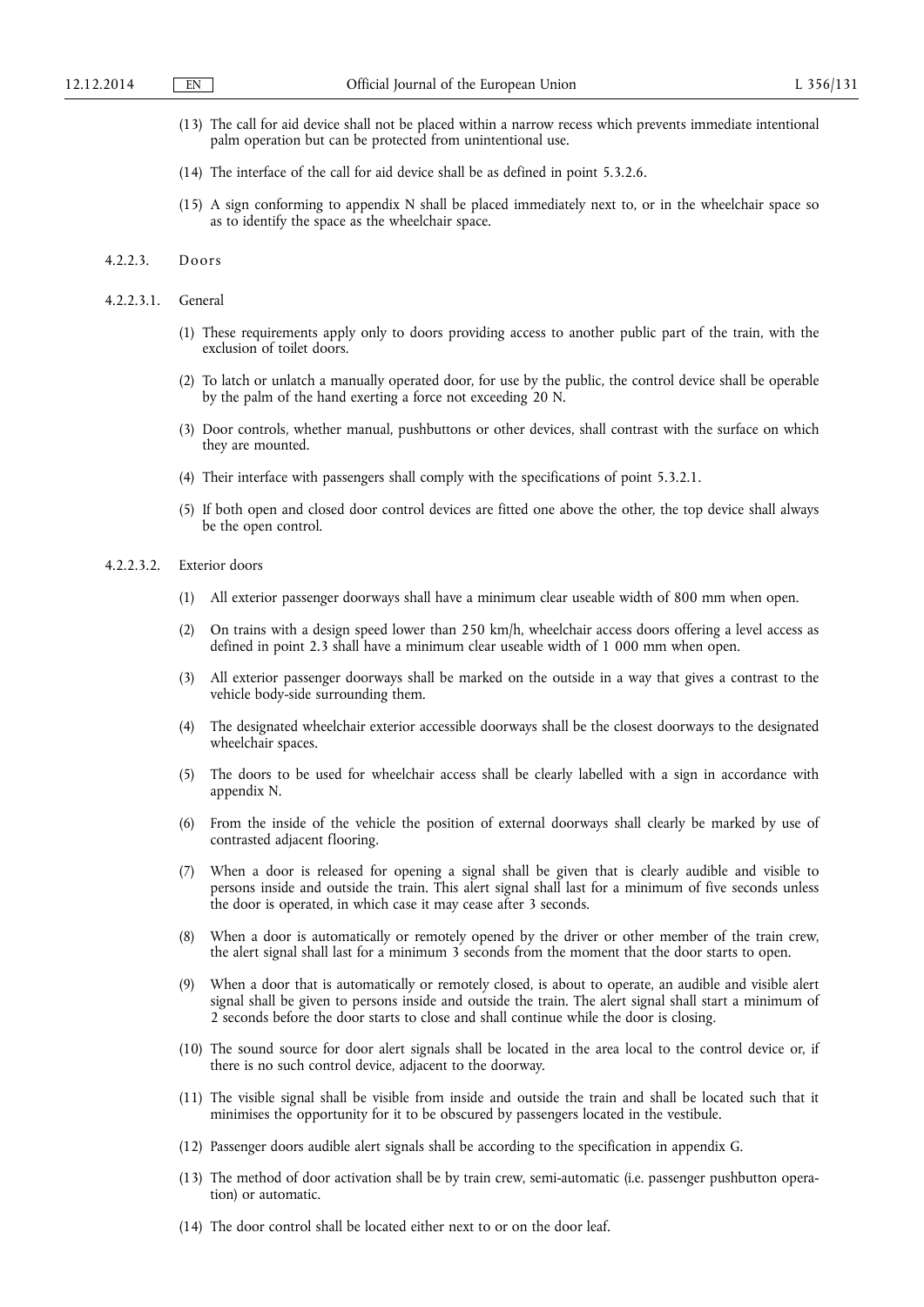- (15) The centre of exterior door opening control, operable from the platform, shall be not less than 800 mm and not more than 1 200 mm measured vertically above platforms, for all platforms for which the train is designed. If the train is designed for a single platform height, the centre of exterior door opening control shall be not less than 800 mm and not more than 1 100 mm measured vertically above that platform height.
- (16) The centre of internal door opening control for the exterior door shall be not less than 800 mm and not more than 1 100 mm measured vertically above the vehicle floor level.

#### 4.2.2.3.3. Interior doors

- (1) Internal automatic and semi-automatic doors shall incorporate devices that prevent passengers becoming trapped during operation of the doors.
- (2) Interior doors that are made available for wheelchair users shall have a minimum clear useable width of 800 mm.
- (3) The force required to open or close a manual door shall not exceed 60 N.
- (4) The centre of interior door controls shall be not less than 800 mm and not more than 1 100 mm measured vertically above the vehicle floor level.
- (5) Automatic inter-vehicle connecting doors shall operate either synchronously as a pair, or the second door shall automatically detect the person moving towards it and open.
- (6) If more than 75 % of a door's surface is made of a transparent material, it shall be clearly marked with visual indicators.

## 4.2.2.4. Lighting

(1) Minimum values of average illuminance in the passenger areas shall be according to point 4.1.2 of the specification referenced in Appendix A, index 6. Requirements relative to the uniformity of these values are not applicable for conformity with this TSI.

#### 4.2.2.5. Toilets

- (1) When toilets are fitted in a train, a universal toilet shall be provided accessible from the wheelchair space.
- (2) The standard toilet shall be compliant with the requirements of points 5.3.2.2 and 5.3.2.3.
- (3) The universal toilet shall be compliant with the requirements of points 5.3.2.2 and 5.3.2.4.
- (4) When toilets are fitted in a train a baby nappy changing facility shall be provided. If separate nursery facilities are not provided or if separate nursery facilities are provided but are not accessible to a wheelchair user, a table shall be incorporated within the universal toilets. It shall be compliant with the requirements of point 5.3.2.5.

#### 4.2.2.6. Clearways

- (1) From the vehicle entrance, the section of the clearway shall be as follows:
	- through the vehicles according to figure J1 of Appendix J,
	- between connecting vehicles of a single trainset, according to figure J2 of Appendix J,
	- to and from wheelchair accessible doors, wheelchair spaces and wheelchair accessible areas including sleeping accommodation and universal toilets if provided, according to figure J3 of Appendix J.
- (2) The minimum height requirement does not need to be verified in:
	- all areas of double-deck vehicles,
	- gangways and door areas of single deck vehicles,

In those areas, reduced headroom is accepted as a consequence of structural constraints (gauge, physical space).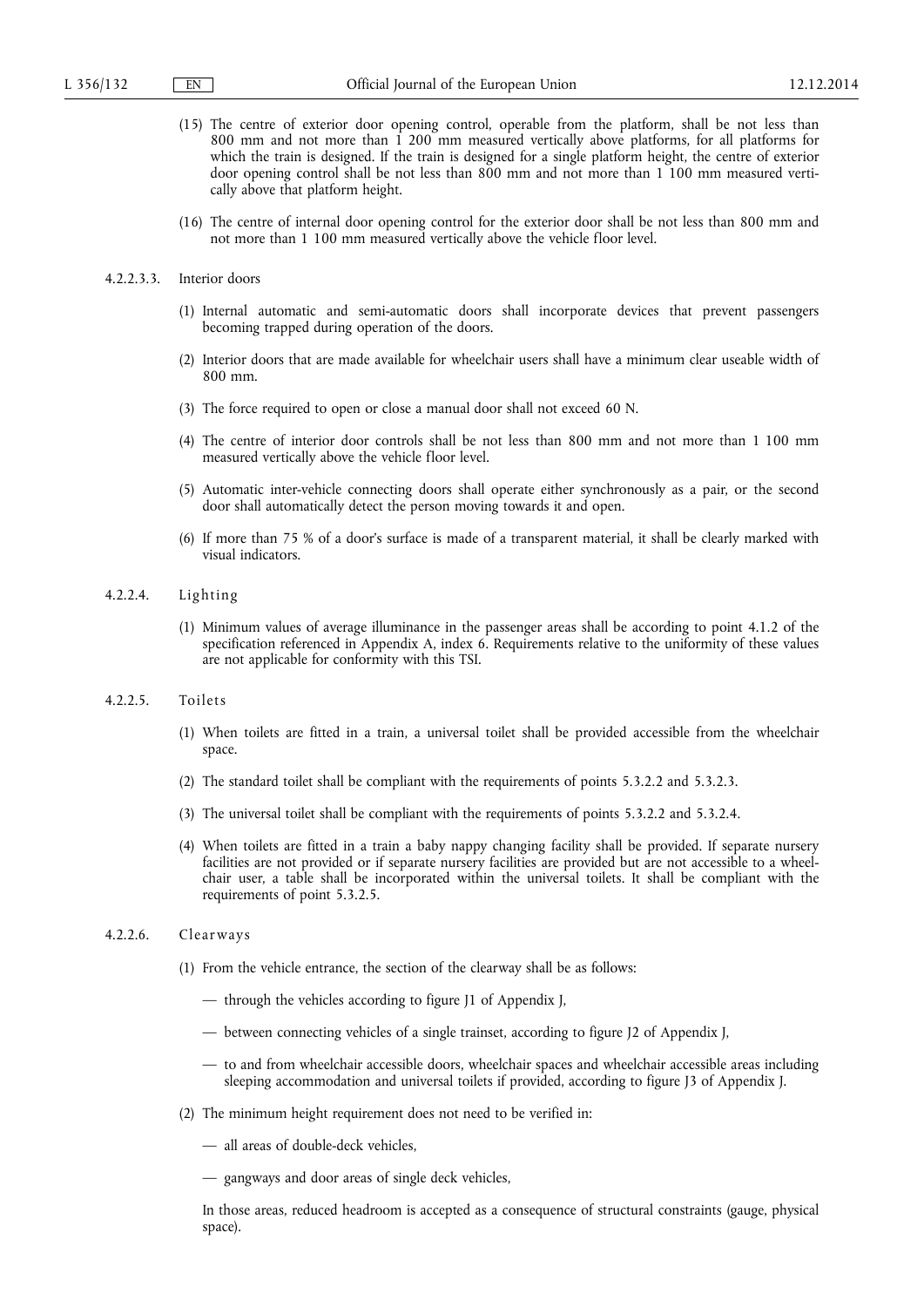- (3) A turning space, with a minimum diameter of 1 500 mm, shall be provided adjacent to the wheelchair space and in other locations where wheelchairs are supposed to turn 180°. The wheelchair space may be part of the turning circle.
- (4) If a change in direction is required for a wheelchair user, the clearway width of both corridors shall be in accordance to table K1 of Appendix K.
- 4.2.2.7. Customer Information
- 4.2.2.7.1. General
	- (1) The following information shall be provided:
		- Safety Information and safety instructions
		- Audible safety instructions coupled with visible signals in case of emergency
		- Warning, prohibition and mandatory actions signs
		- Information concerning the route of the train, including information about delays and unplanned stops,
		- Information concerning the location of on-board facilities
	- (2) Visual information shall contrast with its background.
	- (3) The typeface used for texts shall be easily readable.
	- (4) Time information presented in digits shall be in the 24 h system
- 4.2.2.7.2. Signage, pictograms and tactile information
	- (1) All safety, warning, mandatory action and prohibition signs shall include pictograms and shall be designed according to the specification referenced in Appendix A, index 7.
	- (2) There shall be no more than five pictograms, together with a directional arrow, indicating a single direction placed adjacent to each other at a single location.
	- (3) The following specific pictograms shall be fitted with the wheelchair symbol in accordance with appendix N:
		- Directional information for wheelchair accessible amenities
		- Indication of the wheelchair accessible door location outside the train
		- Indication of the wheelchair space inside the train
		- Indication of the universal toilets

The symbols can be combined with other symbols (for example: carriage number, toilet, etc.).

- (4) Where inductive loops are fitted these shall be indicated by a pictogram complying with appendix N.
- (5) In universal toilets, where hinged handrails are provided, a pictogram showing the rail in both the stowed and deployed positions shall be provided.
- (6) If a vehicle provides reserved seats then the number or letter of that vehicle (as used in the reservation system) shall be displayed externally on or adjacent to all its access doors. The number or letter shall be displayed in characters not less than 70 mm high and shall be visible when the door is open and closed.
- (7) If seats are identified by numbers or letters, the number or letter of the seat shall be displayed on or adjacent to every seat in characters not less than 12 mm high. Such numbers and letters shall contrast with their background.
- (8) Tactile information signage shall be fitted in:
	- Toilets and wheelchair accessible sleeping accommodation, for functional information and call for aid device if appropriate
	- Rolling stock, for the open/close button of passenger accessible doors and call for aid devices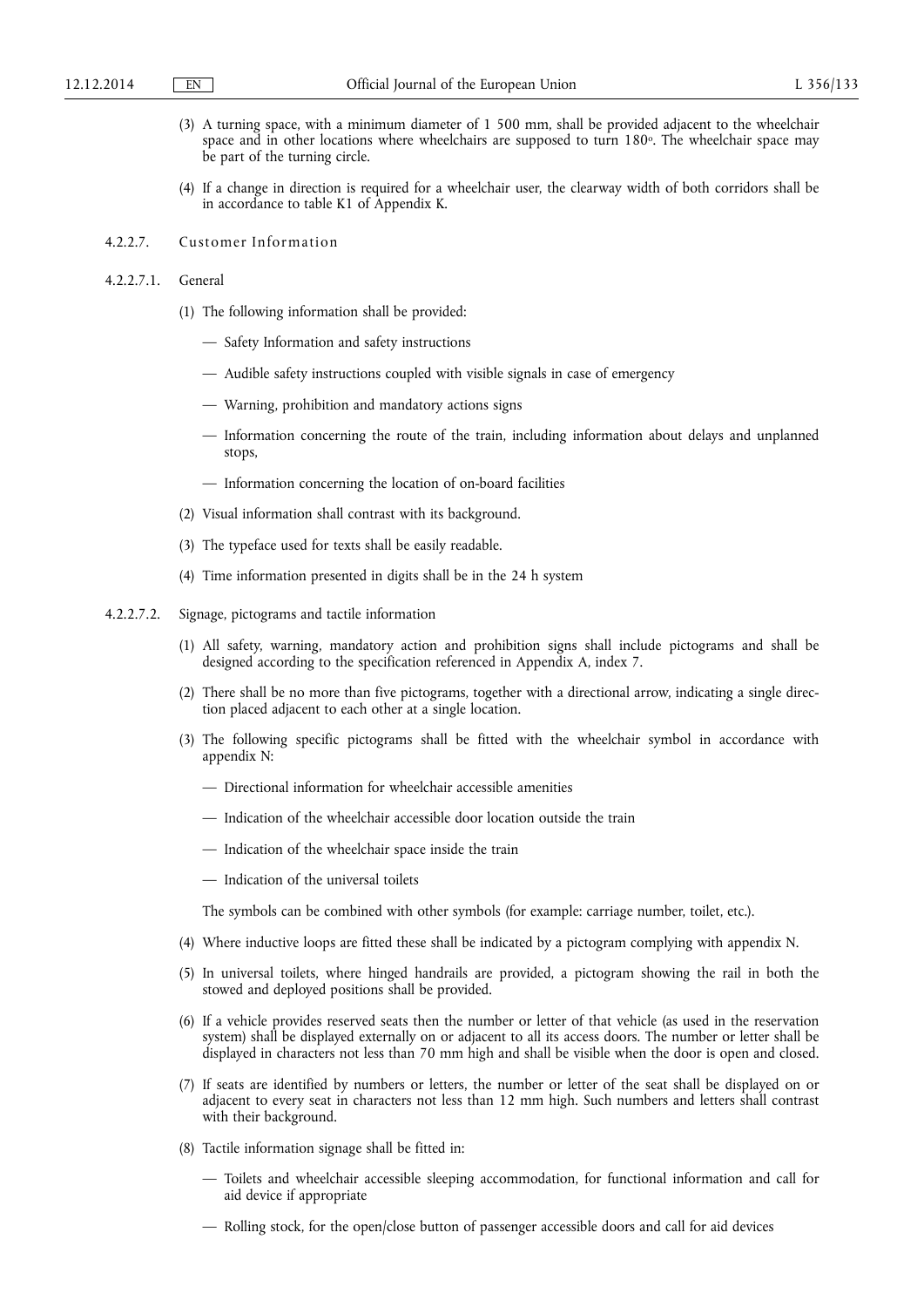- 4.2.2.7.3. Dynamic visual information
	- (1) The final destination or route shall be displayed on the outside of the train on the platform side adjacent to at least one of the passenger access doors on a minimum of alternate vehicles of the train.
	- (2) Where trains operate in a system, in which dynamic visual information is given on the station platform every 50 m or less, and destination or route information is also provided on the front of the train, it is not mandatory to provide information on the sides of vehicles.
	- (3) The final destination or route of the train shall be displayed inside each vehicle.
	- (4) The next stop of the train shall be displayed such that it can be read from a minimum of 51 % of passenger seats inside each vehicle including 51 % of the priority seats, and from all wheelchair spaces.
	- (5) This information shall be displayed at least two minutes before arrival at the station concerned. If the next station is less than two minutes planned journey time away, the next station shall be displayed immediately following departure from the previous station.
	- (6) The requirement to make the destination and 'next stop' information visible from 51 % of passenger seats does not apply to compartment carriages where the compartments have a maximum of 8 seats and are served by an adjacent corridor. However, this information shall be visible to a person standing in a corridor outside a compartment and to a passenger occupying a wheelchair space.
	- (7) The information about the next stop may be displayed on the same support as the final destination. However, it shall revert to show the final destination as soon as the train has stopped.
	- (8) If the system is automated, it shall be possible to suppress or correct incorrect or misleading information.
	- (9) Internal and external displays shall comply with the requirements of point 5.3.2.7. In this point, the term 'display' shall be understood as any support of dynamic information.
- 4.2.2.7.4. Dynamic audible information
	- (1) The train shall be fitted with a public address system which shall be used either for routine or emergency announcements by the driver or by another crew member who has specific responsibility for passengers.
	- (2) The public address system may operate on a manual, an automated or pre-programmed basis. If the public address system is automated, it shall be possible to suppress, or correct, incorrect or misleading information.
	- (3) The public address system shall be capable of announcing the destination and next stop of the train at each stop, or on departure from each stop.
	- (4) The public address system shall be capable of announcing the next stop of the train at least two minutes before the arrival of the train at that stop. If the next station is less than two minutes planned journey time away, the next station shall be announced immediately following departure from the previous station.
	- (5) The spoken information shall have a minimum STI-PA level of 0,45, in accordance with the specification referenced in Appendix A, index 5. The public address system shall meet the requirement at all seat locations and wheelchair spaces.

## 4.2.2.8. Height changes

- (1) Internal steps (other than those for external access) shall have a maximum height of 200 mm and a minimum depth of 280 mm, measured at the central axis of the stairs. For double deck trains it is permitted to reduce this value to 270 mm for the stairs accessing the upper deck and the lower deck.
- (2) As a minimum the first and the last step shall be indicated by a contrasting band with a depth of 45 mm to 55 mm extending the full width of the steps on both the front and the top surfaces of the step nosing.
- (3) Stairs constituted of more than three steps shall be provided with handrails on both sides and at two levels. The higher handrail shall be positioned at a height of 850 mm to 1 000 mm above floor level. The lower handrail shall be positioned at a height of 500 mm to 750 mm above floor level.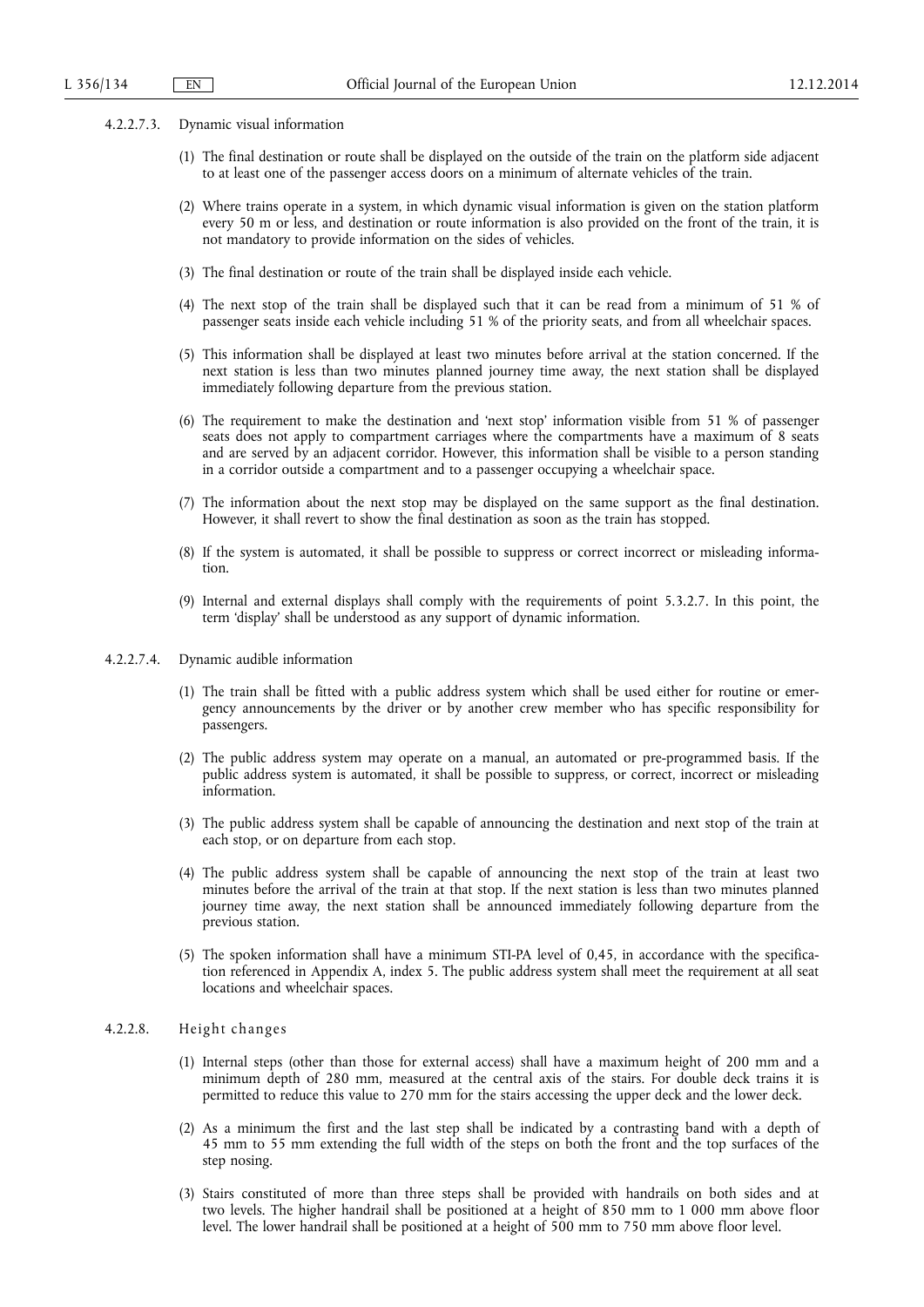- (4) Stairs constituted of one, two or three steps shall be provided on both sides with a minimum of one handrail or other item that can be used for personal stability.
- (5) Handrails shall be compliant with point 4.2.2.9
- (6) No steps are allowed between the vestibule of a wheelchair accessible exterior door, the wheelchair space, a universal sleeping compartment and the universal toilet except for a door threshold strip that shall not exceed 15 mm in height or except in case that a lift is provided to overcome the step. The lift shall comply with the requirements of point 5.3.2.10.
- (7) For ramps in rolling stock the maximum slope shall not exceed the following values:

## *Table 6*

#### **Maximum slope for ramps in rolling stock**

| Length of ramp | Maximum gradient<br>(degrees) | Maximum gradient (%) |
|----------------|-------------------------------|----------------------|
|                |                               |                      |

Paths between the vestibule of a wheelchair accessible exterior door, the wheelchair space, a wheelchair accessible sleeping accommodation and the universal toilet

| Up to 840 mm in single deck carriages                                                                                                       | 6,84 | 12   |  |  |  |
|---------------------------------------------------------------------------------------------------------------------------------------------|------|------|--|--|--|
| Up to 840 mm in double deck carriages                                                                                                       | 8,5  | 15   |  |  |  |
| $> 840$ mm                                                                                                                                  | 3,58 | 6,25 |  |  |  |
| Other areas of the train                                                                                                                    |      |      |  |  |  |
| $> 1000$ mm                                                                                                                                 | 6,84 | 12   |  |  |  |
| $600 \text{ mm}$ to 1 000 mm                                                                                                                | 8,5  | 15   |  |  |  |
| Less than 600 mm                                                                                                                            | 10,2 | 18   |  |  |  |
| न्त्र । सन्तरात । सन्तरमण्डले । सन्तरमण्डले । सन्तरमण्डले । सन्तरमण्डले । सन्तरमण्डले । सन्तरमण्डले । सन्तरमण्<br>$\mathbf{A}$ $\mathbf{A}$ |      |      |  |  |  |

*Note:* These gradients shall be measured when the vehicle is stationary on straight and level track.

#### 4.2.2.9. Handrails

- (1) All handrails fitted to a vehicle shall be round in section with an outside diameter of 30 mm to 40 mm, and shall have a minimum clear distance of 45 mm to any adjacent surface other than its mountings.
- (2) If a handrail is curved, the radius to the inside face of the curve shall be a minimum of 50 mm.
- (3) All handrails shall contrast with their background.
- (4) External doorways shall be provided with handrails on both sides, fitted internally as close as practicable to the vehicle outer wall. Exception can be made for one side of the doorway if it is fitted with a device such as an on-board lift.
- (5) Those handrails shall be:
	- vertical handrails that shall extend from 700 mm to 1 200 mm above the threshold of the first step for all external doorways.
	- additional handrails at a height of between 800 mm and 900 mm above the first useable step and parallel with the line of the step nosing for doorways with more than two entrance steps.
- (6) Where the clearway of the gangway is narrower than 1 000 mm and longer than 2 000 mm there shall be handrails or handholds provided in, or adjacent to, inter-vehicle gangways that are provided for passenger use.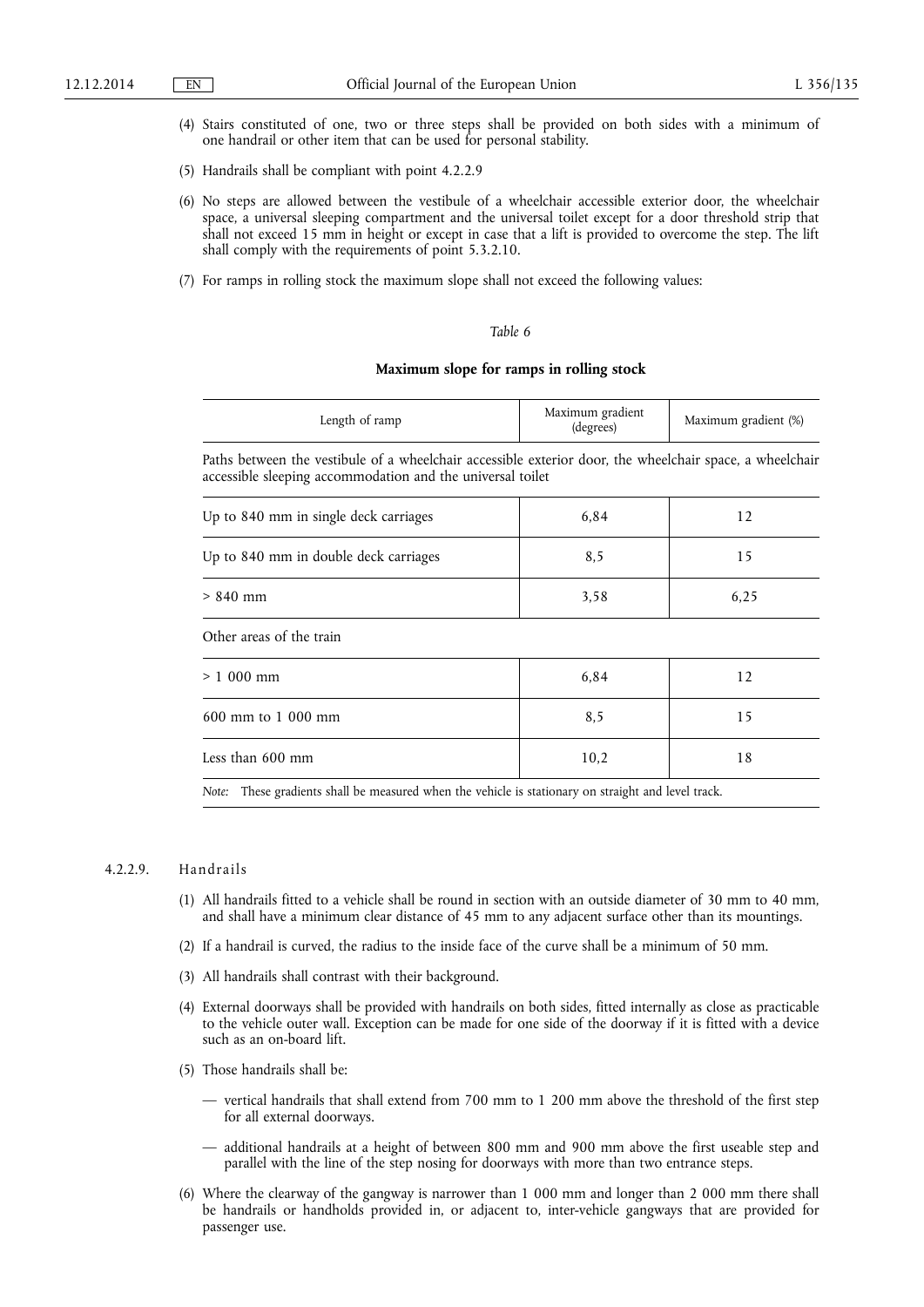(7) Where the clearway of the gangway is wider than or equal to 1 000 mm handrails or handholds shall be provided in the gangway.

#### 4.2.2.10. Wheelchair accessible sleeping accommodation

- (1) When a train is equipped with sleeping accommodation for passengers, it shall provide a vehicle containing at least one wheelchair accessible sleeping accommodation.
- (2) If there is more than one vehicle with sleeping accommodation for passengers in a train, there shall be not less than two wheelchair accessible sleeping accommodations in the train.
- (3) If a rail vehicle provides wheelchair accessible sleeping accommodation, the exterior of the relevant vehicle door and the wheelchair accessible sleeping accommodation door shall be marked with a sign in accordance with appendix N.
- (4) The wheelchair accessible sleeping accommodation internal space shall take in consideration the requirements of point 4.2.2.6 for actions expected from the wheelchair user in the sleeping accommodation.
- (5) The sleeping accommodation shall be fitted with not less than two call for aid devices that shall when operated, send a signal to a person who can take appropriate action; they need not initiate a communication.
- (6) The interface of the call for aid devices shall be as defined in point 5.3.2.6.
- (7) One call for aid device shall be placed not more than 450 mm above the floor, measured vertically from the surface of the floor to the centre of the control. It shall be positioned so that the control can be reached by a person lying on the floor.
- (8) The other call for aid device shall be not less than 600 mm and not more than 800 mm above the floor measured vertically to the centre of the control.
- (9) These two call for aid devices shall be located on different vertical surfaces of the sleeping accommodation.
- (10) The call for aid devices shall be distinct from any other control within the sleeping accommodation, be coloured differently from other control devices and contrast with their background.
- 4.2.2.11. Step position for vehicle access and egress

#### 4.2.2.11.1. General requirements

(1) It shall be demonstrated that the point situated in the central position on the nose of the access step of each passenger access door on both sides of a vehicle in working order with new wheels standing centrally on the rails, shall be located inside the surface identified as 'step location' on the figure 1 below.

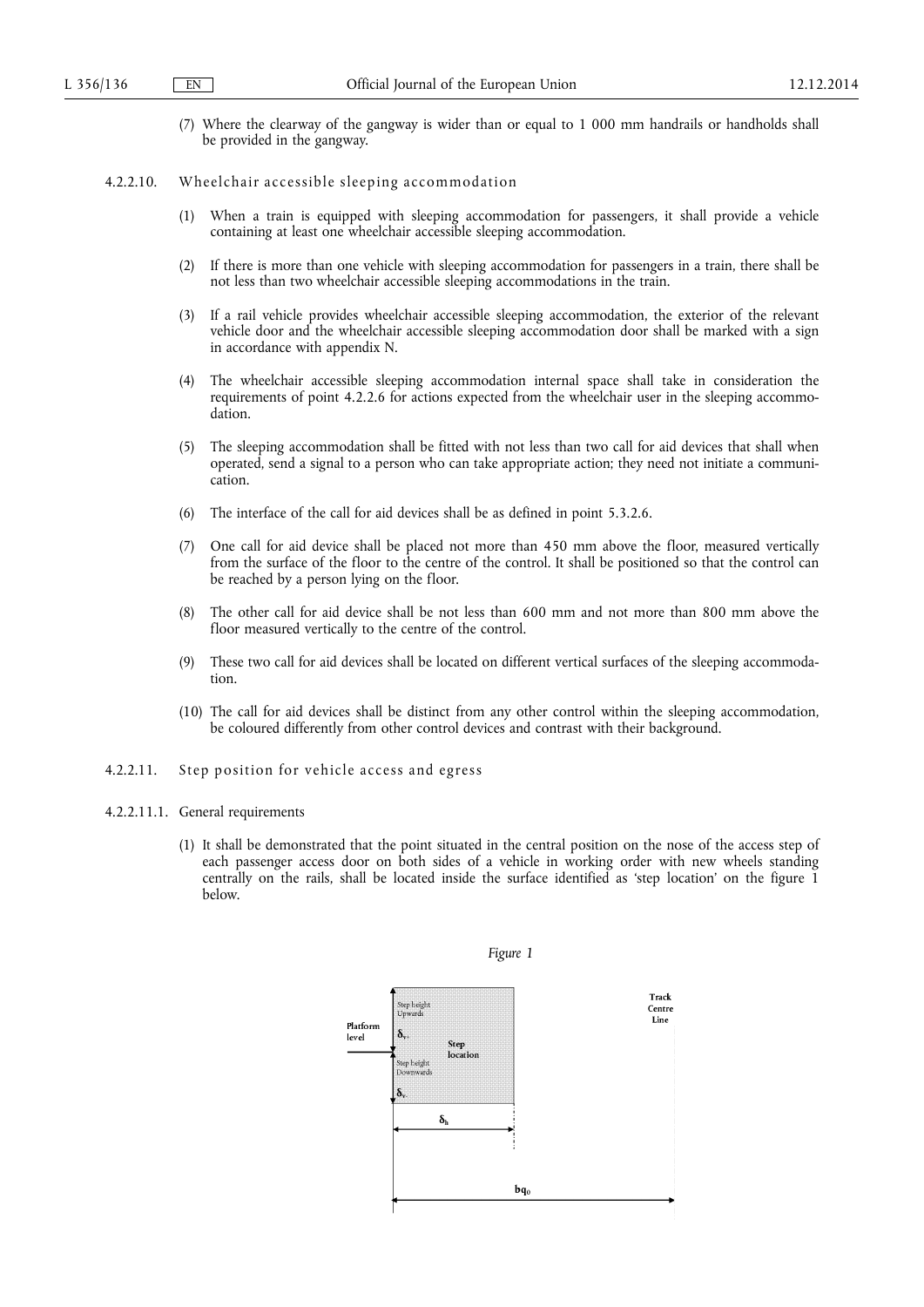- (2) The values of bq<sub>0</sub>,  $\delta_h$ ,  $\delta_{v+}$  and  $\delta_v$  depend on the type of platform where the rolling stock is intended to stop. They shall be as follows:
	- $-$  bq<sub>0</sub> shall be calculated based on the gauge of the track in which the train is intended to operate in accordance with the specification referenced in Appendix A, index 8. Gauges are defined in chapter 4.2.3.1 of INF TSI.
	- $\delta_{h}$ ,  $\delta v_{+}$  and  $\delta_{v_{-}}$  are defined in tables 7 9.

**Table 7 for all rolling stock intended to stop, in normal operation, at platforms of 550 mm height:** 

#### *Table 7*

## Values of  $\delta_{h}$ ,  $\delta_{v+}$  and  $\delta_{v-}$  for a 550 mm platform

|                                         | $\delta_{\rm h}$ mm | $\delta_{\omega+}$ mm | $\delta_{\text{u}}$ mm |
|-----------------------------------------|---------------------|-----------------------|------------------------|
| on a straight level track               | 200                 | 230                   | 160                    |
| on a track with a curve radius of 300 m | 290                 | 230                   | 160                    |

**Table 8 for all rolling stock intended to stop, in normal operation, at platforms of 760 mm height:** 

#### *Table 8*

### **Values of δ<sub>h</sub>,**  $\delta$ **<sub>y+</sub> and**  $\delta$ **<sub>y</sub> for a 760 mm platform**

|                                         | $\delta_{\rm h}$ mm | $\delta_{\mu}$ mm | $\delta_{n}$ mm |
|-----------------------------------------|---------------------|-------------------|-----------------|
| on a straight level track               | 200                 | 230               | 160             |
| on a track with a curve radius of 300 m | 290                 | 230               | 160             |

## **Table 9 for all rolling stock intended to stop, in normal operation, at both platforms of 760 mm height and platforms of 550 mm height, and having two or more access steps:**

For one step, values of the table 7 above apply, and for the next step towards the vehicle interior the following values apply, based upon a nominal platform height of 760 mm:

#### *Table 9*

## Values of  $\delta_{h}$ ,  $\delta_{v+}$  and  $\delta_{v-}$  for the second step for a 760 mm platform

|                                         | $\delta_{\rm h}$ mm | $\delta_{\mu}$ mm | $\delta_{n}$ mm |
|-----------------------------------------|---------------------|-------------------|-----------------|
| on a straight level track               | 380                 | 230               | 160             |
| on a track with a curve radius of 300 m | 470                 | 230               | 160             |

<sup>(3)</sup> The technical documentation requested in point 4.2.12 of the LOC&PAS TSI shall include information about the height and offset of the theoretical platform resulting in a vertical gap ( $\delta_{v+}$ ) of 230 mm and in a horizontal gap (**δh**) of 200 mm from the point situated in the central position of the nose of the rolling stock's lowest step on a straight level track.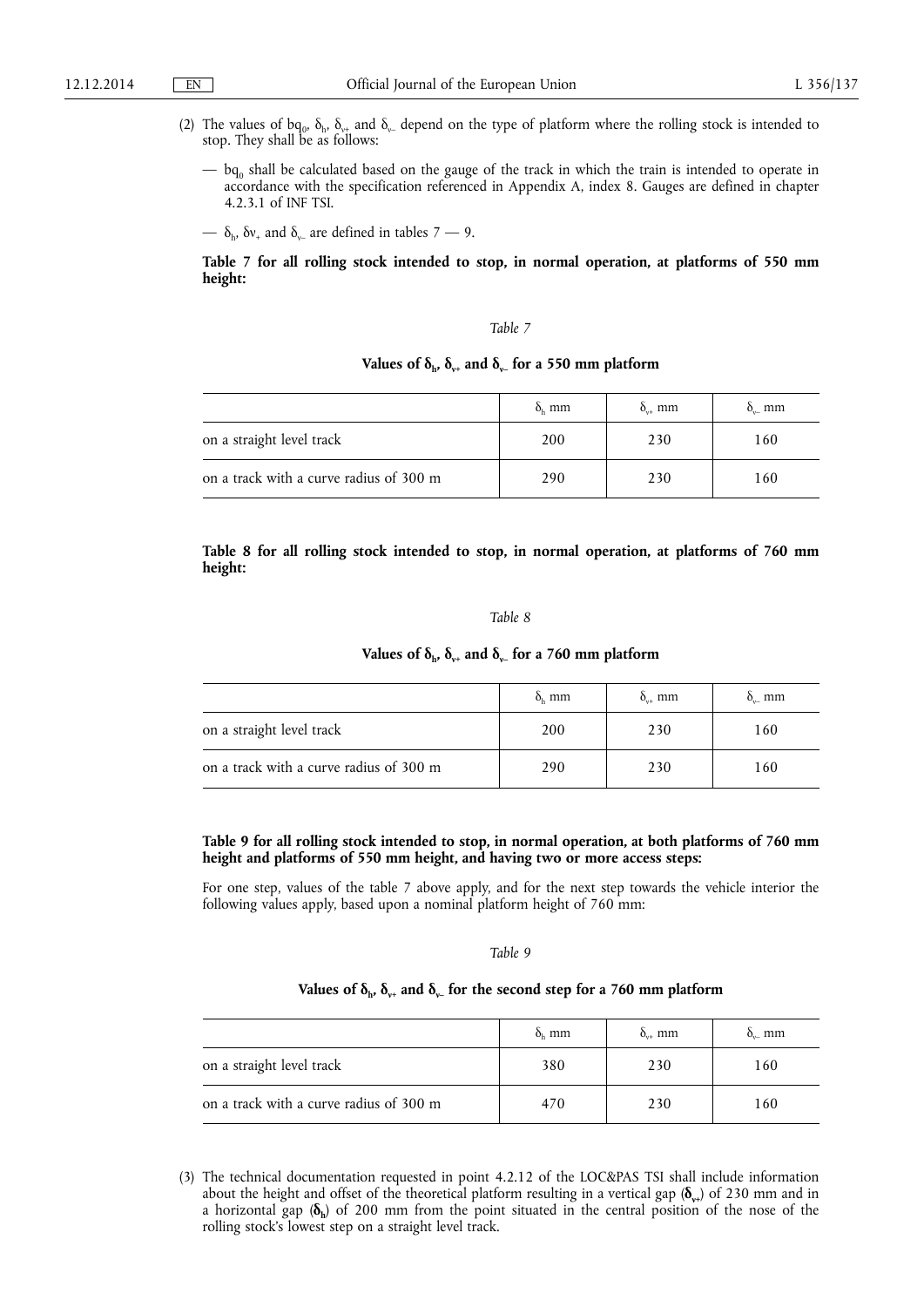- 4.2.2.11.2. Access/egress steps
	- (1) All steps for access and egress shall be slip resistant and shall have an effective clear width as large as the doorway width.
	- (2) Internal steps for external access shall have a minimum depth of 240 mm between the vertical edges of the step and a maximum height of 200 mm. The height of each step may be increased to a maximum of 230 mm if it can be demonstrated that this achieves a reduction of one in the total number of steps required.
	- (3) The rising height of each step shall be equal.
	- (4) As a minimum the first and the last steps shall be indicated by a contrasting band with a depth of 45 mm to 55 mm extending a minimum of 80 % of the width of the steps on the top surface of the step nosing. A similar band shall indicate the front surface of the last step when entering the unit.
	- (5) An external access step, fixed or moveable, shall have a maximum height of 230 mm between steps and a minimum depth of 150 mm.
	- (6) If a step board is fitted and it is an extension of a door sill outside the vehicle, and there is no change in level between the step board and the floor of the vehicle, this shall not be considered to be a step for the purposes of this specification. A minimal drop in level, with a maximum of 60 mm, between the floor surface at door sill and that of the exterior of the vehicle, used to guide and seal the door is also permissible and shall not be considered as a step.
	- (7) Access to the vestibule of the vehicle shall be achieved with a maximum of 4 steps of which one may be external.
	- (8) Rolling stock intended to stop, in normal operation, at existing platforms below 380 mm height and having their passenger access doors above bogies need not comply with points (2) and (5) above if it can be demonstrated that this achieves a more even distribution of the steps height.

### 4.2.2.12. Boarding aids

- (1) A secure storage system shall be provided to ensure that boarding aids, including portable ramps, do not impinge on a passenger's wheelchair or mobility aid or pose any hazard to passengers in the event of a sudden stop.
- (2) The following types of boarding aids may be present in the rolling stock according to the rules defined in point 4.4.3:
- 4.2.2.12.1. Movable step and bridging plate
	- (1) A moveable step is a retractable device integrated into the vehicle lower than the door threshold level, fully automatic and activated in conjunction with the door opening/closing sequences.
	- (2) A bridging plate is a retractable device integrated into the vehicle as close as possible to the door threshold level, fully automatic and activated in conjunction with the door opening/closing sequences.
	- (3) In the case of the movable step or bridging plate extending beyond that permitted by the gauging rules, the train shall be immobilised whilst the step or plate is extended.
	- (4) The extension of the moveable step or bridging plate shall be completed before the door opening permits the passengers to cross and conversely, removal of the step or plate may only begin when the door opening no longer permits any crossing of passengers.
	- (5) Movable steps and bridging plates shall comply with the requirements of point 5.3.2.8.

#### 4.2.2.12.2. On-board ramp

- (1) An on-board ramp is a device that is positioned between the vehicle door threshold and the platform. It can be manual, semi-automatic or automatic.
- (2) On-board ramps shall comply with the requirements of point 5.3.2.9.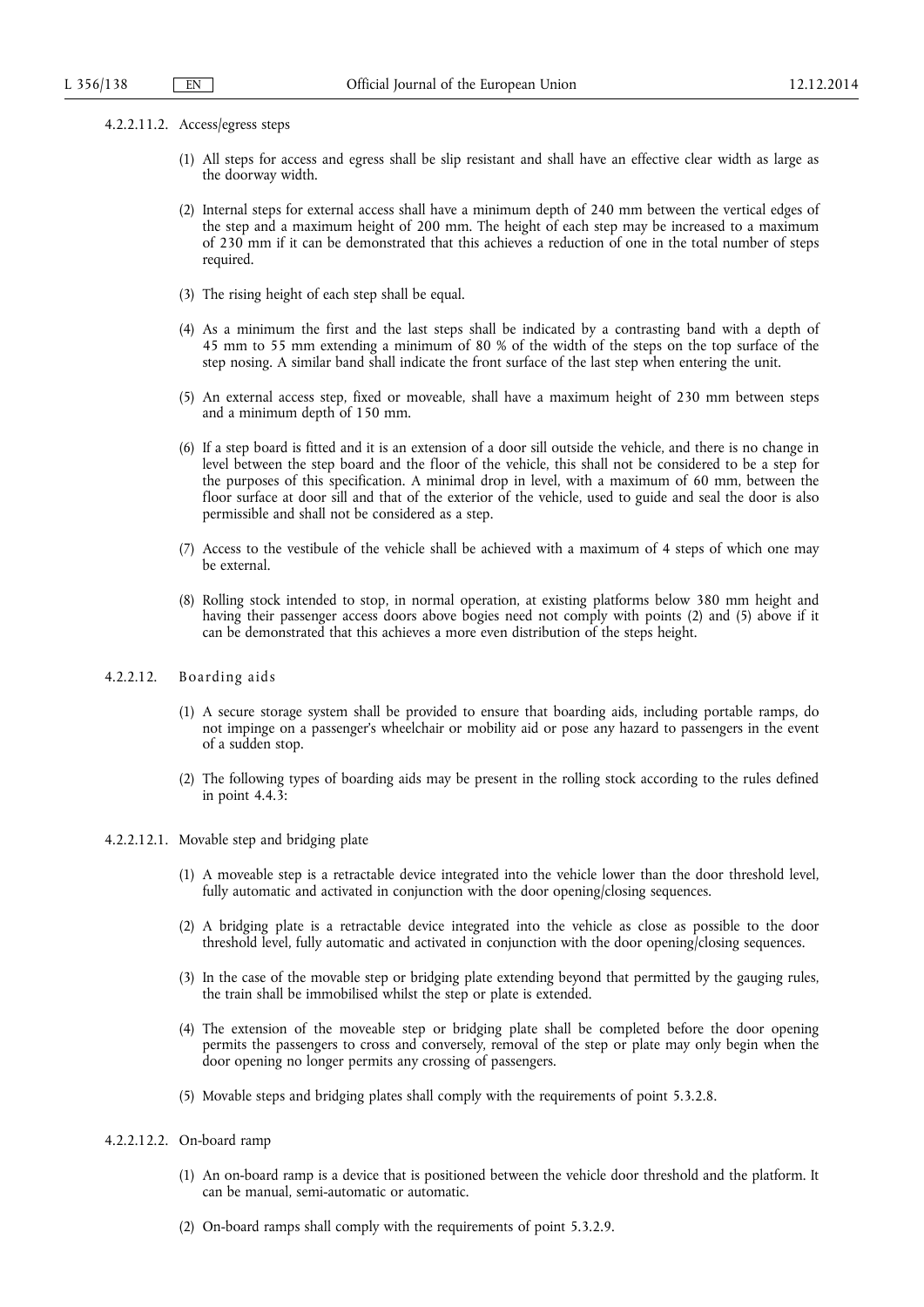### 4.2.2.12.3. On-board lift

- (1) An on-board lift is a device integrated into the doorway of a vehicle that shall be able to overcome the maximum height difference between the vehicle floor and the station platform where operated.
- (2) When the lift is in the stowed position the doorway shall have a minimum useable width according to point 4.2.2.3.2.
- (3) On-board lifts shall comply with the requirements of point 5.3.2.10.

## 4.3. **Functional and technical specifications of the interfaces**

4.3.1. *Interfaces with the infrastructure subsystem* 

## *Table 10*

## **Interface with the infrastructure subsystem**

| Interface with the infrastructure subsystem                             |         |                                |       |
|-------------------------------------------------------------------------|---------|--------------------------------|-------|
| PRM TSI                                                                 |         | <b>INF TSI</b>                 |       |
| Parameter                                                               | Point   | Parameter                      | Point |
| Step position for vehicle access and 4.2.2.11<br>egress                 |         | Platforms                      | 4.2.9 |
| Specific cases about the step position<br>for vehicle access and egress | 7.3.2.6 | Specific cases about platforms | 7.7   |

4.3.2. *Interfaces with the rolling stock subsystem* 

## *Table 11*

## **Interface with the rolling stock subsystem**

| Interface with the rolling stock subsystem |       |                         |       |
|--------------------------------------------|-------|-------------------------|-------|
| PRM TSI                                    |       | LOC&PAS TSI             |       |
| Parameter                                  | Point | Parameter               | Point |
| Rolling Stock subsystem                    | 4.2.2 | Passenger related items | 4.2.5 |

4.3.3. *Interfaces with the Telematics Applications for Passengers subsystem* 

## *Table 12*

## **Interface with the Telematics Applications for Passengers subsystem**

| Interface with the TAP subsystem                                  |       |                                                                                                                                    |       |
|-------------------------------------------------------------------|-------|------------------------------------------------------------------------------------------------------------------------------------|-------|
| PRM TSI                                                           |       | TAP TSI                                                                                                                            |       |
| Parameter                                                         | Point | Parameter                                                                                                                          | Point |
| Station accessibility<br>Assistance to board and alight the train | 4.4.1 | Handling of information concerning<br>carriage and assistance of persons<br>with disabilities and persons with<br>reduced mobility | 4.2.6 |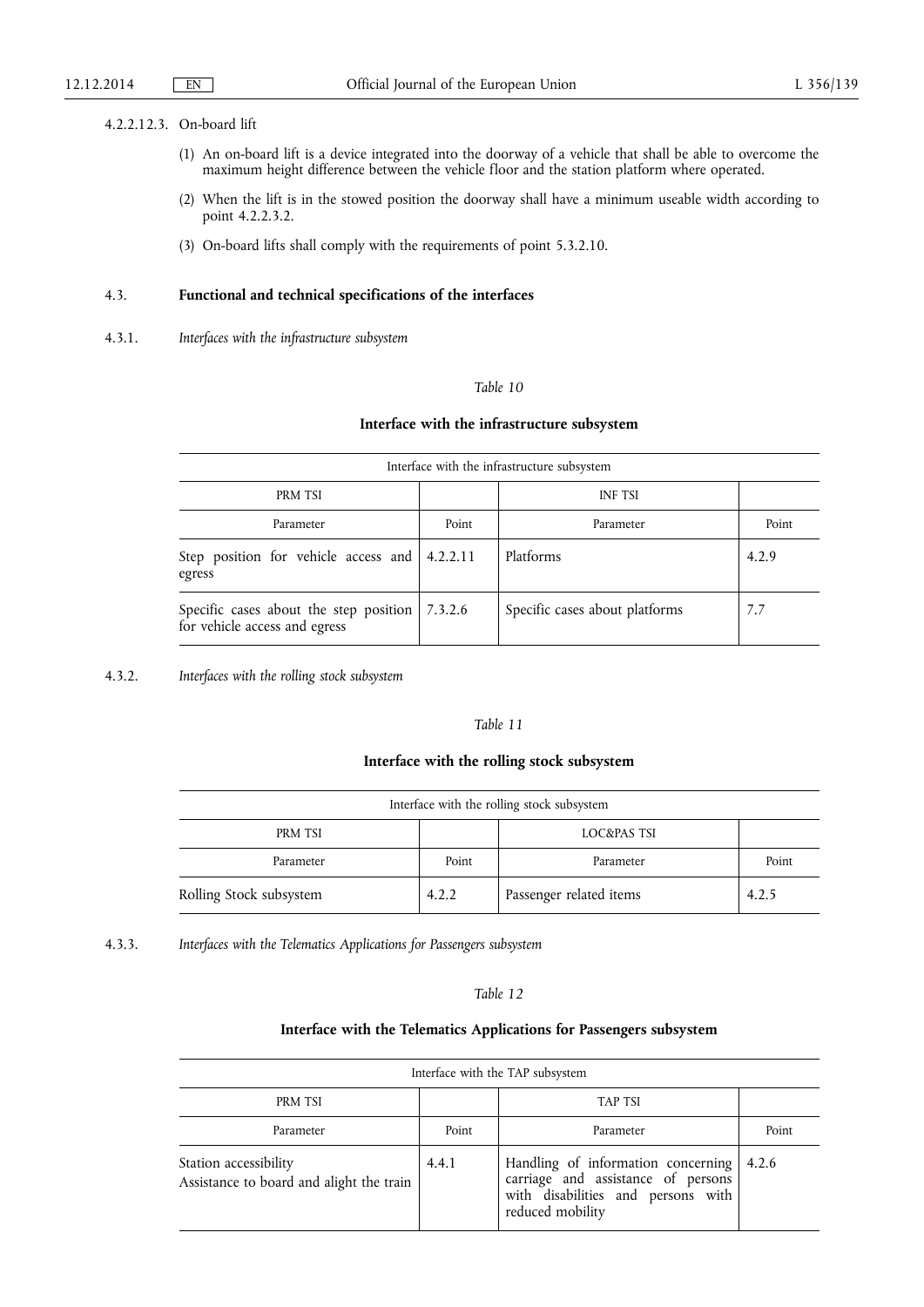| PRM TSI                                  |          | TAP TSI                                                                                                                            |        |
|------------------------------------------|----------|------------------------------------------------------------------------------------------------------------------------------------|--------|
| Parameter                                | Point    | Parameter                                                                                                                          | Point  |
| Assistance to board and alight the train | 4.4.2    | Handling of information concerning<br>carriage and assistance of persons<br>with disabilities and persons with<br>reduced mobility | 4.2.6  |
| Access and reservation                   | 4.4.2    | Handling of availability/reservation                                                                                               | 4.2.9  |
| Visual information                       | 4.2.1.10 | Handling of information provision in<br>the station area                                                                           | 4.2.12 |
| Spoken information                       | 4.2.1.11 | Handling of information provision in<br>the station area                                                                           | 4.2.12 |
| Customer information                     | 4.2.2.7  | Handling of information provision in<br>the vehicle area                                                                           | 4.2.13 |

Interface with the TAP subsystem

4.4. **Operating rules** 

The following operating rules do not form part of the assessment of subsystems.

This TSI does not specify operating rules for evacuation in the case of hazardous situations, only the relevant technical requirements. The purpose of the technical requirements for infrastructure and rolling stock is to facilitate evacuation for all, including persons with disabilities and persons with reduced mobility.

#### 4.4.1. *Infrastructure subsystem*

In light of the essential requirements in section 3, the operating rules specific to the infrastructure subsystem related to accessibility for persons with disabilities and persons with reduced mobility are as follows:

— General

The infrastructure manager or station manager shall have a written policy to ensure that all persons with disabilities and persons with reduced mobility can access the passenger infrastructure at all operational times in accordance with the technical requirements of this TSI. Furthermore, the policy shall be compatible with any railway undertaking's policy that may wish to use the facilities, (refer to point 4.4.2) as appropriate. The policy shall be implemented through the provision of adequate information to staff, procedures and training. The infrastructure policy shall include, but not be limited to, operating rules for the following situations:

— Station Accessibility

Operating rules shall be made to ensure that information regarding the level of accessibility of all stations is available.

— Unstaffed Stations — Ticketing for Visually Impaired Passengers

Operating rules shall be written and implemented with respect to unstaffed stations where vending machines are relied upon for ticketing (refer to point 4.2.1.8). In such situations, an alternative means of ticketing, accessible to visually impaired passengers, shall always be available (for example, permitting purchasing either on the train or at the destination).

— Ticketing Control — Turnstiles

In cases where turnstiles are utilised for ticketing control, operational rules shall be implemented, whereby disabled persons and persons with reduced mobility are offered parallel access through such control points. This special access shall permit wheelchair users, and may be controlled by staff or be automatic.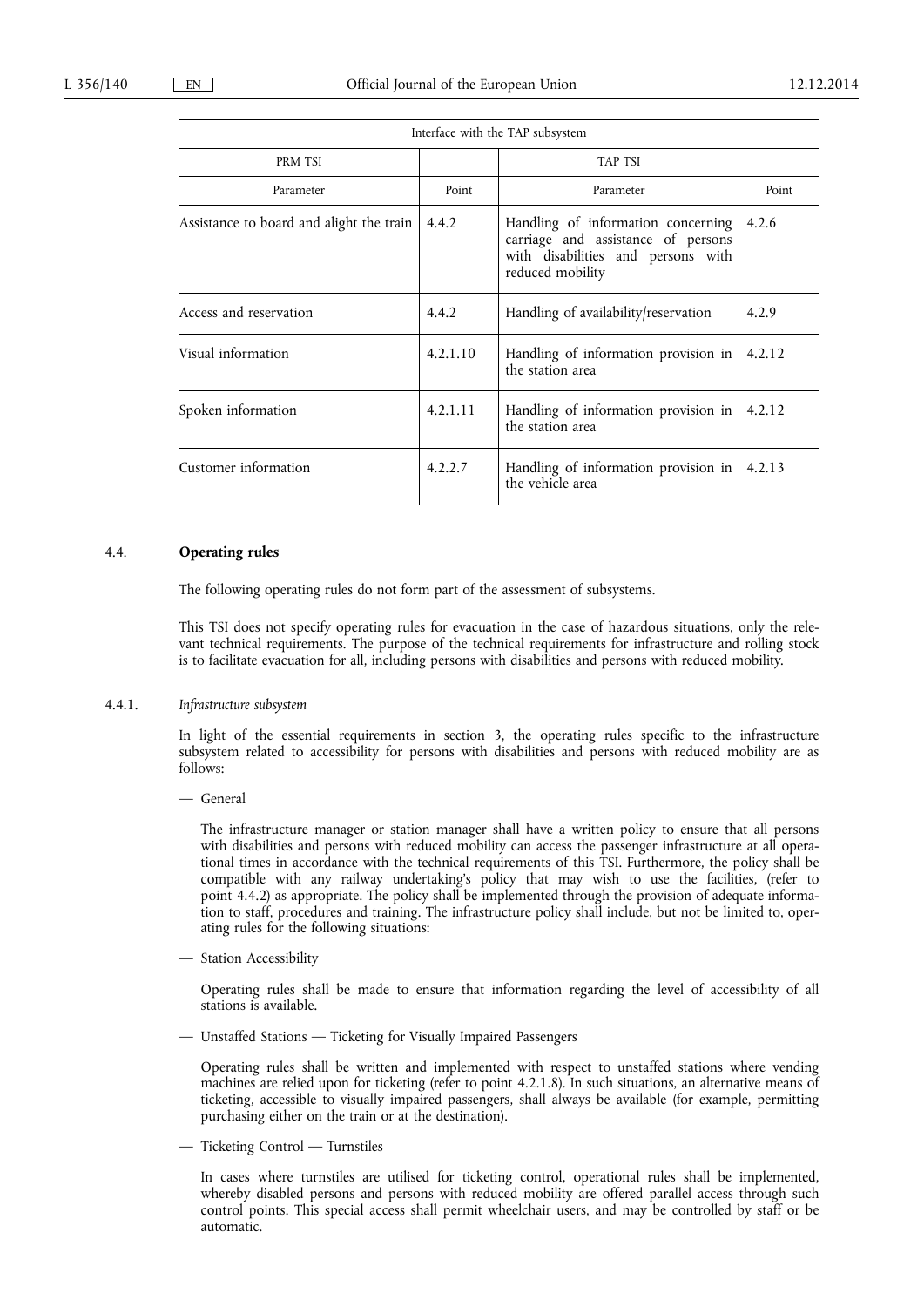#### — Lighting of platforms

It is allowed that lighting be switched off on platforms where no train is expected.

— Visual and Spoken Information — Achieving Consistency

Operating rules shall be implemented to ensure consistency between essential visual and spoken information (refer to points 4.2.1.10 and 4.2.1.11). Staff making announcements shall follow standard procedures to achieve complete consistency of essential information.

Advertisements shall not be combined with the routing information.

Note: General information about public transport services shall not be considered as advertisements for the purposes of this point.

— On-demand Spoken Passenger Information System

Where spoken information is not provided via a public address system at a station (refer to point 4.2.1.11), operating rules shall be implemented to ensure the provision of an alternative information system, whereby passengers are able to acquire the same information audibly at the station (e.g. a staffed or automated telephone information service).

— Platform — Wheelchair Boarding Aid Operational Zone

The railway undertaking and the infrastructure manager or station manager shall define together the area(s) on the platform where the facility is likely to be used, taking account of train composition variations.

Operational rules shall be implemented to determine, where possible, the stopping point of trains according to the location of this (or these) operational zone(s).

— Safety of Manual and Powered Wheelchair Boarding Aids

Operations rules shall be implemented concerning the operation of boarding aids by station staff (refer to point 4.2.1.14).

An operational rule shall be implemented concerning the use by staff of the moveable safety barrier fitted to wheelchair lifts (refer to point 4.2.1.14).

Operational rules shall be implemented to ensure that staff is able to safely operate boarding ramps, with respect to deployment, securing, raising, lowering and stowing (refer to point 4.2.1.14).

— Assistance to board and alight the train

Operational rules shall be implemented to ensure that staff are aware that persons with disabilities and persons with reduced mobility may require assistance to board and alight the train, and shall provide such assistance if required.

Conditions on which assistance to persons with disabilities and persons with reduced mobility is provided are defined in Regulation (EC) No 1371/2007 ( 1 ).

— Supervised Level Track Crossing

Where supervised level track crossing is permitted, operating rules shall be implemented to ensure that staff at supervised level track crossings give appropriate assistance to persons with disabilities and persons with reduced mobility, including indication of when it is safe to cross the track.

## 4.4.2. *Rolling Stock subsystem*

In light of the essential requirements in section 3, the operating rules specific to the rolling stock subsystem related to accessibility for persons with disabilities and persons with reduced mobility are as follows:

— General

The railway undertaking shall have a written policy to ensure accessibility to passenger rolling stock at all operational times in accordance with the technical requirements of this TSI. Furthermore, the policy shall be compatible with the infrastructure manager or station manager policy (refer to point 4.4.1) as

<sup>(</sup> 1 ) Regulation (EC) No 1371/2007 of the European Parliament and of the Council of 23 October 2007 on rail passengers' rights and obligations (OJ L 315, 3.12.2007, p. 14–41).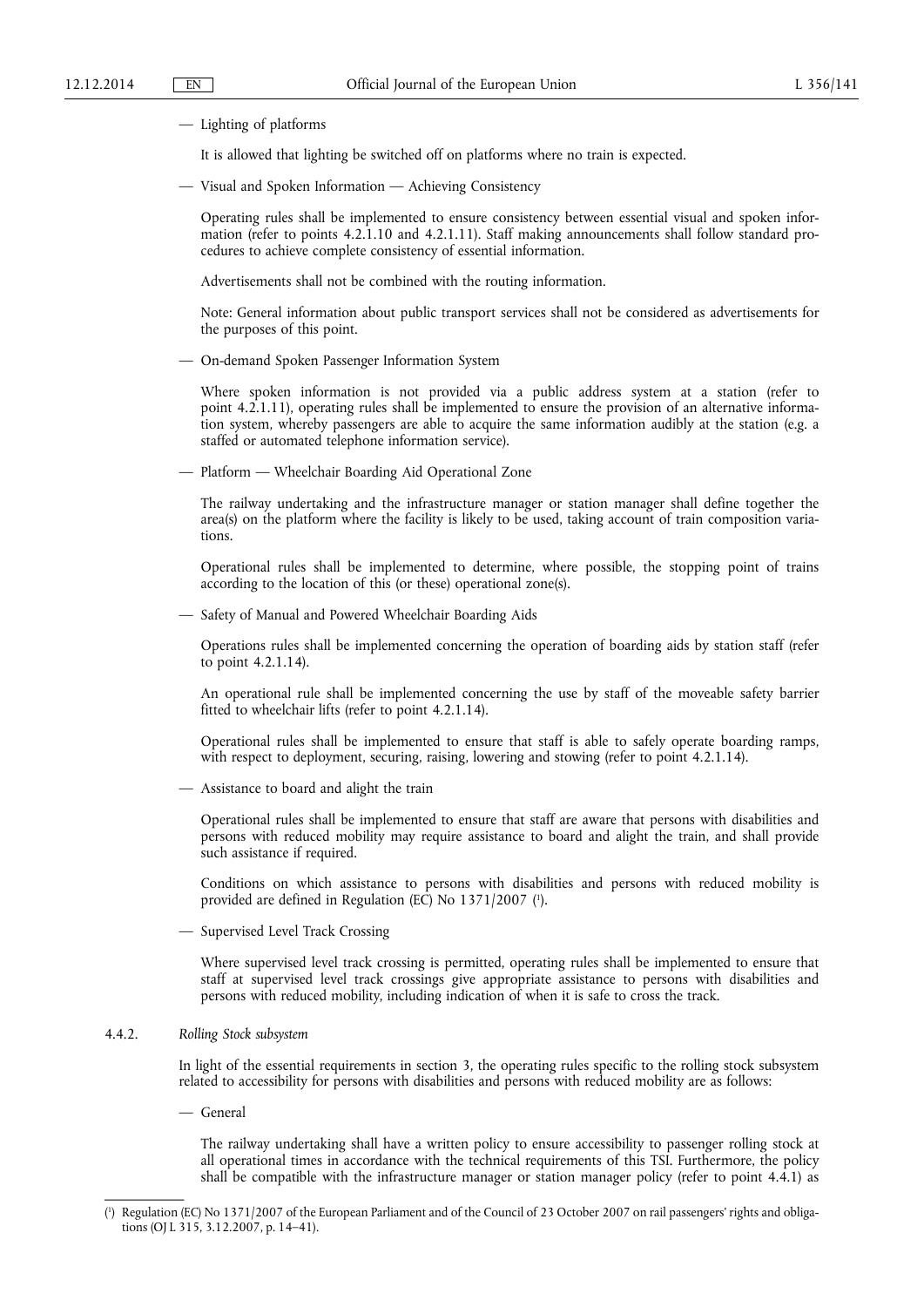appropriate. The policy shall be implemented through the provision of adequate information to staff, procedures and training. The rolling stock policy shall include, but not be limited to, operating rules for the following situations:

— Access and Reservation of Priority Seats

Two possible conditions exist in connection with seats classified as 'priority'; (i) unreserved and (ii) reserved (refer to point 4.2.2.1.2). In case (i) the operating rules will be directed to other passengers (i.e. provision of signage) requesting them to ensure that priority is given to all persons with disabilities and persons with reduced mobility that are defined as being eligible to use such seats and that occupied priority seats should be given-up as appropriate. In case (ii) operating rules shall be implemented by the railway undertaking to ensure that the ticketing reservation system is equitable with regards to persons with disabilities and persons with reduced mobility. Such rules will ensure that priority seating is initially only available for reservation by persons with disabilities and persons with reduced mobility until a given cut-off period prior to departure. After this point in time, priority seats will be made available to the entire passenger population, including persons with disabilities and persons with reduced mobility.

— Carriage of Assistance Dogs

Operating rules shall be made to ensure that persons with disabilities and persons with reduced mobility with an assistance dog shall not be charged extra.

— Access and Reservation of Wheelchair Spaces

The priority seating access and reservation rules also apply to wheelchair spaces, with only wheelchair users having priority. Additionally, operating rules shall provide for (i) unreserved or (ii) reserved accompanying persons (non-PRM) seating adjacent or facing the wheelchair space.

— Access and Reservation of Universal Sleeping Compartments

The priority seating reservation rules also apply to universal sleeping compartments (refer to point 4.2.2.10). However, operational rules shall prevent non-reserved occupation of universal sleeping compartments (i.e. advanced booking will always be necessary).

— Train crew — exterior doors activation

Operational rules shall be implemented regarding the procedure for external door activation by train crew to ensure safety of all passengers including persons with disabilities and persons with reduced mobility (refer to point 4.2.2.3.2).

— Call for aid device in wheelchair space, universal toilets or wheelchair accessible sleeping accommodation

Operational rules shall be implemented to ensure appropriate response and action from the staff in the event of activation of the call for aid device (refer to paragraphs 4.2.2.2, 4.2.2.5 and 4.2.2.10). Response and action need not be the same according to the origin of the call for aid.

— Audible safety instructions in case of emergency

Operational rules shall be implemented regarding the transmission of audible safety instructions to passengers in the event of an emergency (refer to point 4.2.2.7.4). These rules shall include the nature of the instructions and of their transmission.

— Visual and audible information — Control of advertisements

Details of the route or network on which the train operates shall be available (the railway undertaking shall decide the manner in which this information is provided).

Advertisements shall not be combined with routing information.

Note: General information about public transport services shall not be considered as advertisements for the purposes of this point.

— Automatic Information Systems — Manual Correction of incorrect or misleading information

Operational rules shall be implemented for the validation and ability to correct erroneous automatic information by the train crew (refer to point 4.2.2.7).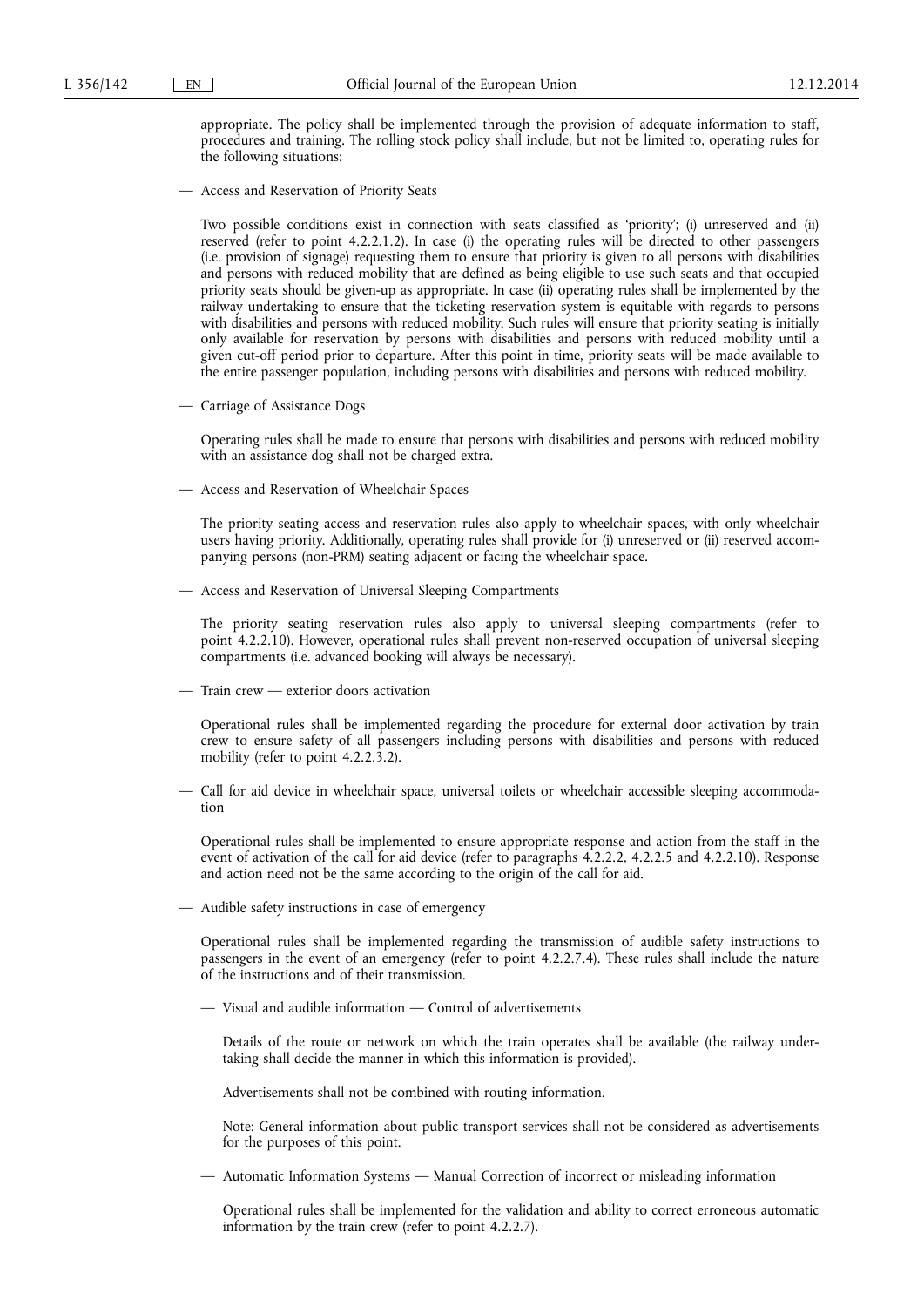— Rules for announcement of the final destination and the next stop

Operational rules shall be implemented to ensure that the next stop is announced no later than 2 minutes prior to the event (refer to point 4.2.2.7).

— Rules on train composition to make wheelchair boarding aid devices usable according to the arrangement of the platforms.

Operation rules shall be implemented to take account of train composition variations such that the safe operational zones for wheelchair boarding aids can be determined with respect to the stopping point of trains.

— Safety of Manual and Powered Wheelchair Boarding Aids

Operations rules shall be implemented concerning the operation of boarding aids by train and station staff. In the case of manual devices, procedures shall ensure that minimum physical effort is required from staff. In the case of powered devices, procedures shall ensure emergency fail-safeoperation in the event of loss of power. An operational rule shall be implemented concerning the use by train or station staff of the moveable safety barrier fitted to wheelchair lifts.

Operational rules shall be implemented to ensure that train and station staff is able to safely operate boarding ramps, with respect to deployment, securing, raising, lowering and stowing.

— Assistance to board and alight the train

Operational rules shall be implemented to ensure that staff are aware that disabled persons and persons with reduced mobility may require assistance to board and alight the train, and shall provide such assistance if required.

Conditions on which assistance to persons with disabilities and persons with reduced mobility is provided are defined in Regulation (EC) No 1371/2007.

Platform — Wheelchair Boarding Aid Operational Zone

The railway undertaking and the infrastructure manager or station manager shall define together the area on the platform where the facility is likely to be used and shall demonstrate its validity. This area shall be compatible with the existing platforms where the train is likely to stop.

As a consequence of the above the stopping point of the train shall in some cases be adjusted in order to comply with this requirement.

Operational rules shall be implemented to take account of train composition variations (refer to point 4.2.1.12) so that the stopping point of trains can be determined with respect to the boarding aid operational zones.

— Emergency method to deploy moveable steps

Operational rules shall be implemented for the emergency stowage or deployment of the bridging plate in the case of power failure.

— Operating combinations of rolling stock compliant and non-compliant with this TSI

When forming a train from a mixture of compliant and non-compliant rolling stock, operational procedures shall be implemented to ensure that a minimum of two wheelchair spaces compliant with this TSI are provided on the train. If toilets are available on the train, it shall be ensured that wheelchair users have access to a universal toilet.

Under such rolling stock combinations, procedures shall be in place to ensure that visual and audible route information is available on all vehicles.

It is accepted that dynamic information systems and wheelchair space/universal toilet/wheelchair accessible sleeping accommodation call for aid devices may not be fully functional when working in such formations.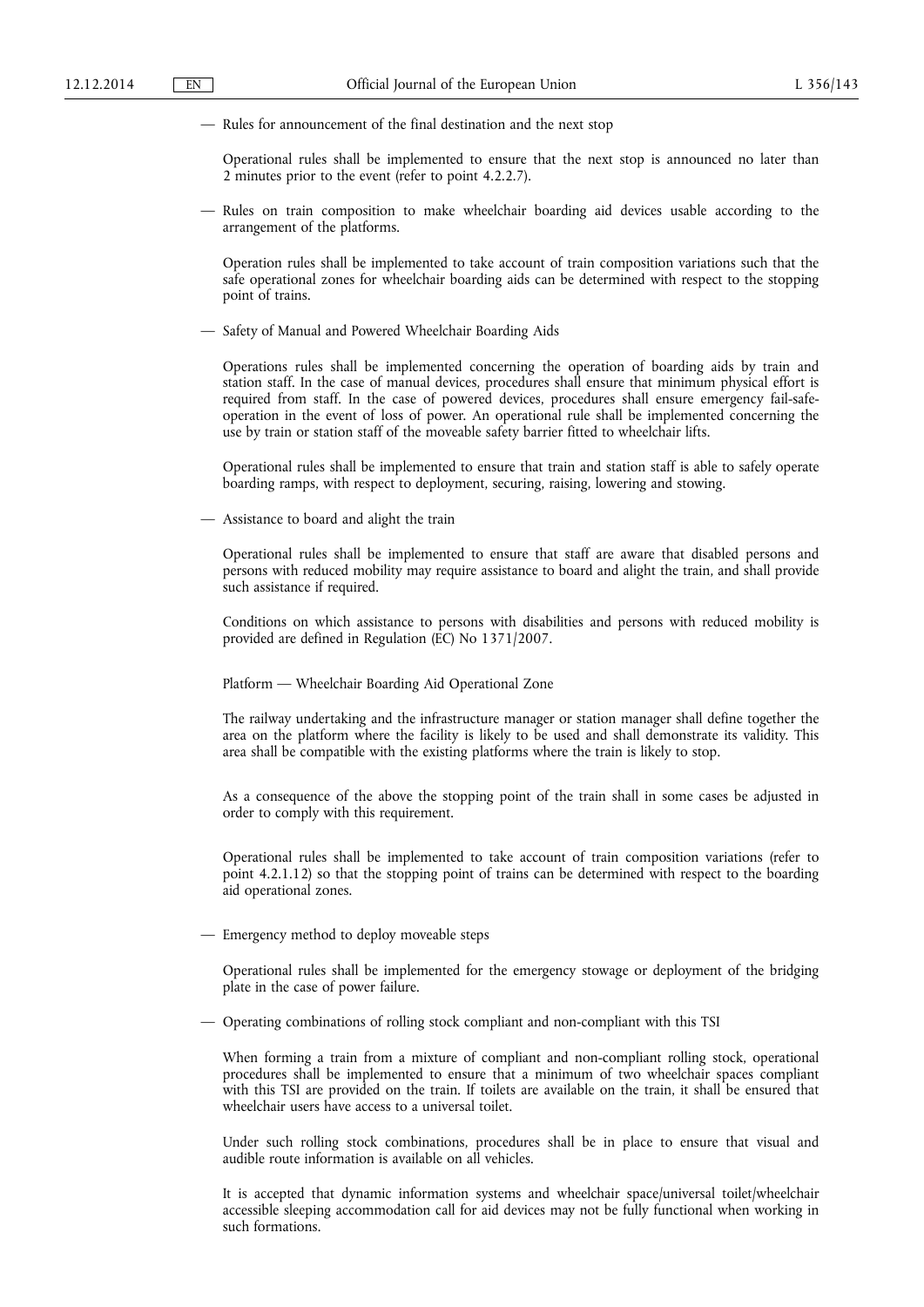— Forming trains from individual vehicles compliant with this TSI

When vehicles that have been individually assessed in accordance with point 6.2.7 are formed into a train, operational procedures shall be in place to ensure that the complete train complies with point 4.2 of this TSI.

### 4.4.3. *Provision of boarding aids and provision of assistance*

The infrastructure manager or station manager and railway undertaking shall agree the provision and management of the boarding aids as well as the provision of assistance and alternative transport in line with Regulation (EC) No 1371/2007 in order to establish which party is responsible for the operation of boarding aids and alternative transport. The infrastructure manager (or station manager(s)) and railway undertaking shall ensure that the division of responsibilities they agree is the most viable overall solution.

Such agreements shall define:

- the station platforms where a boarding aid has to be operated by the infrastructure manager or the station manager and the rolling stock for which it will be used,
- the station platforms where a boarding aid has to be operated by the Railway Undertaking and the rolling stock for which it will be used,
- the rolling stock where a boarding aid has to be provided and operated by the railway undertaking and the station platform where it will be used,
- the rolling stock where a boarding aid has to be provided by the railway undertaking and operated by the infrastructure manager or station manager, and the station platforms where it will be used.
- the conditions for the provision of alternative transport where:
	- the platform cannot be reached through an obstacle-free route, or
	- assistance cannot be provided to deploy a boarding aid between the platform and the rolling stock.

## 4.5. **Maintenance rules**

4.5.1. *Infrastructure Subsystem* 

The infrastructure manager or station manager shall have procedures that include the provision of alternative assistance to disabled persons and persons with reduced mobility during maintenance, replacement or repair of facilities that are for use of persons with disabilities and persons with reduced mobility.

## 4.5.2. *Rolling Stock Subsystem*

If a facility that has been incorporated for persons with disabilities and persons with reduced mobility becomes defective (this includes tactile signs), the railway undertaking shall ensure that it has procedures for the facility to be repaired or replaced within 6 working days of the occurrence being reported.

### 4.6. **Professional qualifications**

The professional qualifications of staff required for the operation and maintenance of the infrastructure or rolling stock subsystems according to the technical scope as defined in point 1.1, and according to point 4.4 giving the list of operational rules, concerned by this TSI, are as follows:

Professional training of staff performing the tasks of accompanying trains, delivering service and help for passengers at a station and of selling tickets shall include the subject of disability awareness and equality, including the specific needs of all persons with disabilities and persons with reduced mobility.

Professional training of engineers and managers, responsible for maintaining and operating the infrastructure or the rolling stock, shall include the subject of disability awareness and equality, including the specific needs of all persons with disabilities and persons with reduced mobility.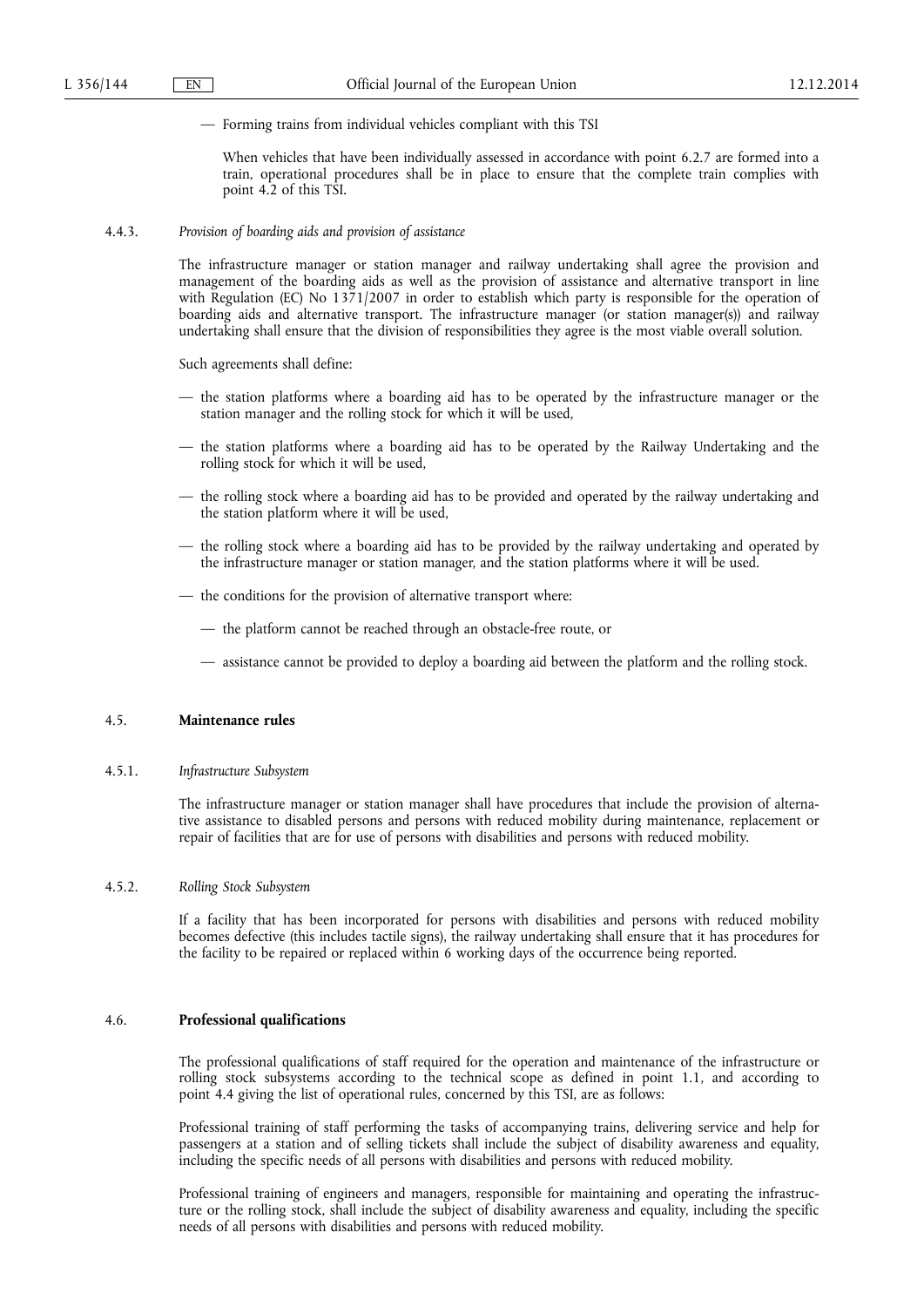#### 4.7. **Health and safety conditions**

There is neither a specific requirement in the scope of this TSI related to the health and safety conditions of staff required for the operation of the infrastructure or rolling stock subsystem nor for the implementation of the TSI.

### 4.8. **Infrastructure and Rolling Stock registers**

4.8.1. *Infrastructure register* 

The characteristics of the infrastructure that must be recorded in the 'register of railway infrastructure' are listed in Commission implementing decision 2011/633/EU ( 1 ).

#### 4.8.2. *Rolling Stock register*

The characteristics of the rolling stock that must be recorded in the 'European register of authorised types of vehicles' are listed in Commission implementing decision 2011/665/EU ( 2 ).

#### 5. INTEROPERABILITY CONSTITUENTS

#### 5.1. **Definition**

According to Article 2(f) of Directive 2008/57/EC, 'interoperability constituents' means any elementary component, group of components, subassembly or complete assembly of equipment incorporated or intended to be incorporated into a subsystem, upon which the interoperability of the rail system depends directly or indirectly. The concept of a 'constituent' covers both tangible objects and intangible objects such as software.

## 5.2. **Innovative solutions**

As stated in point 4.1 of this TSI, innovative solutions may require new specifications and/or new assessment methods. These specifications and assessment methods shall be developed by the process described in article 6 of the Regulation.

## 5.3. **List and characteristics of constituents**

The interoperability constituents are covered by the relevant provisions of Directive 2008/57/EC and are listed below.

## 5.3.1. *Infrastructure*

The following items are identified as being interoperability constituents for infrastructure:

## 5.3.1.1. Displays

- (1) Displays shall be sized to show individual station names or words of messages. Each station name, or words of messages, shall be displayed for a minimum of 2 seconds.
- (2) If a scrolling display is used (either horizontal or vertical), each complete word shall be displayed for a minimum of 2 seconds and the horizontal scrolling speed shall not exceed 6 characters per second.
- (3) Displays shall be designed and assessed for an area of use defined by the maximum viewing distance according to the following formula:

Reading distance in mm divided by  $250 =$  font size (for example: 10 000 mm/ $250 = 40$  mm).

## 5.3.1.2. Platform ramps

- (1) Ramps shall be designed and assessed for an area of use defined by the maximum vertical gap they can overcome within a maximum slope of 18 %.
- (2) Ramps shall accommodate a wheelchair with characteristics as detailed in appendix M.

<sup>(</sup> 1 ) Commission Implementing Decision 2011/633/EU of 15 September 2011 on the common specifications of the register of railway infrastructure (OJ L 256, 1.10.2011, p. 1–25).

<sup>(</sup> 2 ) Commission Implementing Decision 2011/665/EU of 4 October 2011 on the European register of authorized types of railway vehicles (OJ L 264, 8.10.2011, p. 32–54).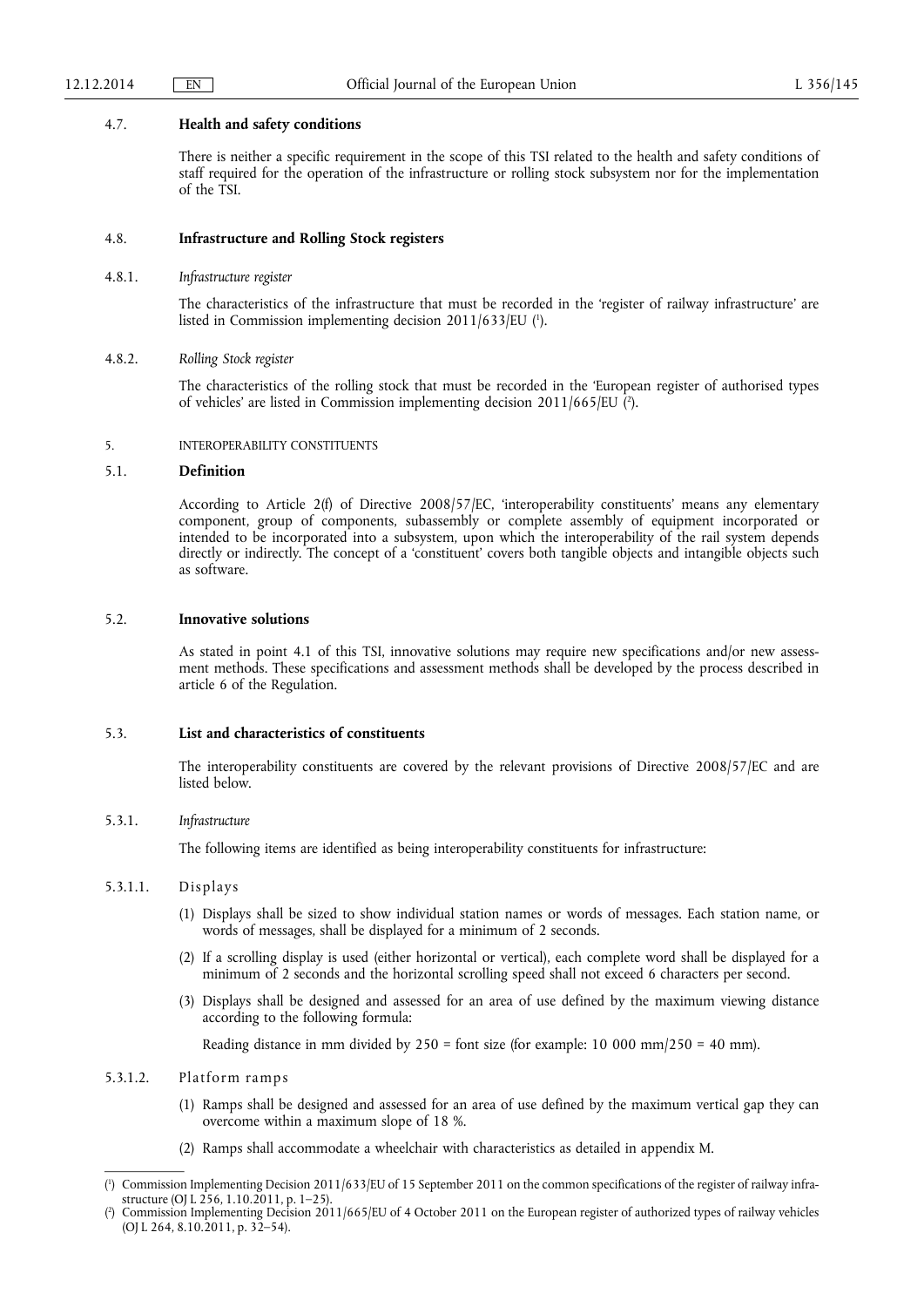- (3) Ramps shall withstand a weight of at least 300 kg, placed at the centre of the device distributed over an area of 660 mm by 660 mm.
- (4) If the ramp is power operated it shall incorporate a method of manual operation should power fail.
- (5) The ramp surface shall be slip resistant and shall have an effective clear width of a minimum of 760 mm.
- (6) Ramps having a clear width of less than 1 000 mm shall have raised edges on both sides to prevent mobility aid wheels from slipping off.
- (7) The upstands at both ends of the ramp shall be bevelled and shall not be higher than 20 mm. They shall have contrasting hazard warning bands.
- (8) The ramp shall be equipped with a mechanism to securely locate the ramp so that it is not subject to displacement when in use for boarding or alighting.
- (9) The ramp shall be provided with self-contrasting markings.

### 5.3.1.3. Platform lifts

- (1) Lifts shall be designed and assessed for an area of use defined by the maximum vertical gap they can overcome.
- (2) Lifts shall accommodate a wheelchair with characteristics as detailed in appendix M.
- (3) Lifts shall withstand a weight of at least 300 kg, placed at the centre of the device distributed over an area of 660 mm by 660 mm.
- (4) The lift platform surface shall be slip resistant.
- (5) At surface level, the lift platform shall have a minimum clear width of 800 mm and a length of 1 200 mm. According to appendix M, an additional length of 50 mm shall be available for feet above a height of 100 mm above the lift platform, considering both inboard and outboard orientations of the wheelchair user.
- (6) The bridging plate overriding the gap between the lift platform and the carriage floor shall have a minimum width of 760 mm.
- (7) Where provided, each control for deploying, lowering to ground level, raising and stowing the lift shall require continuous manual pressure by the operator and shall not allow an improper lift sequencing when the lift platform is occupied.
- (8) The lift shall incorporate a method of deploying, lowering to ground level with a lift occupant, and raising and stowing the empty lift if the power to the lift fails.
- (9) No part of the lift platform shall move at a rate exceeding 150 mm/second during lowering and lifting an occupant, and shall not exceed 600 mm/second during deploying or stowing (except if the lift is manually deployed or stowed).
- (10) The maximum lift platform horizontal and vertical acceleration when occupied shall be 0,3 g.
- (11) The lift platform shall be equipped with barriers to prevent any of the wheels of a wheelchair from rolling off the lift platform during its operation.
- (12) A movable barrier or inherent design feature shall prevent a wheelchair from rolling off the edge closest to the vehicle until the lift is in its fully raised position.
- (13) Each side of the lift platform which extends beyond the vehicle in its raised position shall have a barrier a minimum 25 mm high. Such barriers shall not interfere with manoeuvring into or out of the aisle.
- (14) The loading-edge barrier (outer barrier) which functions as a loading ramp when the lift is at ground level, shall be sufficient when raised or closed, or a supplementary system shall be provided, to prevent a power wheelchair from riding over or defeating it.
- (15) The lift shall permit both inboard and outboard orientation of the wheelchair user.
- (16) The lift shall be provided with self-contrasting markings.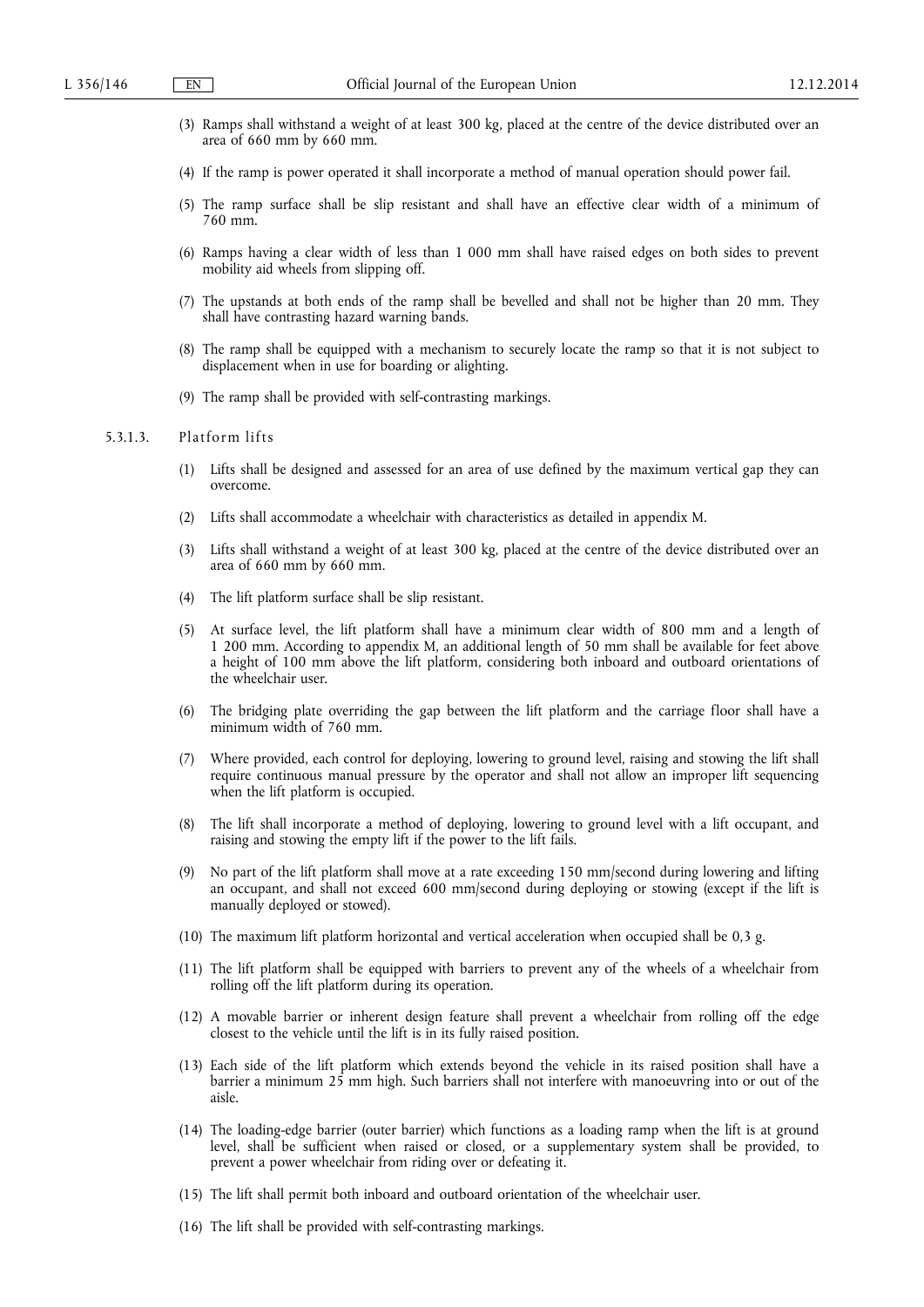#### 5.3.2. *Rolling stock*

The following items are identified as being interoperability constituents for rolling stock:

## 5.3.2.1. Interface of the door control device

- (1) A door control device shall have visual indication, on or around it when enabled and shall be operable by the palm of the hand exerting a force not greater than 15 N.
- (2) It shall be identifiable by touch (for example: tactile markings); this identification shall indicate the functionality.
- 5.3.2.2. Standard and universal toilets: common parameters
	- (1) The centre of any door handle, lock or door control device on the exterior or interior of the toilet compartment shall be located at a minimum of 800 mm and a maximum of 1 100 mm above the toilet door threshold.
	- (2) A visual and tactile (or audible) indication shall be given inside and outside the toilet to indicate when a door has been locked.
	- (3) Any door control device and other equipment inside the toilet compartment (except for baby nappy change facilities and call for aid devices) shall be operable by exerting a force not exceeding 20 N.
	- (4) Any control device, including flushing system, shall contrast with the background surface, and shall be identifiable by touch.
	- (5) Clear, precise information for the operation of any control device shall be provided, making use of pictograms and shall be tactile.
	- (6) The toilet seat and lid, and any handrails shall contrast with the background.

### 5.3.2.3. Standard toilet

- (1) A standard toilet is not designed to be accessible to a wheelchair user.
- (2) The minimum door useable width shall be 500 mm.
- (3) A fixed vertical and/or horizontal handrail according to point 4.2.2.9 shall be provided adjacent to the toilet seat and the wash basin.

#### 5.3.2.4. Universal toilet

- (1) A universal toilet is a toilet designed to be used by all passengers including all persons with disabilities and persons with reduced mobility.
- (2) The area of use of a universal toilet is defined by the method used for its assessment (A or B according to point 6.1.3.1).
- (3) The toilet access door shall provide a minimum clear useable width of 800 mm. Where the door is automatic or semi-automatic, it shall be possible to open it partially in order to allow a wheelchair user's assistant to leave and re-enter the toilet module.
- (4) The exterior of the door shall be marked with a sign in accordance with appendix N.
- (5) There shall be sufficient space inside the toilet compartment to enable a wheelchair as defined in appendix M to be manoeuvred to a position allowing both a lateral and a diagonal transfer of the wheelchair occupant to the toilet seat.
- (6) There shall be a minimum clear space of 700 mm in front of the toilet seat that shall follow the seat profile.
- (7) A horizontal handrail that complies with the requirements of point 4.2.2.9 shall be provided at each side of the toilet seat extending at least to the leading edge of the toilet seat.
- (8) The handrail on the wheelchair accessible side shall be hinged in such a way so as to enable an unobstructed transfer for the wheelchair user to and from the toilet seat.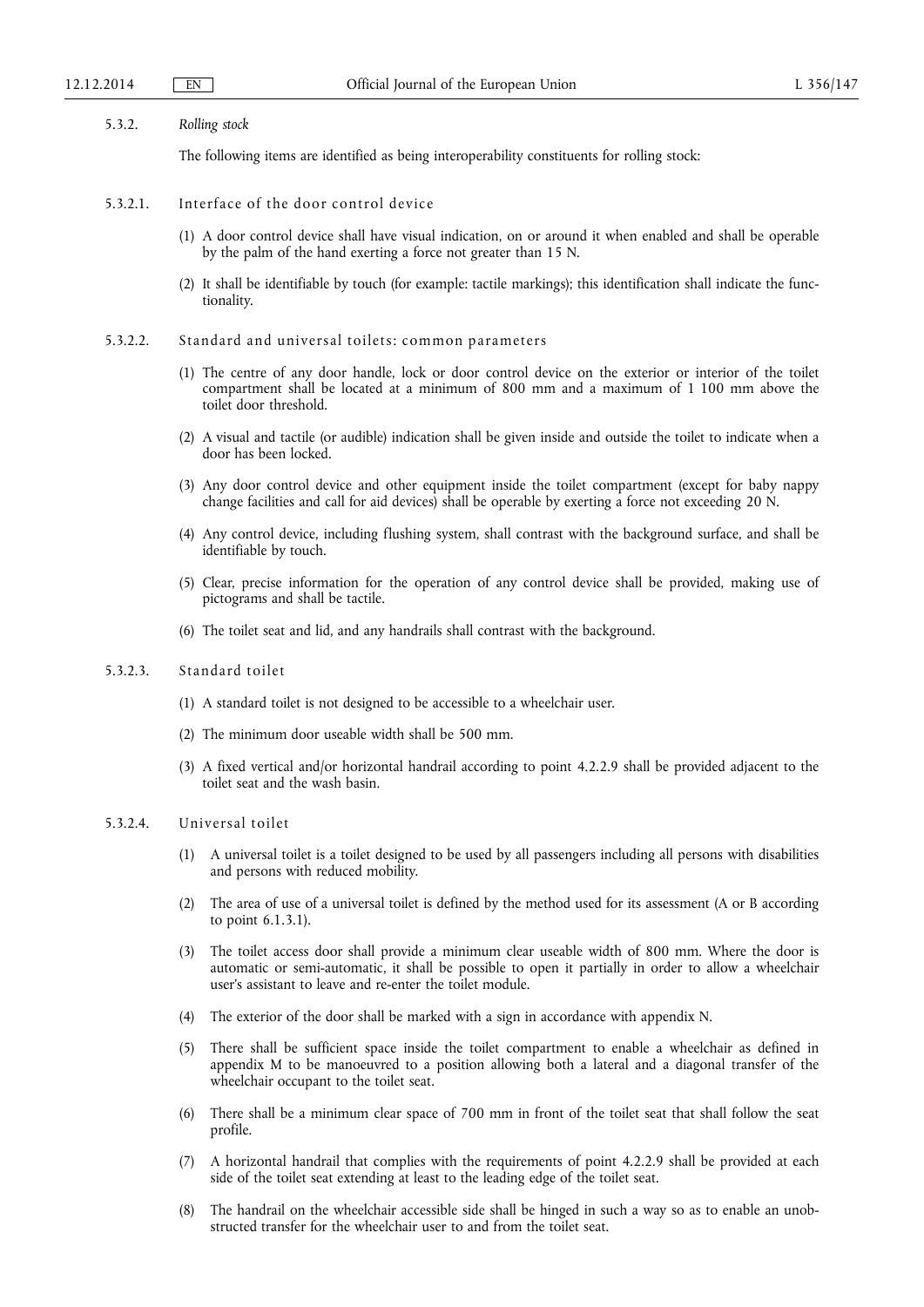- (9) The surface of the toilet seat, when lowered, shall be at a height of 450 mm to 500 mm above the floor level.
- (10) All amenities shall be readily accessible to a wheelchair user.
- (11) The toilet cubicle shall be fitted with not less than two call for aid devices that shall, when operated, send a signal to a person who can take appropriate action; they need not initiate a communication.
- (12) The interface of the call for aid devices shall be as defined in point 5.3.2.6.
- (13) One call for aid device shall be placed not more than 450 mm above the floor, measured vertically from the surface of the floor to the centre of the control. It shall be positioned so that the control can be reached by a person lying on the floor.
- (14) The other call for aid device shall be not less than 800 mm and not more than 1 100 mm above the floor, measured vertically to the centre of the control.
- (15) These two call for aid devices shall be located on different vertical surfaces of the cubicle so that they can be reached from a range of positions.
- (16) The control of the call for aid devices shall be distinct from any other control within the toilet, be coloured differently from other control devices and contrast with their background.
- (17) If a baby nappy changing table is provided, in the lowered position its usable surface shall be between 800 mm and 1 000 mm above floor level.
- 5.3.2.5. Baby nappy changing table
	- (1) The usable surface of the baby nappy changing table shall be a minimum of 500 mm wide and 700 mm long.
	- (2) It shall be designed to prevent a baby from inadvertently sliding off, shall have no sharp edges and shall be able to take a minimum load of 80 kg.
	- (3) It shall be possible to put it into the stowed position with only one hand, using a force not exceeding 25 N.
- 5.3.2.6. Interface of the call for aid device

A call for aid device shall:

- (1) be indicated by a sign having a green or yellow background (according to the specification referenced in appendix A, index 10) and a white symbol, representing a bell or a telephone; the sign can be on the button or bezel or on a separate pictogram;
- (2) include tactile symbols;
- (3) emit a visual and audible indication to the user that it has been operated;
- (4) provide additional operating information if necessary;
- (5) be operable by the palm of a person's hand and not require a force exceeding 30 N to operate.

### 5.3.2.7. Internal and External Displays

- (1) Each station name (which may be abbreviated), or words of messages, shall be displayed for a minimum of 2 seconds.
- (2) If a scrolling display is used (either horizontal or vertical), each complete word shall be displayed for a minimum of 2 seconds and the horizontal scrolling speed shall not exceed an average of 6 characters per second.
- (3) The typeface used for texts shall be easily readable.
- (4) Upper Case Letters and numbers used in external displays shall have a minimum height of 70 mm on front displays and 35 mm on side displays.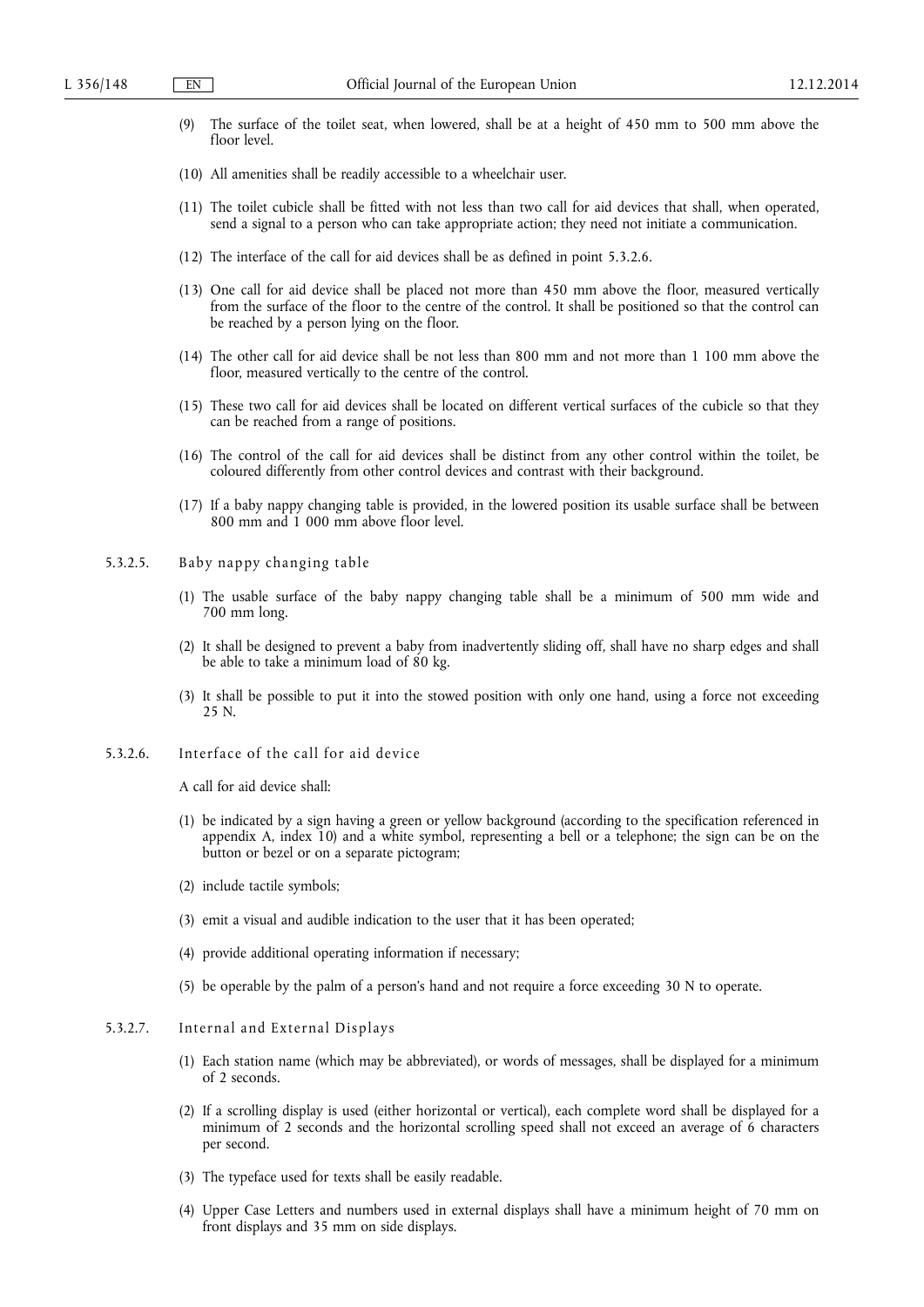(5) Internal displays shall be designed and assessed for an area of use defined by the maximum viewing distance according to the following formula:

#### *Table 13*

### **Area of use of the internal displays for rolling stock**

| Reading distance   | Height of upper case letters and numbers |
|--------------------|------------------------------------------|
| $< 8$ 750 mm       | (reading distance/250) mm                |
| 8 750 to 10 000 mm | $35 \text{ mm}$                          |
| $> 10000$ mm       | (reading distance/285) mm                |

#### 5.3.2.8. Boarding aids: movable steps and bridging plates

- (1) A movable step or bridging plate shall be designed and assessed for an area of use defined by the width of the doorway it can fit.
- (2) The mechanical strength of the device shall be according to the specification referenced in Appendix A, index 11.
- (3) A suitable mechanism shall be installed in order to ensure the stability of the device in the deployed and retracted position.
- (4) The device surface shall be slip resistant and shall have an effective clear width as large as the doorway width.
- (5) The device shall be equipped with obstacle detection according to the specification referenced in Appendix A, index 11.
- (6) The device shall incorporate a method of deploying and stowing if the power to the step fails.

## 5.3.2.9. Boarding aids: on-board ramps

- (1) Ramps shall be designed and assessed for an area of use defined by the maximum vertical gap they can overcome within a maximum slope of 18 %
- (2) Ramps shall withstand a weight of at least 300 kg, placed at the centre of the ramp distributed over an area of 660 mm by 660 mm.
- (3) An access ramp shall be either positioned manually by staff or deployed semi-automatically by mechanical means, operated by staff or by the passenger.
- (4) If the ramp is power operated it shall incorporate a method of manual operation should power fail.
- (5) The ramp surface shall be slip resistant and shall have an effective clear width of a minimum of 760 mm.
- (6) Ramps having a clear width of less than 1 000 mm shall have raised edges on both sides to prevent mobility aid wheels from slipping off.
- (7) The upstands at both ends of the ramp shall be bevelled and shall not be higher than 20 mm. They shall have contrasting hazard warning bands.
- (8) When in use for boarding or alighting, the ramp shall be secured in use so that it is not subject to displacement when loading or unloading.
- (9) A semi-automatic ramp shall be fitted with a device capable of stopping the movement of that step if its front edge comes into contact with anything or person whilst the plate is in movement.
- (10) The ramp shall be provided with self-contrasting markings.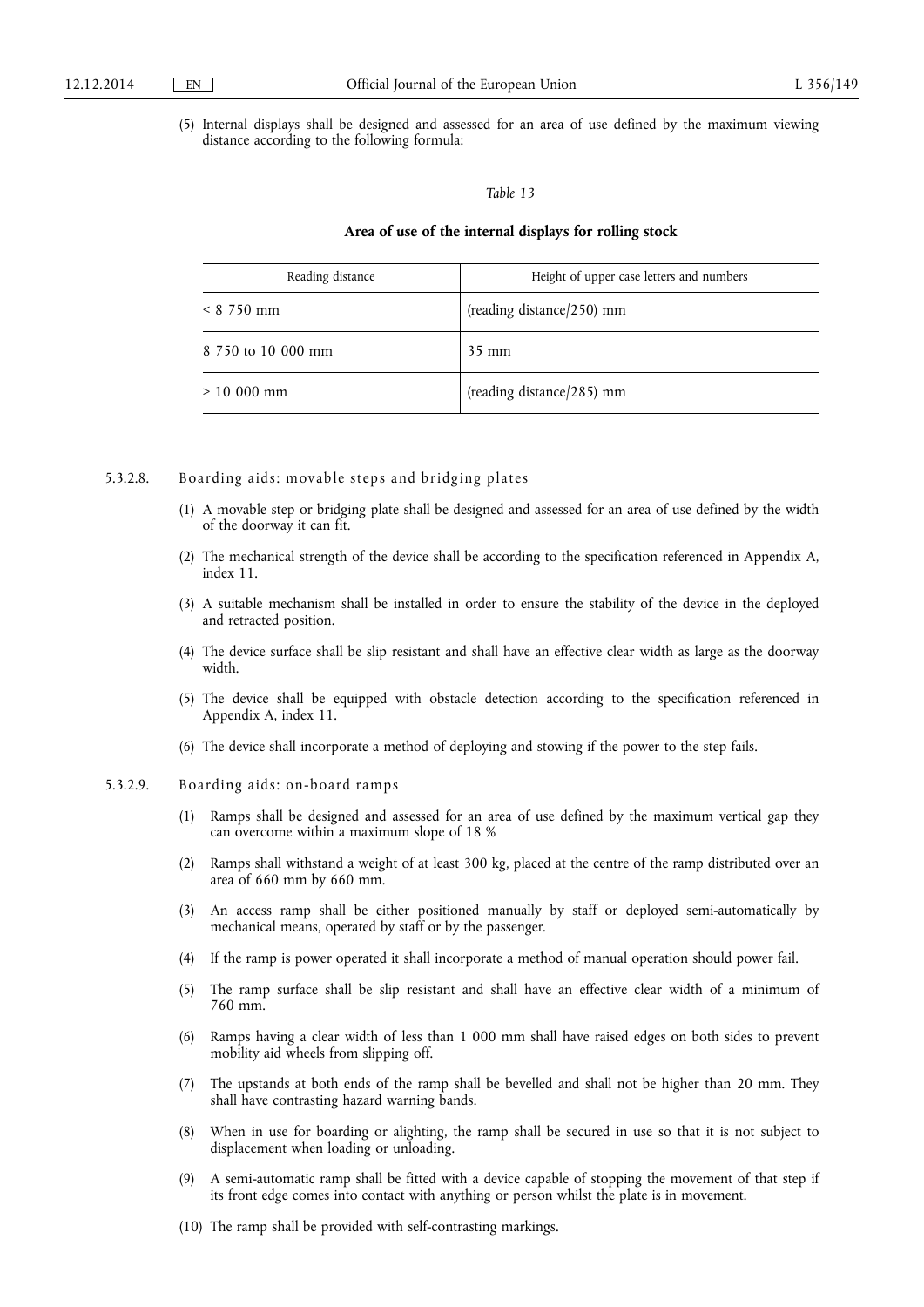- 5.3.2.10. Boarding aids: on-board lifts
	- (1) Lifts shall be designed and assessed for an area of use defined by the maximum vertical gap they can overcome.
	- (2) The lift platform surface shall be slip resistant. At surface level, the lift platform shall have a minimum clear width of 760 mm and a length of 1 200 mm. According to appendix M, an additional length of 50 mm shall be available for feet above a height of 100 mm above the lift platform, considering both inboard and outboard orientations of the wheelchair user.
	- (3) The bridging plate overriding the gap between the lift platform and the carriage floor shall have a minimum width of 720 mm.
	- (4) The lift shall withstand a weight of at least 300 kg, placed at the centre of the lift platform distributed over an area of 660 mm by 660 mm.
	- (5) Where provided, each control for deploying, lowering to ground level, raising and stowing the lift shall require continuous manual pressure and shall not allow an improper lift sequencing when the lift platform is occupied.
	- (6) The lift shall incorporate a method of deploying, lowering to ground level with a lift occupant, and raising and stowing the empty lift if the power to the lift fails.
	- (7) No part of the lift platform shall move at a rate exceeding 150 mm/second during lowering and lifting an occupant, and shall not exceed 600 mm/second during deploying or stowing (except if the lift is manually deployed or stowed).
	- (8) The maximum lift platform horizontal and vertical acceleration when occupied shall be 0,3 g.
	- (9) The lift platform shall be equipped with barriers to prevent any of the wheels of a wheelchair from rolling off the lift platform during its operation.
	- (10) A movable barrier or inherent design feature shall prevent a wheelchair from rolling off the edge closest to the vehicle until the lift is in its fully raised position.
	- (11) Each side of the lift platform which extends beyond the vehicle in its raised position shall have a barrier a minimum 25 mm high. Such barriers shall not interfere with manoeuvring into or out of the aisle.
	- (12) The loading-edge barrier (outer barrier) which functions as a loading ramp when the lift is at ground level, shall be sufficient when raised or closed, or a supplementary system shall be provided, to prevent a power wheelchair from riding over or defeating it.
	- (13) The lift shall permit both inboard and outboard orientation of the wheelchair user.
	- (14) The lift shall be provided with self-contrasting markings.
- 6. ASSESSMENT OF CONFORMITY AND/OR SUITABILITY FOR USE

Modules for the procedures for assessment of conformity, suitability for use and EC verification are described in Decision 2010/713/EU.

### 6.1. **Interoperability constituents**

### 6.1.1. *Conformity assessment*

An EC declaration of conformity or suitability for use, in accordance with Article 13(1) and Annex IV of Directive 2008/57/EC, shall be drawn up by the manufacturer or his authorised representative established in the Union before placing an interoperability constituent on the market.

The conformity assessment of an interoperability constituent shall be according to the prescribed module(s) of that particular constituent specified in point 6.1.2 of this TSI.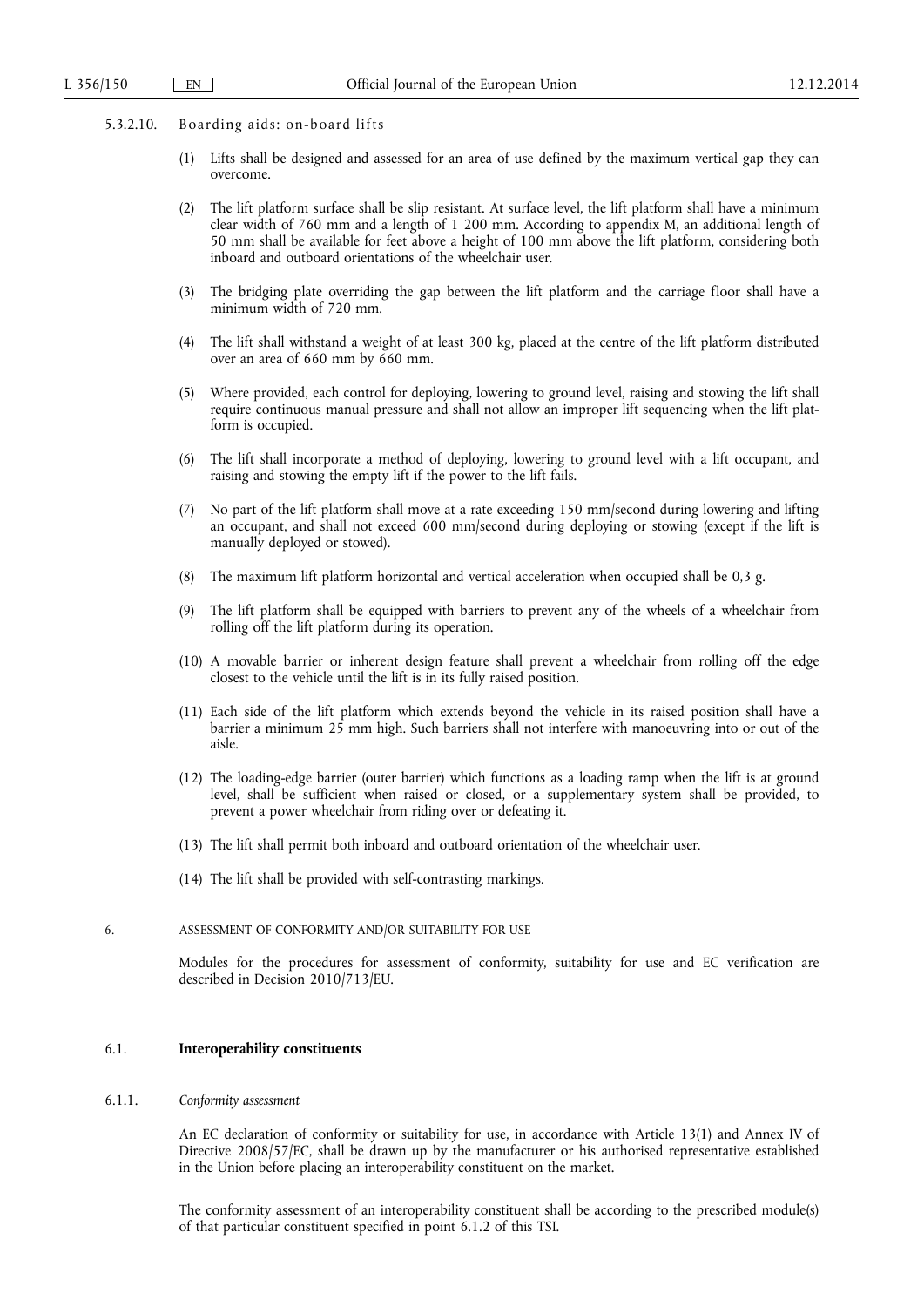## 6.1.2. *Application of modules*

The modules for the EC certification of conformity of interoperability constituents are listed in the table below:

### *Table 14*

## **Modules for EC certification of conformity of interoperability constituents**

| Module CA  | Internal production control                                                     |
|------------|---------------------------------------------------------------------------------|
| Module CA1 | Internal production control plus product verification by individual examination |
| Module CA2 | Internal production control plus product verification at random intervals       |
| Module CB  | EC-Type examination                                                             |
| Module CC  | Conformity to type based on internal production control                         |
| Module CD  | Conformity to type based on quality management system of the production process |
| Module CF  | Conformity to type based on product verification                                |
| Module CH  | Conformity based on full quality management system                              |
| Module CH1 | Conformity based on full quality management system plus design examination      |
| Module CV  | Type validation by in service experience (Suitability for use)                  |
|            |                                                                                 |

The manufacturer or his authorised representative established within the Union shall choose one of the modules or module combinations indicated in the following table for the constituent to be assessed:

## *Table 15*

## **Combination of modules for EC certification of conformity of interoperability constituents**

| Point of this<br>Annex                | Constituents to be<br>assessed       | Module<br>CA | Module CA1<br>or CA2 $(*)$ | Module<br>$CB + CC$ | Module<br>$CB + CD$ | Module<br>$CB + CF$ | Module<br>$CH$ (*) | Module<br>CH <sub>1</sub> |
|---------------------------------------|--------------------------------------|--------------|----------------------------|---------------------|---------------------|---------------------|--------------------|---------------------------|
| 5.3.1.1                               | Displays                             |              | X                          | X                   | X                   |                     | X                  | X                         |
| 5.3.1.2<br>and<br>5.3.1.3             | Platform ramps<br>and platform lifts |              | X                          |                     | X                   | X                   | X                  | X                         |
| 5.3.2.1                               | Interface of door<br>control device  | X            |                            | X                   |                     |                     | X                  |                           |
| 5.3.2.2,<br>5.3.2.3<br>and<br>5.3.2.4 | Toilet modules                       |              | X                          | X                   | X                   |                     | X                  | X                         |
| 5.3.2.5                               | Baby nappy chan-<br>ging table       | X            |                            | X                   |                     |                     | X                  |                           |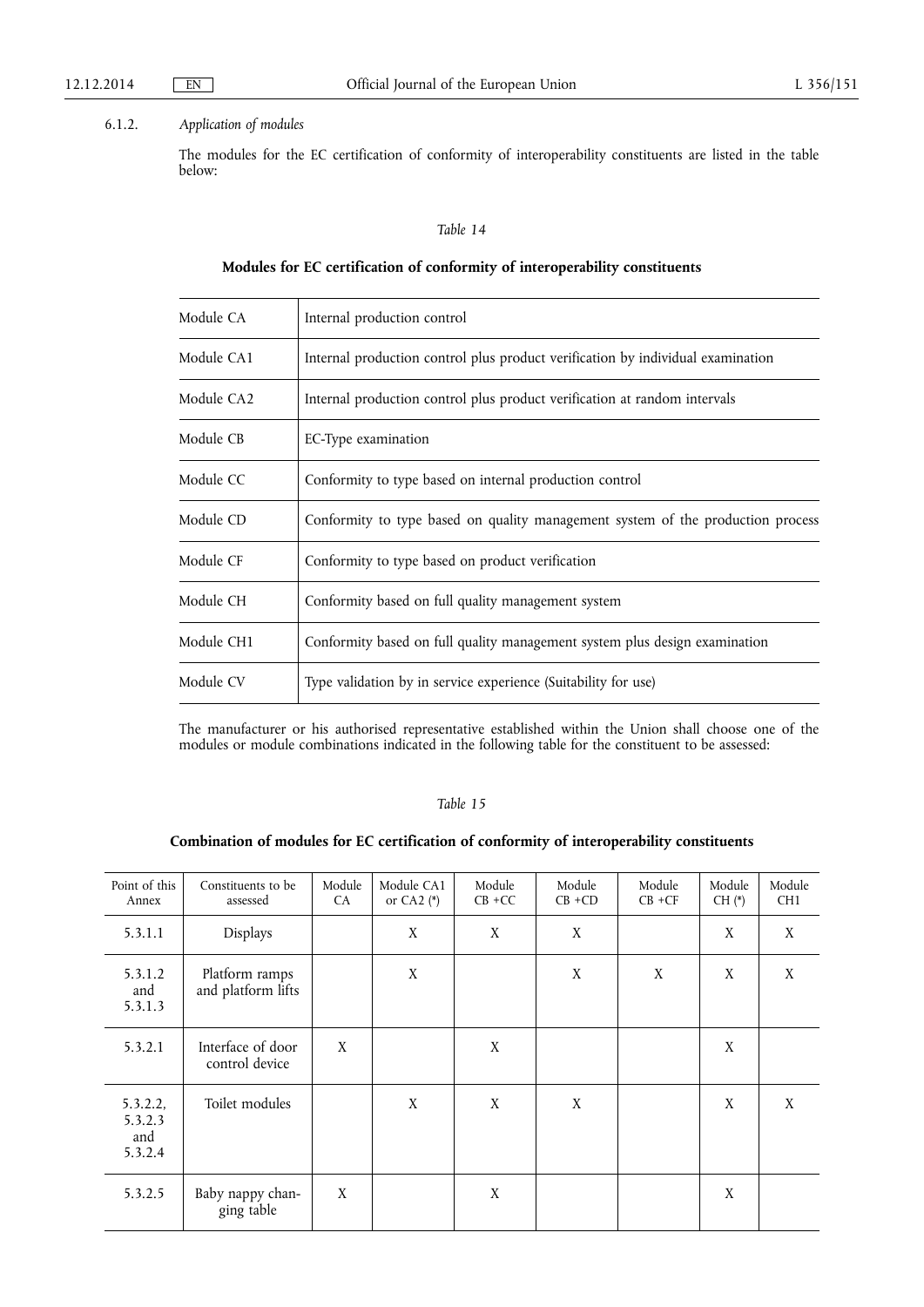| Point of this<br>Annex   | Constituents to be<br>assessed    | Module<br><b>CA</b> | Module CA1<br>or CA2 $(*)$ | Module<br>$CB + CC$ | Module<br>$CB + CD$ | Module<br>$CB + CF$ | Module<br>$CH$ $(*)$ | Module<br>CH <sub>1</sub> |
|--------------------------|-----------------------------------|---------------------|----------------------------|---------------------|---------------------|---------------------|----------------------|---------------------------|
| 5.3.2.6                  | Call for aid devices              | X                   |                            | X                   |                     |                     | X                    |                           |
| 5.3.2.7                  | Internal and<br>external displays |                     | X                          | X                   | X                   |                     | X                    | X                         |
| $5.3.2.8$ to<br>5.3.2.10 | Boarding devices                  |                     | Χ                          |                     | X                   | X                   | X                    | X                         |

(\*) Modules CA1, CA2 or CH may be used only in the case of products manufactured according to a design developed and already used to place products on the market before the application of relevant TSIs applicable to those products, provided that the manufacturer demonstrates to the notified body that design review and type examination were performed for previous applications under comparable conditions, and are in conformity with the requirements of this TSI; this demonstration shall be documented, and is considered as providing the same level of proof as module CB or design examination according to module CH1.

Where a particular procedure shall be used for the assessment, this is specified in point 6.1.3.

### 6.1.3. *Particular assessment procedures*

6.1.3.1. Universal Toilet Module

The space inside the toilet compartment enabling a wheelchair as defined in appendix M to be manoeuvred to a position allowing both a lateral and a diagonal transfer of the wheelchair occupant to the toilet seat shall be assessed using the method A described in the specification referenced in Appendix A, index 9.

Alternatively, where method A cannot be used, it is allowed to utilize method B described in the specification referenced in Appendix A, index 9. This allowance is only provided for in the following cases:

— vehicles where the available floor width is narrower than 2 400 mm,

— existing rolling stock when it is renewed or upgraded,

## 6.1.3.2. Toilet Module and Universal Toilet Module

When a toilet module or a universal toilet module is not built as an independent compartment, its characteristics can be assessed at subsystem level.

## 6.2. **Subsystems**

6.2.1. *EC verification (general)* 

The EC verification procedures to be applied to the subsystems are described in Article 18 and Annex VI of Directive 2008/57/EC.

The EC verification procedure shall be performed according to the prescribed modules(s) specified in point 6.2.2 of this TSI.

For the infrastructure subsystem, if the applicant demonstrates that tests or assessments of a subsystem or parts of a subsystem are the same or have been successful for previous applications of a design, the notified body shall consider the results of these tests and assessments for the EC verification.

The approval process and the contents of the assessment shall be defined between the applicant and a notified body according to the requirements defined in this TSI and in conformance with the rules set out in section 7 of this TSI.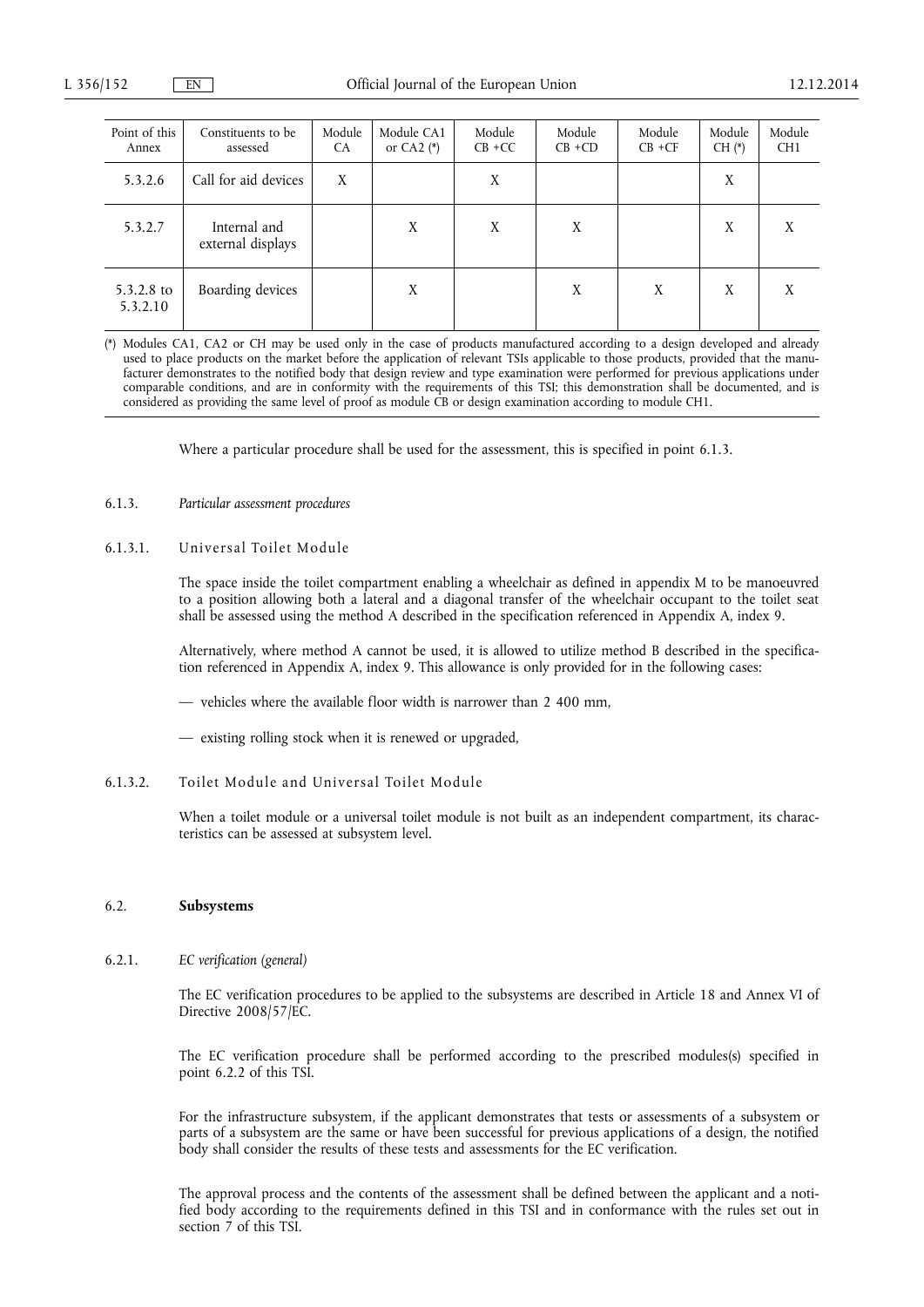## 6.2.2. *Procedures for EC verification of a subsystem (modules)*

The modules for the EC verification of subsystems are listed in the table below:

#### *Table 16*

### **Modules for the EC verification of subsystems**

| Module SB  | EC-type examination                                                             |
|------------|---------------------------------------------------------------------------------|
| Module SD  | EC verification based on quality management system of the production process    |
| Module SF  | EC verification based on product verification                                   |
| Module SG  | EC verification based on unit verification                                      |
| Module SH1 | EC verification based on full quality management system plus design examination |

The applicant shall choose one of the modules or module combinations indicated in table 17.

### *Table 17*

### **Combination of modules for the EC verification of subsystems**

| Subsystem to be assessed | Module SB+SD | Module SB+SF | Module SG | Module SH1 |
|--------------------------|--------------|--------------|-----------|------------|
| Rolling Stock Subsystem  |              |              |           |            |
| Infrastructure Subsystem |              |              |           |            |

The characteristics of the subsystem to be assessed during the relevant phases are indicated in appendix E to this TSI, Table E.1 for infrastructure subsystem and Table E.2 for rolling stock subsystem. The applicant shall confirm that each subsystem produced complies with the type.

## 6.2.3. *Particular assessment procedures*

## 6.2.3.1. Wheelchair transfer seat

The assessment of the requirement for the provision of transfer seats shall only consist in verifying that they are present and equipped with movable armrests. In particular the method of transfer shall not be assessed.

#### 6.2.3.2. Step position for vehicle access and egress

This requirement shall be validated by calculation using the nominal values of the construction drawing of the vehicle and the nominal values of the relevant platform or platforms where the rolling stock is intended to stop. The outer end of the floor at the passenger access door shall be considered as a step.

### 6.2.4. *Technical solutions giving presumption of conformity at design stage*

With regard to this TSI, the infrastructure subsystem can be considered as an assembly made of a succession of recurring subcomponents such as:

- parking facilities,
- doors and entrances, transparent obstacles with their marking,
- tactile walking surface indicators, tactile information along obstacle-free routes,
- ramps and stairs with handrails,
- mounting and highlighting of furniture,
- ticketing or information counters,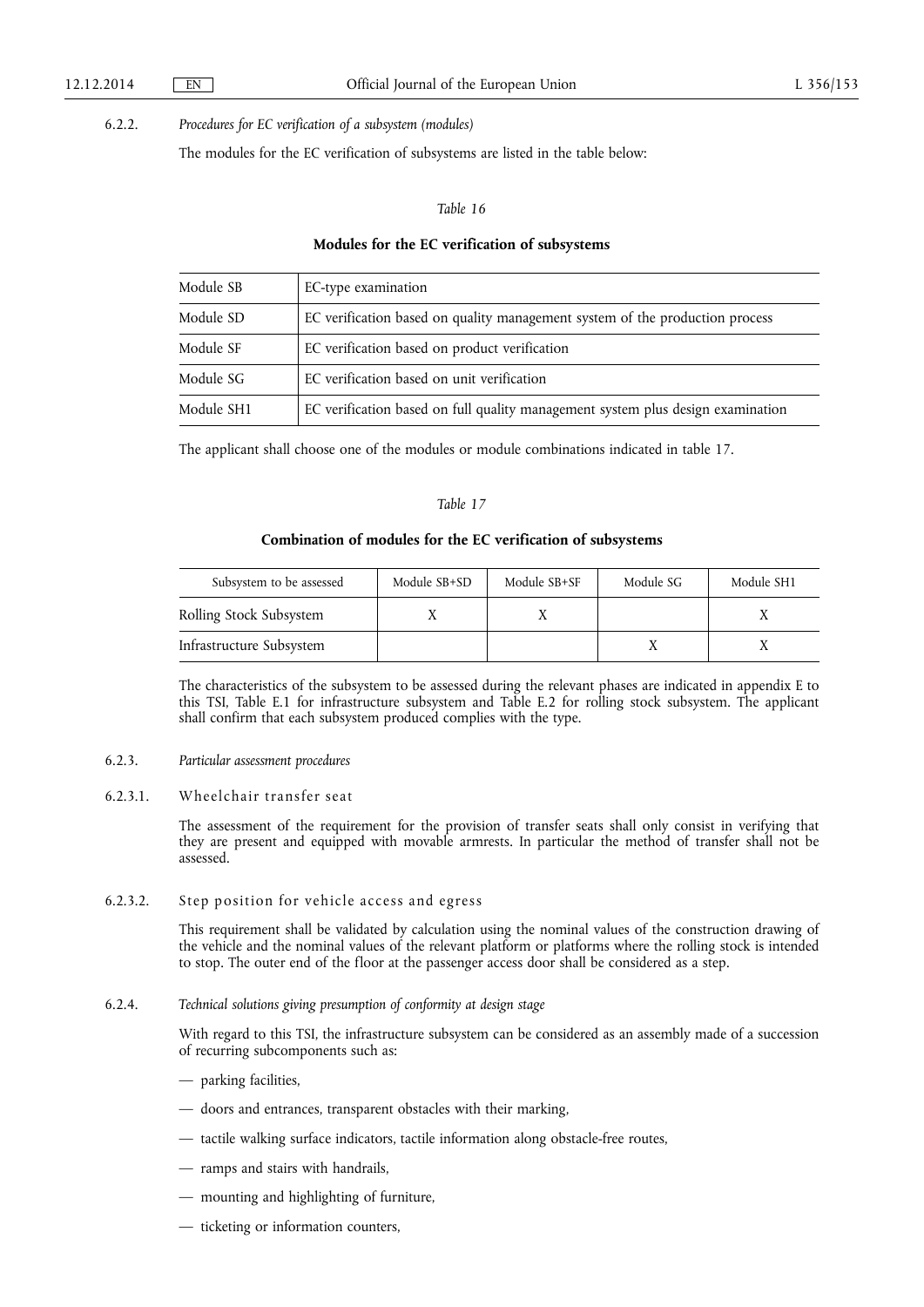- ticket vending and control machines,
- visual information: signposting, pictograms, dynamic information,
- platforms, including ends and edges, shelters and waiting areas when provided,
- level track crossings.

For those subcomponents of the infrastructure subsystem, presumption of conformity may be assessed at design stage prior to and independently from any specific project. An intermediate statement of verification (ISV) shall be issued by a notified body at design stage.

## 6.2.5. *Assessment of maintenance*

According to Article 18(3) of Directive 2008/57/EC, a notified body shall be responsible for compiling the technical file, containing the documentation requested for operation and maintenance.

The notified body shall verify only that the documentation requested for operation and maintenance, as defined in point 4.5 of this TSI, is provided. The notified body is not required to verify the information contained in the documentation provided.

## 6.2.6. *Assessment of operational rules*

In conformity with Articles 10 and 11 of Directive 2004/49/EC, railway undertakings and infrastructure managers must demonstrate compliance with the operational requirements of this TSI within their safety management system when applying for any new or amended safety certificate or safety authorisation.

For the purpose of this TSI, the notified body shall not verify any operational rule, even if they are listed in point 4. 4.

6.2.7. *Assessment of units intended to be used in general operation* 

When rolling stock is supplied as individual vehicles, rather than in fixed units, such vehicles shall be assessed against the relevant points of this TSI, accepting that not every such vehicle will have wheelchair spaces, wheelchair accessible facilities or a universal toilet.

The area of use in terms of type of rolling stock which, coupled with the unit to be assessed, ensures that the train is fully compliant with the TSI is not verified by the notified body.

After such a unit has received the authorisation to be placed in service, it is the responsibility of the railway undertaking to make sure, when forming the train with other compatible vehicles, that point 4.2 of this TSI is complied with at train level, according to the rules defined in point 4.2.2.5 of the OPE TSI (train composition).

## 7. IMPLEMENTATION OF THE TSI

## 7.1. **Application of this TSI to new Infrastructure and Rolling Stock**

7.1.1. *New Infrastructure* 

This TSI is applicable to all new stations in its scope.

This TSI does not apply to new stations which have already been granted a building permit or which are subject to a contract for construction works that is either already signed or under final phase of tendering procedure at the date of application of this TSI. Anyhow, in such cases, PRM TSI 2008 ( 1 ) has to be applied within its defined scope. For those station projects, where PRM TSI 2008 will have to be applied, it is permissible (but not mandatory) to use the revised version, either totally or for particular sections; in case of application limited to particular sections, the applicant has to justify and document that applicable requirements remain consistent, and this has to be approved by the notified body.

<sup>(</sup> 1 ) Commission Decision 2008/164/EC of 21 December 2007 concerning the technical specification of interoperability relating to 'persons with reduced mobility' in the trans-European conventional and high-speed rail system (OJ L 64, 7.3.2008, p. 72).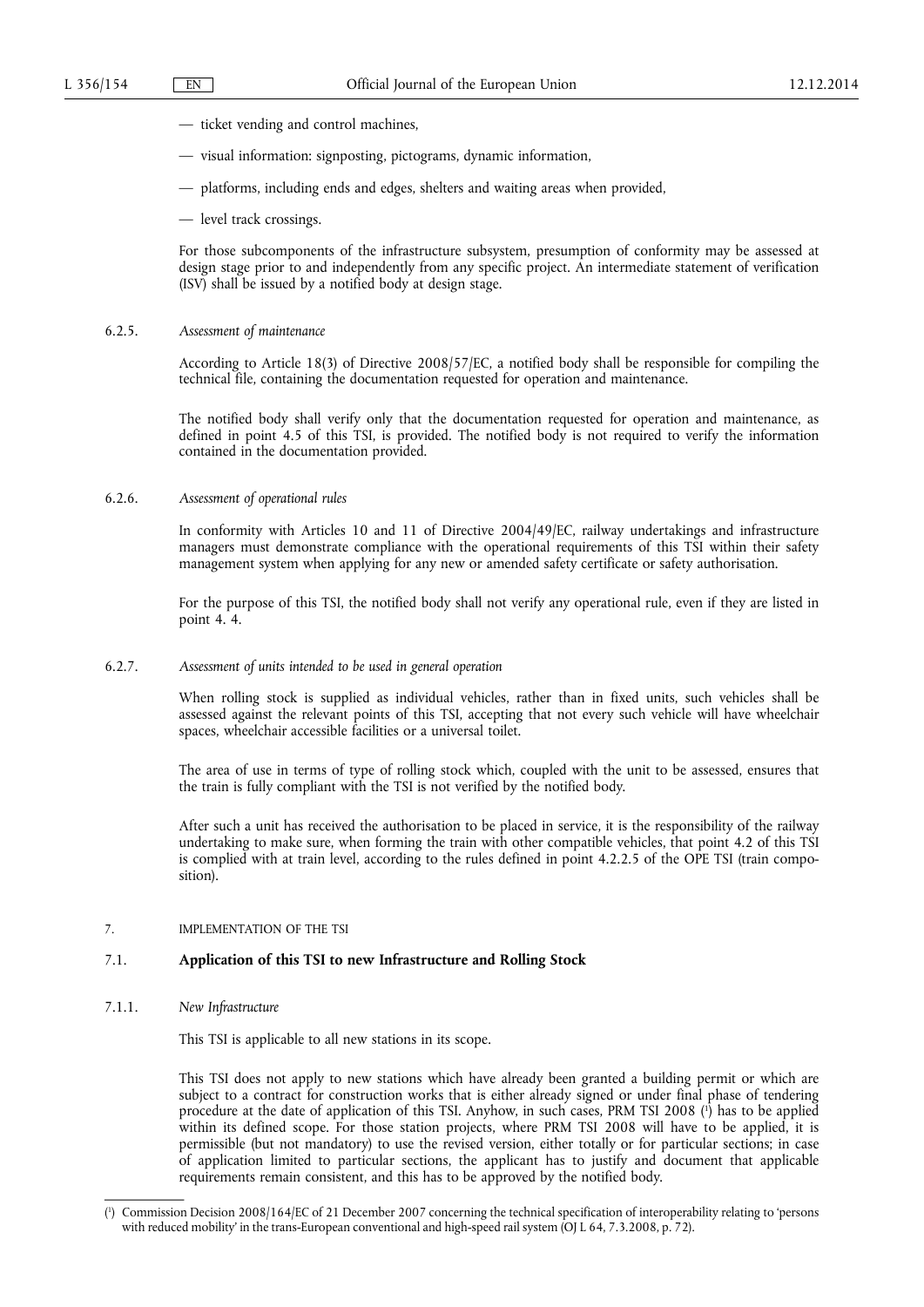Where stations which were closed for a long time to passenger service are put in service again, this may be treated as renewal or upgrade according to point 7.2

In all cases of construction of a new station, the station manager should organise consultation with the entities in charge of the management of the neighbourhood, in order to enable the accessibility requirements to be met not only in the station, but also for access to the station. In the case of multimodal stations, other transport authorities should also be consulted for access to and from the railway and other modes of transport.

7.1.2. *New Rolling Stock* 

This TSI is applicable to all units of rolling stock in its scope which are placed in service after the date of application of this TSI, except where the points 7.1.1.2 'Transition phase' and 7.1.3.1 ('Rolling stock subsystem') of the LOC&PAS TSI apply.

## 7.2. **Application of this TSI to existing Infrastructure and Rolling Stock**

### 7.2.1. *Steps of the gradual transition to the target system*

This TSI applies to subsystems when they are renewed or upgraded.

This TSI does not apply to renewed or upgraded stations which have already been granted a building permit or which are subject to a contract for construction works that is either already signed or under final phase of tendering procedure at the date of application of this TSI.

This TSI does not apply to renewed or upgraded rolling stock which are subject to a contract already signed or under final phase of tendering procedure at the date of application of this TSI.

For existing infrastructure and rolling stock, the overarching aim of the TSI is to achieve compliance with the TSI through the identification and progressive elimination of existing obstacles to accessibility.

Member States ensure that inventories of assets are organized and adopt implementation plans in order to achieve the aim of this Regulation.

#### 7.2.2. *Application of this TSI to existing Infrastructure*

For infrastructure, the conformity with this TSI is mandatory for those parts that are renewed or upgraded. However, the TSI recognizes that, due to the characteristics of the inherited railway system, compliance of existing infrastructure may be achieved through a gradual improvement of accessibility.

In addition to this gradual approach, the target system for existing infrastructure permits the following exceptions:

- In case an obstacle free route is created from existing footbridges, stairways and subways, including doors, lifts and ticket control machines, compliance with requirements related to dimensions of those in respect of width is not mandatory.
- Compliance with requirements related to the minimum width of the platform is not mandatory for existing stations if the cause of non-compliance is the presence of certain platform obstacles (e.g. structural columns, stairwells, lifts, etc.) or existing tracks that are unlikely to be moveable.
- Where an existing station, or a part of it, is a recognised historic building and is protected by national law, it is allowed to adapt the requirements of this TSI in order not to infringe the national law for the protection of the building.

## 7.2.3. *Application of this TSI to existing rolling stock*

For rolling stock, the conformity with this TSI, for those parts that are renewed or upgraded, shall be as described in appendix F.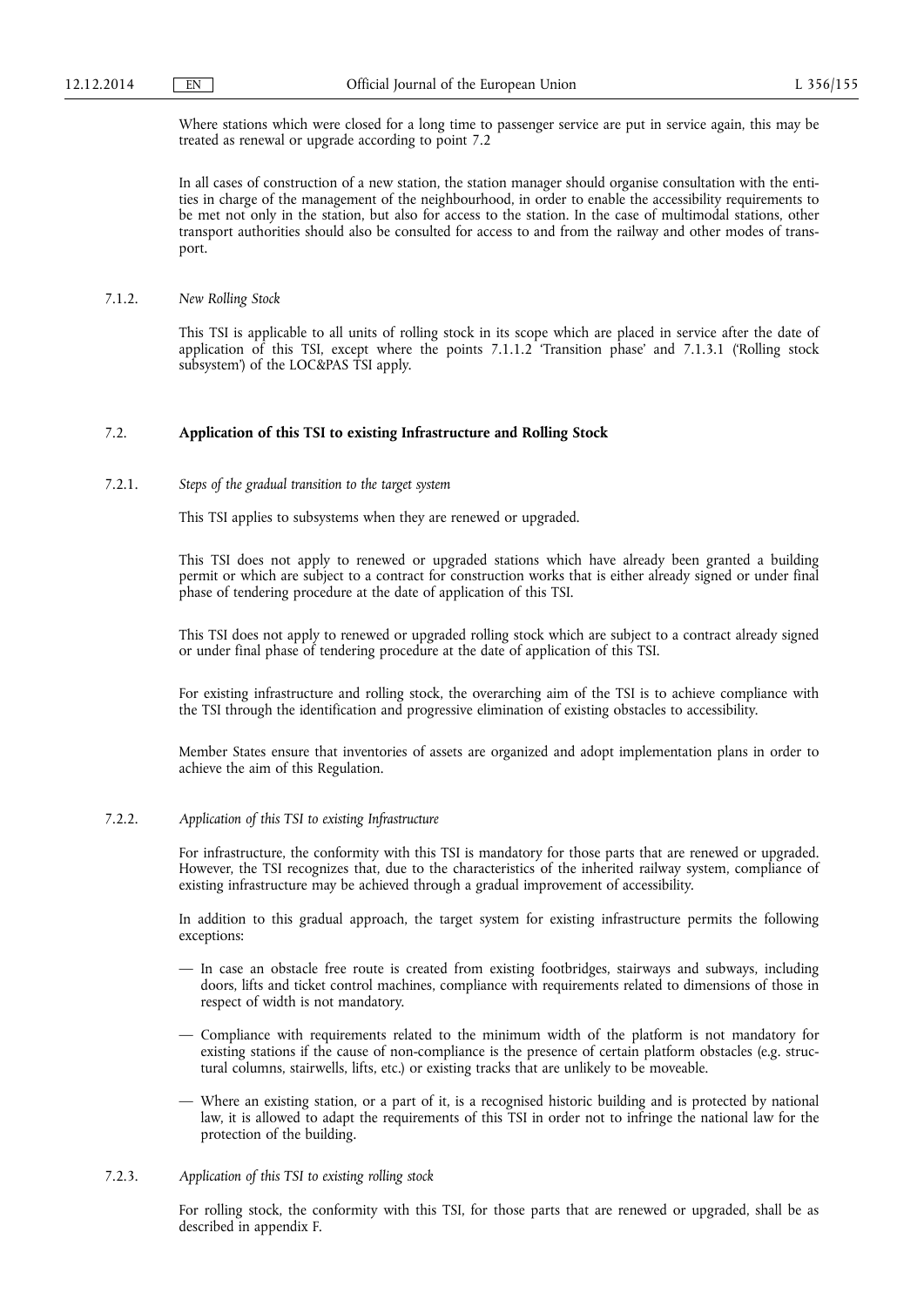#### 7.3. **Specific cases**

#### 7.3.1. *General*

The specific cases, as listed in point 7.3.2, describe special provisions that are needed and authorised on particular networks of each Member State.

These specific cases are classified as:

- 'P' cases: 'permanent' cases.
- 'T' cases: 'temporary' cases, where it is planned that the target system is reached in the future.
- 7.3.2. *List of specific cases*
- 7.3.2.1. Priority Seats (point 4.2.2.1)

Specific cases Germany and Denmark 'P'

10 % of all seats shall be priority seats. In trains with a volunteer and compulsory reservation a minimum of 20 % of those priority seats shall have a pictogram, the other 80 % of priority seats can be booked or reserved in advance.

In trains with no possibility of reservation all priority seats shall have a special pictogram according to point 4.2.2.1.2.1

7.3.2.2. Wheelchair spaces (point 4.2.2.2)

Specific Case France 'P' for the 'Ile de France' network

The number of wheelchair spaces is limited to two for any unit intended to be used on Ile de France Express network lines A B C  $\overrightarrow{D}$  and E independently of its length.

7.3.2.3. Exterior doors (point 4.2.2.3.2)

Specific Case France 'P' for the 'Ile de France' network

Due to the short dwelling time and travel time between stations, no audible signal is required when a passenger access door is released for opening in any unit intended to be used on Ile de France Express network lines A B C D and E.

7.3.2.4. Clearways (point 4.2.2.6)

Specific Case Great Britain, Northern Ireland and Ireland 'P'

For reasons of restricted structure gauge, track curvature and consequent restricted vehicle width, it is permissible for clause 4.2.2.6 (1st bullet) to be complied with only for access to priority seats.

This specific case does not prevent the access of TSI compliant rolling stock to the national network.

7.3.2.5. Height changes (point 4.2.2.8)

Specific Case France 'P' for the 'Ile de France' network

For double deck trains, internal steps (other than those for external access) shall have a maximum height of 208 mm and a minimum depth of 215 mm, measured at the central axis of the stairs.

7.3.2.6. Step position for vehicle access and egress (point 4.2.2.11)

Specific case Estonia, Latvia and Lithuania 'P' for all rolling stock intended to stop, in normal operation, at platforms of 200 mm height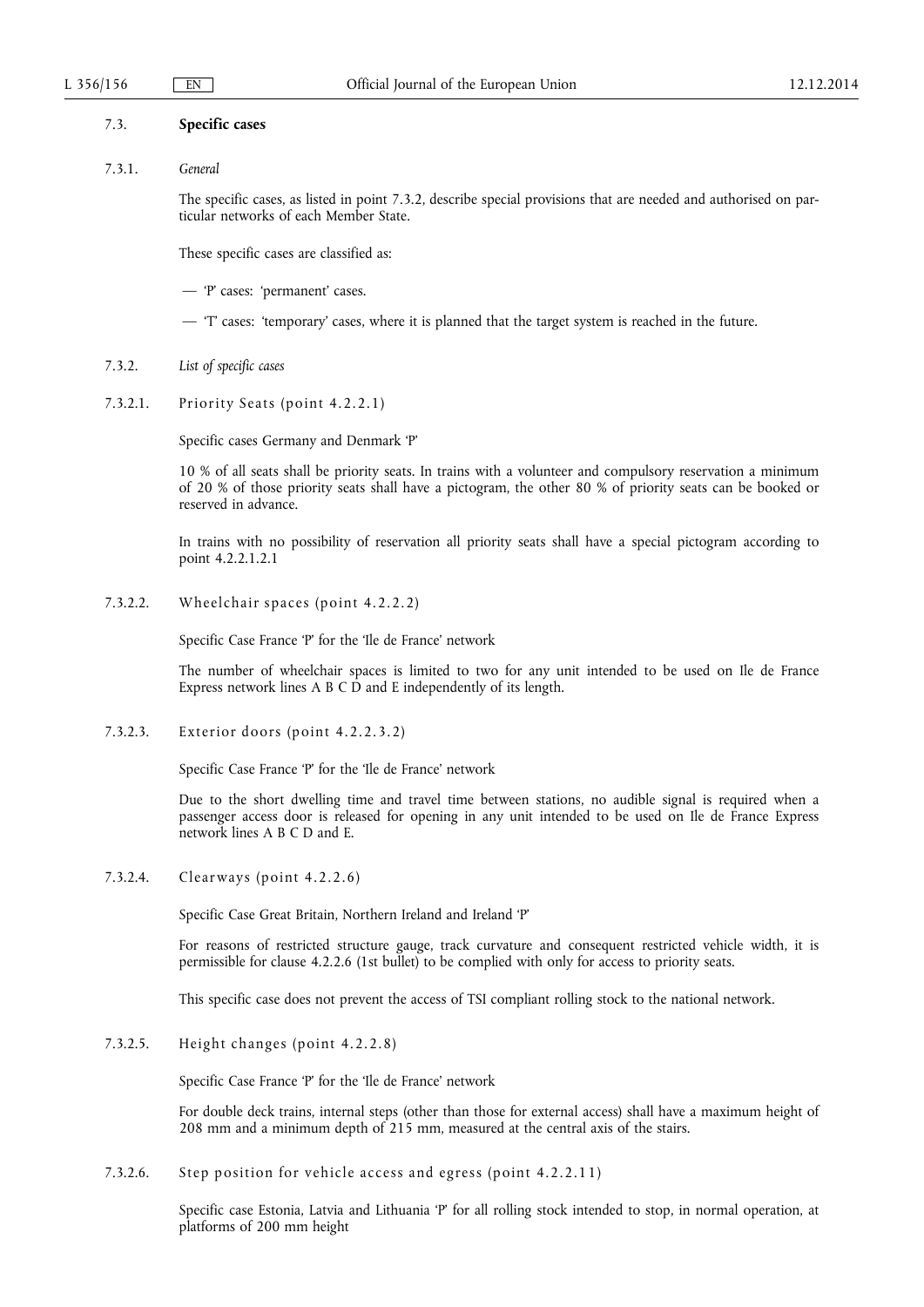#### In such case, the values of  $\delta_{h}$ ,  $\delta_{v+}$  and  $\delta_{v-}$  shall be according to the following table:

## *Table 18*

### Values of  $\delta_{h}$ ,  $\delta_{v+}$  and  $\delta_{v-}$  for specific case Estonia, Latvia and Lithuania

|                           | $\delta_{\rm h}$ mm | mm<br>$O_{\dots}$ | mm<br>$\mathbf{O}_{\mathbf{v}}$ |
|---------------------------|---------------------|-------------------|---------------------------------|
| on a straight level track | 200                 | 400               | 11.a.                           |

Specific case Finland 'P'

A supplementary step will be required for use on lines in Finland. This first useful step shall be such that the maximum construction gauge of the vehicle meets the requirements of the specification referenced in Appendix A, index 14 and the values of  $\delta_h$ ,  $\delta_{v+}$  and  $\delta_{v-}$  shall be according to the following table:

#### *Table 19*

## Values of  $\delta_{h}$ ,  $\delta_{v+}$  and  $\delta_{v-}$  for specific case Finland

|                                         | $\delta_{\rm h}$ mm | $\delta_{\nu+}$ mm | $\delta_{\rm u}$ mm |
|-----------------------------------------|---------------------|--------------------|---------------------|
| on a straight level track               | 200                 | 230                | 160                 |
| on a track with a curve radius of 300 m | 410                 | 230                | 160                 |

Specific Case Germany 'P' for all rolling stock intended to stop, in normal operation, at platforms of 960 mm height:

In such case, the values of  $\delta_h$ ,  $\delta_{v+}$  and  $\delta_{v-}$  shall be according to the following table:

#### *Table 20*

## Values of  $\delta_{h}$ ,  $\delta_{v+}$  and  $\delta_{v-}$  for specific case Germany

|                                         | $\delta_{\rm h}$ mm | $\delta_{n+}$ mm | $\delta_{n}$ mm |
|-----------------------------------------|---------------------|------------------|-----------------|
| on a straight level track               | 200                 | 230              | 230             |
| on a track with a curve radius of 300 m | 290                 | 230              | 230             |

Specific case Austria and Germany 'P' for all rolling stock intended to stop, in normal operation, at platforms below 550 mm height

In such case, in addition to the requirements of point 4.2.2.11.1 (2), a step shall be available such that the values of  $\delta_{h}$ ,  $\delta_{v+}$  and  $\delta_{v-}$  shall be according to the following table:

#### *Table 21*

## Values of  $\delta_{h}$ ,  $\delta_{v+}$  and  $\delta_{v-}$  for specific case Austria and Germany for low platforms

|                                         | $\delta_{\rm h}$ mm | $\delta_{\rm tot}$ mm | $\delta_{\rm u}$ mm |
|-----------------------------------------|---------------------|-----------------------|---------------------|
| on a straight level track               | 200                 | 310                   | n.a.                |
| On a track with a curve radius of 300 m | 290                 | 310                   | n.a.                |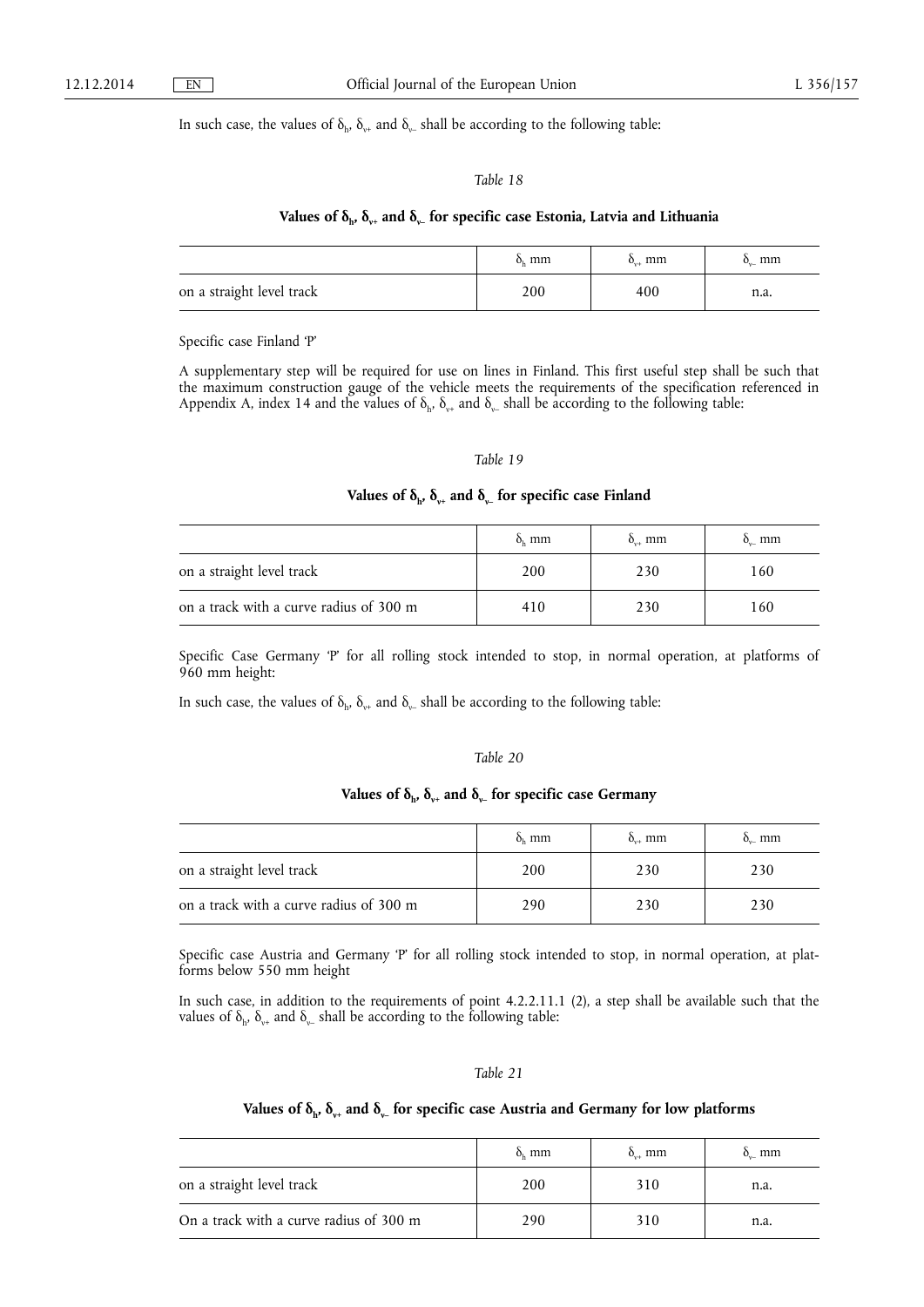Specific Case Ireland 'P' for all rolling stock intended to stop, in normal operation at platforms of 915 mm height

In such case, the values of  $\delta_{h}$ ,  $\delta_{v+}$  and  $\delta_{v-}$  shall be according to the following table:

#### *Table 22*

## Values of  $\delta_{h}$ ,  $\delta_{v+}$  and  $\delta_{v-}$  for specific case Ireland

|                                         | $\delta_{\rm h}$ mm | $\delta_{n+}$ mm | $\delta_{n}$ mm |
|-----------------------------------------|---------------------|------------------|-----------------|
| on a straight level track               | 275                 | 250              |                 |
| on a track with a curve radius of 300 m | 275                 | 250              |                 |

Specific Case Portugal 'P' for the 1 668 mm gauge network

For rolling stock intended to operate on 1 668 mm track gauge network, the first useful step shall comply with the values defined in point 4.2.2.11.1 (5) Table 9), including the rolling stock designed according interoperable gauges running over 1 668 mm track gauge or running over 1 435 mm on three rail track (1 668 and 1 435).

On 1 668 mm nominal track gauge network are allowed platforms with the height of 685 mm or 900 mm above the rail running surface.

The design of entrance door sill of new commuter rolling stock shall be optimized for access from platforms with height of 900 mm.

Specific Case Spain 'P' for the 1 668 mm gauge network

For rolling stock intended to run on Spanish railway lines with 1 668 mm track gauge, the position of the first useable step will fit to the measures given in the following tables, depending on the line structure gauge and on the platform height:

#### *Table 23*

## Specific case for Spain — values of  $\delta_{h}$ ,  $\delta_{v+}$  and  $\delta_{v-}$  and  $bq_0$  on a straight level track

| On a straight level track |                |               |        |                   |  |
|---------------------------|----------------|---------------|--------|-------------------|--|
| Line structure gauge      |                |               |        |                   |  |
| Step position             | GHE16          |               |        | Three-rails track |  |
|                           | GEC16 or GEB16 | 760 or 680 mm | 550 mm | (note 1)          |  |
| $\delta_{\rm h}$ mm       | 275            | 275           | 255    | 316,5             |  |
| $\delta_{v+}$ mm          | 230            |               |        |                   |  |
| $\delta_{v}$ mm           | 160            |               |        |                   |  |
| $bq_0$                    | 1 7 2 5        | 1 7 2 5       | 1 705  | 1 766,5           |  |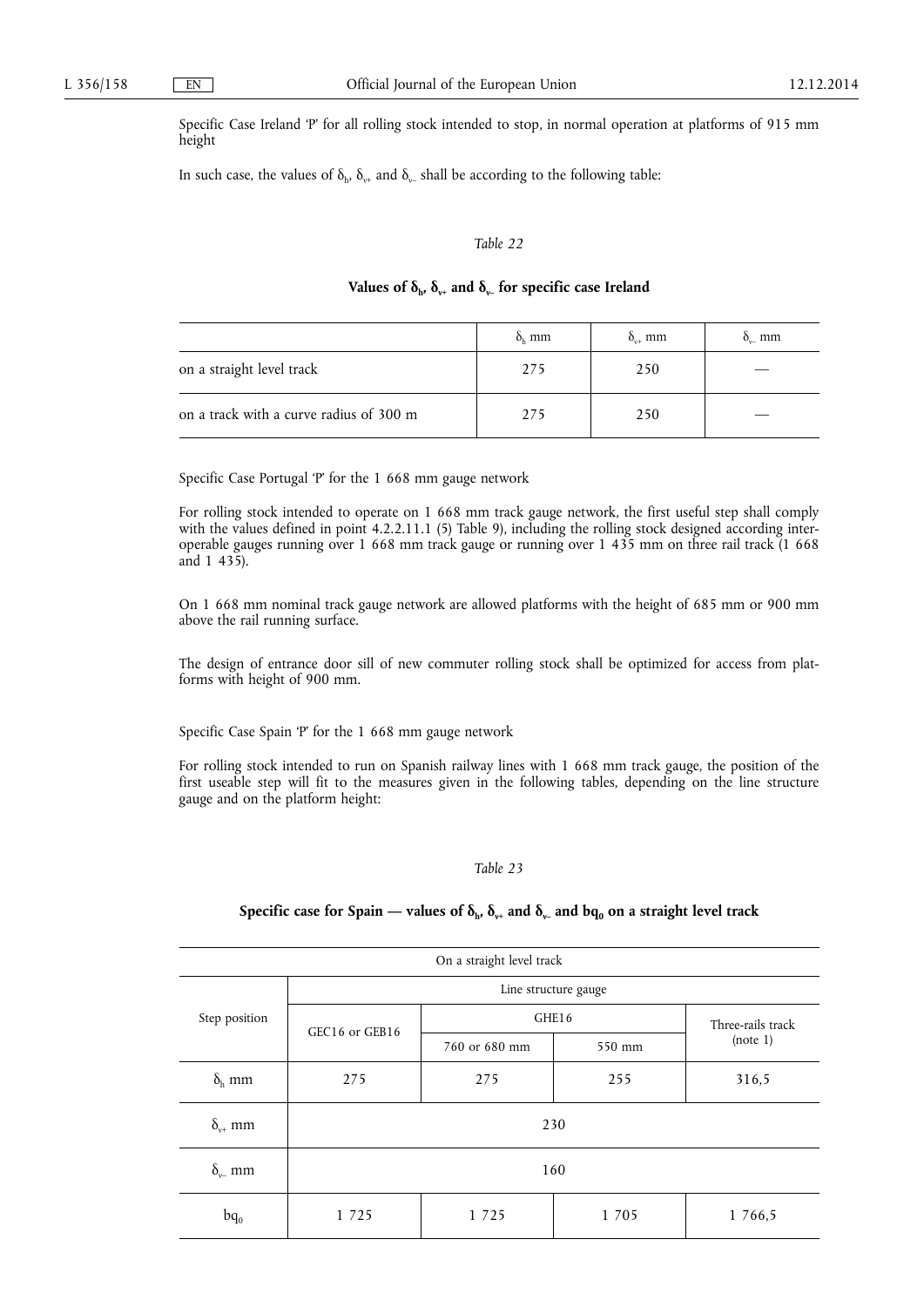#### *Table 24*

# On a track with a curve radius of 300 m Step position Line structure gauge GEC16 or GEB16 GHE16 Three-rails track<br>
Three-rails track<br>
(note 1) 760 or 680 mm 550 mm  $\delta_h$  mm  $\begin{array}{|l} \sim \end{array}$  365 365 345 406,5  $\delta_{v^+}$  mm 230  $\delta_{\scriptscriptstyle\vee}$  mm 160 bq<sub>0</sub> 1 737,5 1 737,5 1 717,5 1 779

## Specific case for Spain — values of  $\delta_{h}$ ,  $\delta_{v+}$  and  $\delta_{v-}$  and bq<sub>0</sub> on a track with a curve radius of 300 m

*Note 1:* These values shall be applied where the common rail is located in the closest position to the platform. If the common rail is in the farthest position to the platform, the position of the first usable step will fit the appropriate measures depending on the line structure gauge and the platform height, as defined in the columns corresponding to the 1 668 mm track gauge case with two rails.

Specific Case United Kingdom 'P' for all rolling stock intended to stop, in normal operation at platforms of nominal 915 mm height

It is permissible for passenger access steps for the vehicle to be designed to meet either the following values when the vehicle is stationary at a GB nominal 915 mm high platform:

The values of  $\delta_{h}$ ,  $\delta v_{+}$  and  $\delta_{v_{-}}$  according to the following table:

## *Table 25*

## Values of  $\delta_{h}$ ,  $\delta_{v+}$  and  $\delta_{v-}$  for specific case United Kingdom

|                                         | $\delta_{\rm L}$ mm | $\delta$ mm | $\delta_{n}$ mm |
|-----------------------------------------|---------------------|-------------|-----------------|
| on a straight level track               | 200                 | 230         | 160             |
| on a track with a curve radius of 300 m | 290                 | 230         | 160             |

Or, alternatively the position set out in the national technical rules notified for this purpose.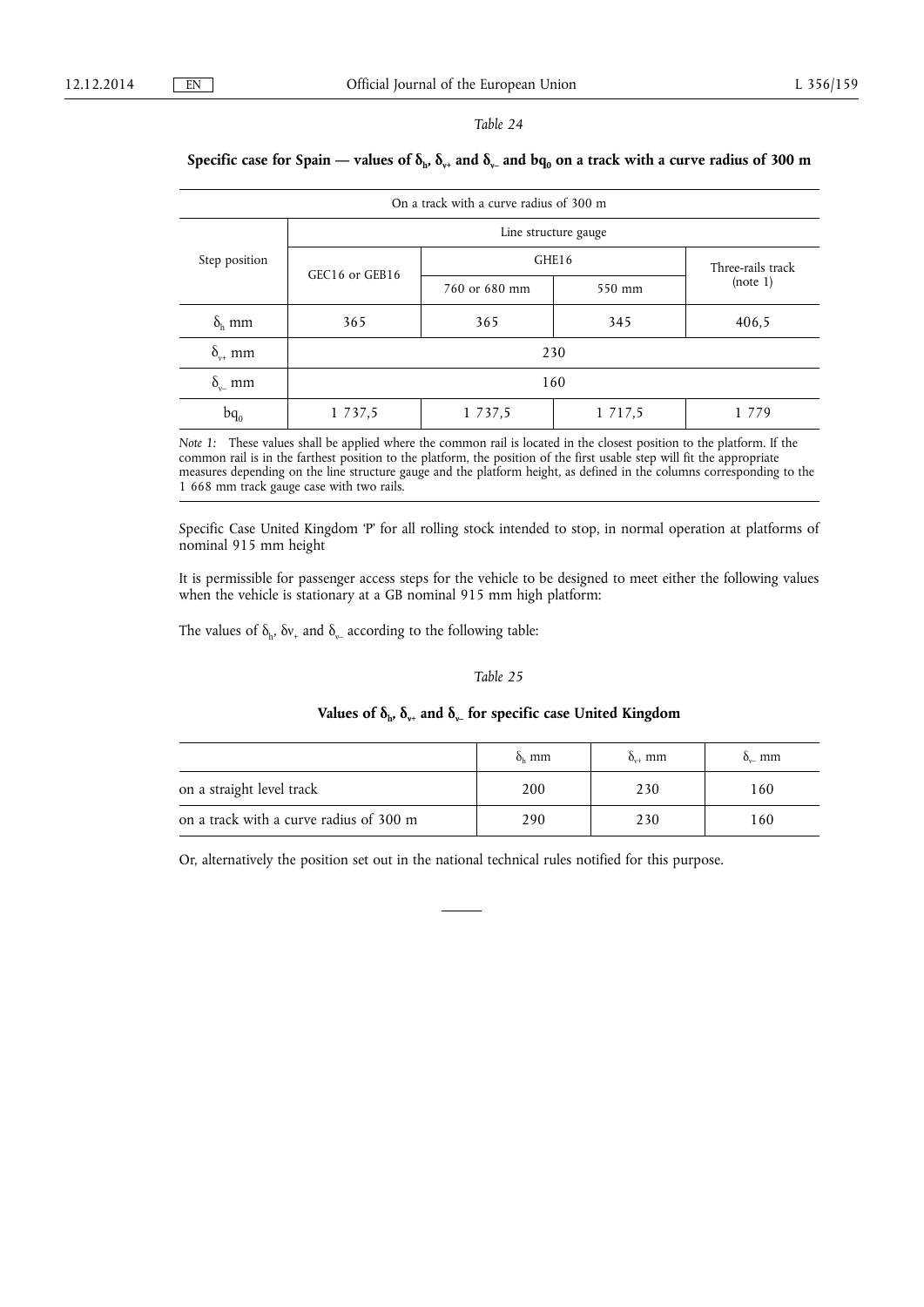## *Appendix A*

# **Standards or Normative Documents Referred to in this TSI**

|                | <b>TSI</b>                                                    |                       | Normative document                    |                                                     |
|----------------|---------------------------------------------------------------|-----------------------|---------------------------------------|-----------------------------------------------------|
| Index          | Characteristics to be assessed                                | Point of this Annex   | Document N°                           | Mandatory provisions                                |
| 1              | Dimensions of the lifts<br>Tactile signage                    | 4.2.1.2.2<br>4.2.1.10 | EN 81-70:2003+A1:2004                 | Point 5.3.1, table 1<br>Annex E.4                   |
| $\overline{2}$ | Design of escalators and moving<br>walks                      | 4.2.1.2.2             | EN 115-1:2008+A1:2010                 |                                                     |
| 3              | Lighting on platforms                                         | 4.2.1.9               | EN 12464-2:2014                       | Table 5.12, except<br>points 5.12.16<br>and 5.12.19 |
| 4              | Lighting on platforms                                         | 4.2.1.9               | EN 12464-1:2011                       | Point 5.53.1                                        |
| 5              | Speech transmission index,<br>stations and rolling stock      | 4.2.1.11<br>4.2.2.7.4 | EN 60268-16:2011                      | Annex B                                             |
| 6              | Lighting in rolling stock                                     | 4.2.2.4               | EN 13272:2012                         | Point 4.1.2                                         |
| 7              | Safety, warning, mandatory<br>action and prohibition signs    | 4.2.2.7.2             | ISO 3864-1:2011                       | A11                                                 |
| 8              | Calculation of $bq_0$                                         | 4.2.2.11.1            | EN 15273-1:2013                       | Point H.2.1.1                                       |
| 9              | Assessment of the Universal<br>Toilet Module                  | 6.1.3.1               | TS 16635:2014                         | A11                                                 |
| 10             | Definition of colours                                         | 5.3.2.6               | ISO 3864-1:2011<br>ISO 3864-4:2011    | Chapter 11                                          |
| 11             | Boarding device mechanical<br>strength<br>Obstacle detection  | 5.3.2.8<br>5.3.2.8    | FprEN 14752:2014                      | Point 4.2.2<br>Point 5.4                            |
| 12             | Symbol for sign which identify<br>wheelchair accessible areas | Appendix N N.3        | ISO 7000:2004<br>ISO 7001:2007        | Symbol 0100<br>symbol PIPF 006                      |
| 13             | Symbol for sign indicating<br>inductive loops                 | Appendix N N.3        | <b>ETSI EN 301 462</b><br>$(2000-03)$ | 4.3.1.2                                             |
| 14             | Specific case for Finland                                     | 7.3.2.6               | EN 15273-2:2013                       | Annex F                                             |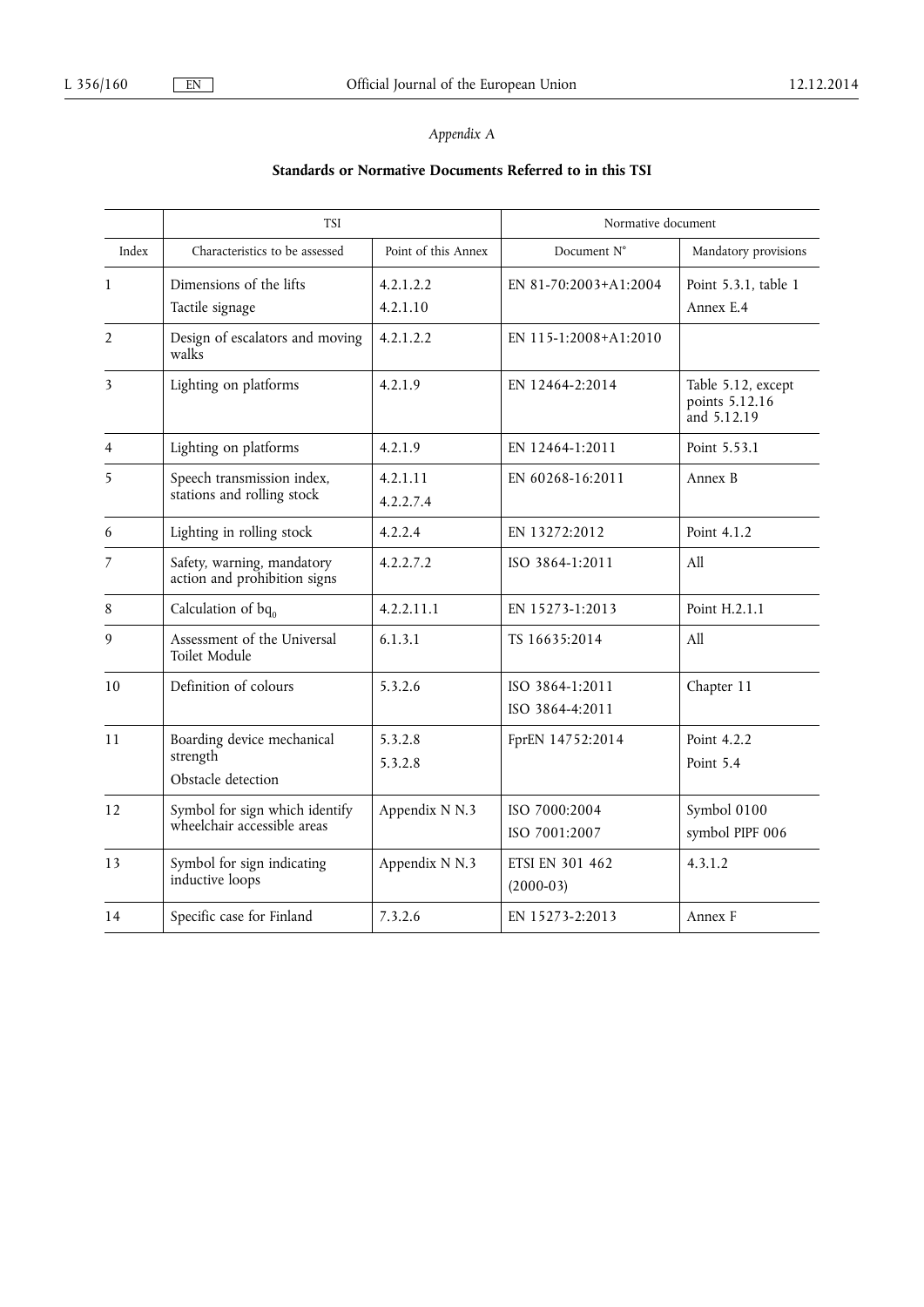#### *Appendix B*

### **Temporary prioritization rule for the upgrade/renewal of stations**

When renewed or upgraded, existing stations **that have a daily passenger flow of 1 000 passengers or less, combined embarking and disembarking, averaged over a 12 month period** are not required to have lifts or ramps where these would otherwise be necessary to provide a step free route if another station within 50 km on the same route provides a fully compliant obstacle-free route. In such circumstances the design of stations shall incorporate provisions for the future installation of a lift and/or ramps to make the station accessible to all persons with disabilities and persons with reduced mobility. National rules shall be applied for organising the transport of persons with disabilities and persons with reduced mobility by an accessible means between this non accessible station and the next accessible station on the same route.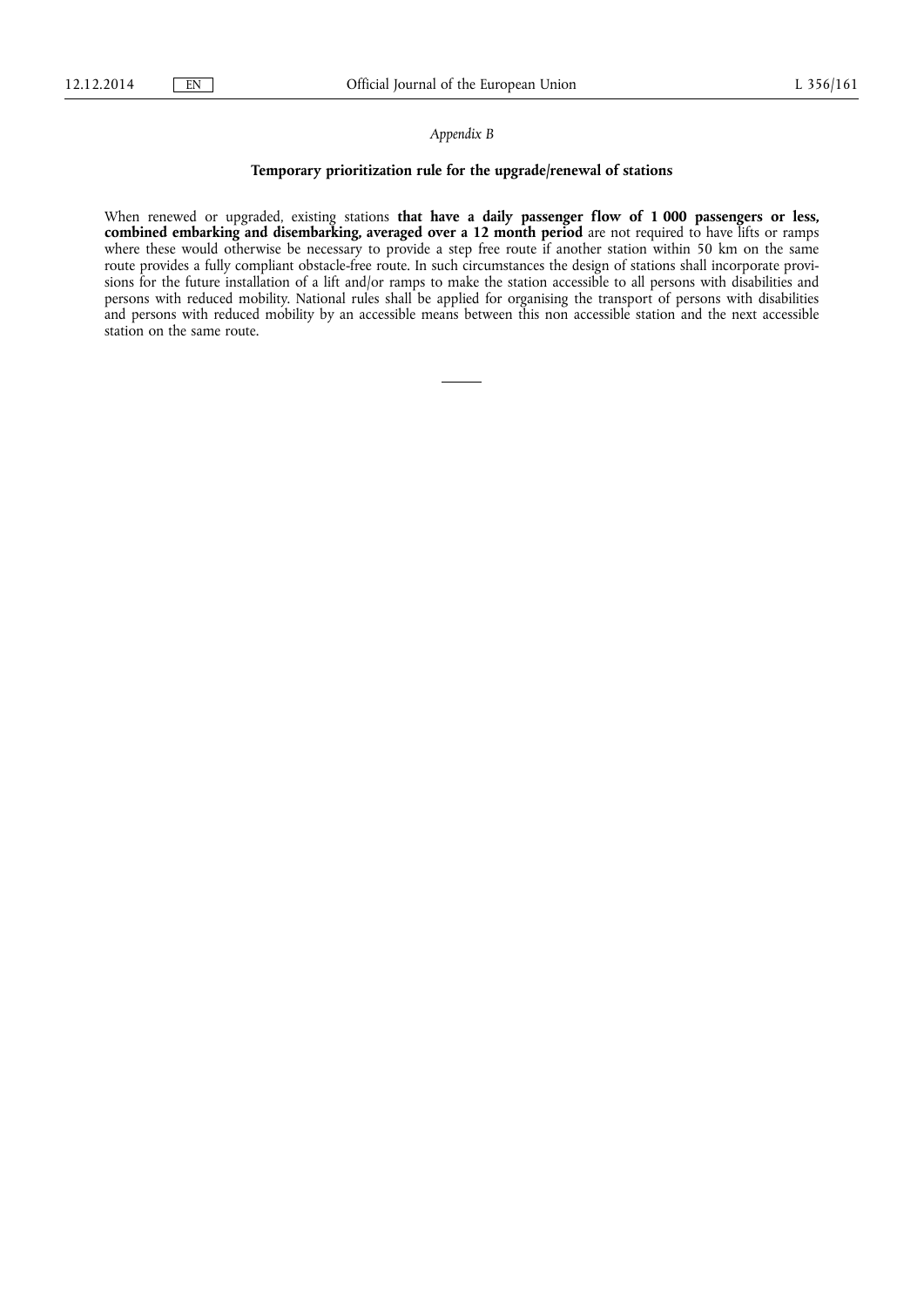## *Appendix C*

#### **Information to be provided in a National Implementation Plan (NIP)**

### **Context**

- Setting the scene (facts and figures social data evolution of mobility needs and mobility impairments)
- Legislative background
- for the elaboration of the NIP (associations consulted, local transport authorities consulted, interface with other NIPs, etc.)

### **Current situation**

- Overview of the inventories: stations
- Overview of the inventories: rolling stock
- Overview of the inventories: operational rules

### **Definition of a strategy**

- Prioritization rule,
- Criteria according to which subsystems are treated in the plan.

### **Technical and operational means**

- Extent of the upgrade or renewal of stations and rolling stock
- All other works aimed at eliminating barriers to accessibility which are outside the scope of Article 20 of Directive 2008/57/EC
- Deployment of operational measures (assistance) to compensate the remaining lack of accessibility

#### **Financing**

- Cross-references to contract agreements (Directive 2012/34/EU art. 30 ( 1 )) and public service contracts (Regulation (EC) No 1370/2007 (<sup>2</sup>))
- Other resources

## **Follow-up and feedback**

- Update of the inventory of assets and comparison with the objectives
- Update of the plan

<sup>(</sup> 1 ) Directive 2012/34/EU of the European Parliament and of the Council of 21 November 2012 establishing a single European railway area (OJ L 342, 14.12.2012, p. 32).

<sup>(</sup> 2 ) Regulation (EC) No 1370/2007 of the European Parliament and of the Council of 23 October 2007 on public passenger transport services by rail and by road and repealing Council Regulations (EEC) Nos 1191/69 and 1107/70 (OJ L 315, 3.12.2007, p. 1–13).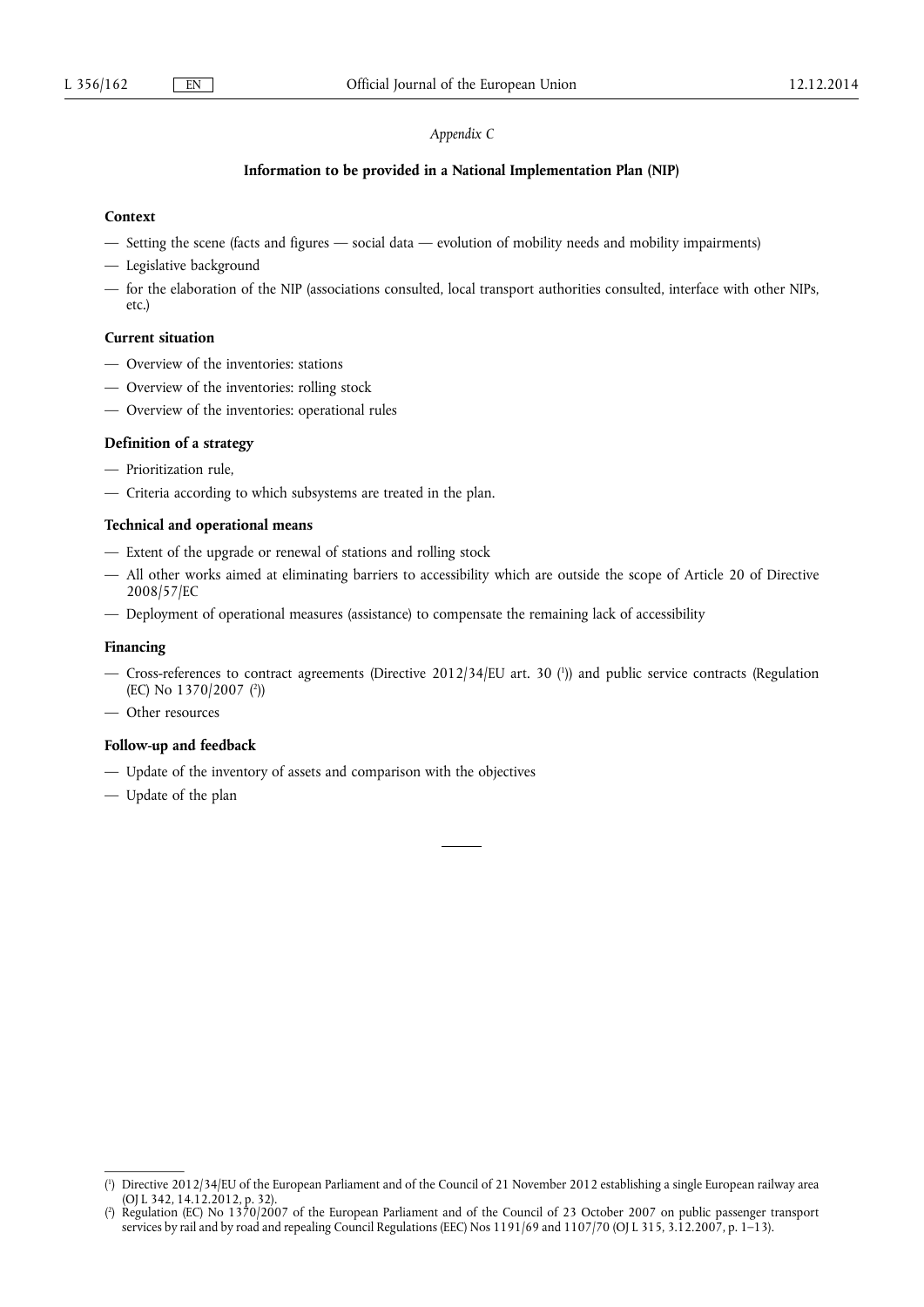## *Appendix D*

## **Assessment of interoperability constituents**

D.1 SCOPE

This Appendix indicates the assessment of conformity and suitability for use for interoperability constituents.

## D.2 CHARACTERISTICS

The characteristics of the interoperability constituents to be assessed in the different phases of design, development and production are marked by X in Table D.1.

| anie |  |
|------|--|
|------|--|

## **Assessment of Interoperability Constituents.**

| $\mathbf{1}$                                                        | $\overline{2}$                                | 3                                     | 4         | 5                                        |  |
|---------------------------------------------------------------------|-----------------------------------------------|---------------------------------------|-----------|------------------------------------------|--|
|                                                                     | Assessment in the following phase             |                                       |           |                                          |  |
| Interoperability Constituents and characteristics to be<br>assessed |                                               | Design and development phase          |           | Production phase                         |  |
|                                                                     | Design review<br>and/or Design<br>examination | Review of<br>manufacturing<br>process | Type test | Verification of<br>conformity to<br>type |  |
| 5.3.1.1 Displays                                                    | X                                             |                                       | X         | X                                        |  |
| 5.3.1.2 Platform ramps                                              | X                                             |                                       | X         | X                                        |  |
| 5.3.1.3 Platform lifts                                              | X                                             |                                       | X         | X                                        |  |
|                                                                     |                                               |                                       |           |                                          |  |
| 5.3.2.1 Interface of the door control device                        | X                                             |                                       | X         | X                                        |  |
| 5.3.2.2 & 5.3.2.3 Standard toilets                                  | X                                             |                                       | X         | X                                        |  |
| 5.3.2.2 & 5.3.2.4 Universal toilets                                 | X                                             |                                       | X         | X                                        |  |
| 5.3.2.5 Baby nappy changing unit                                    | X                                             |                                       | X         | X                                        |  |
| 5.3.2.6 Call for aid device                                         | X                                             |                                       | X         | X                                        |  |
| 5.3.2.7 Displays                                                    | X                                             |                                       | X         | X                                        |  |
| 5.3.2.8 Movable step and bridging plate                             | X                                             |                                       | X         | X                                        |  |
| 5.3.2.9 On-board ramp                                               | X                                             |                                       | X         | X                                        |  |
| 5.3.2.10 On-board lift                                              | X                                             |                                       | X         | X                                        |  |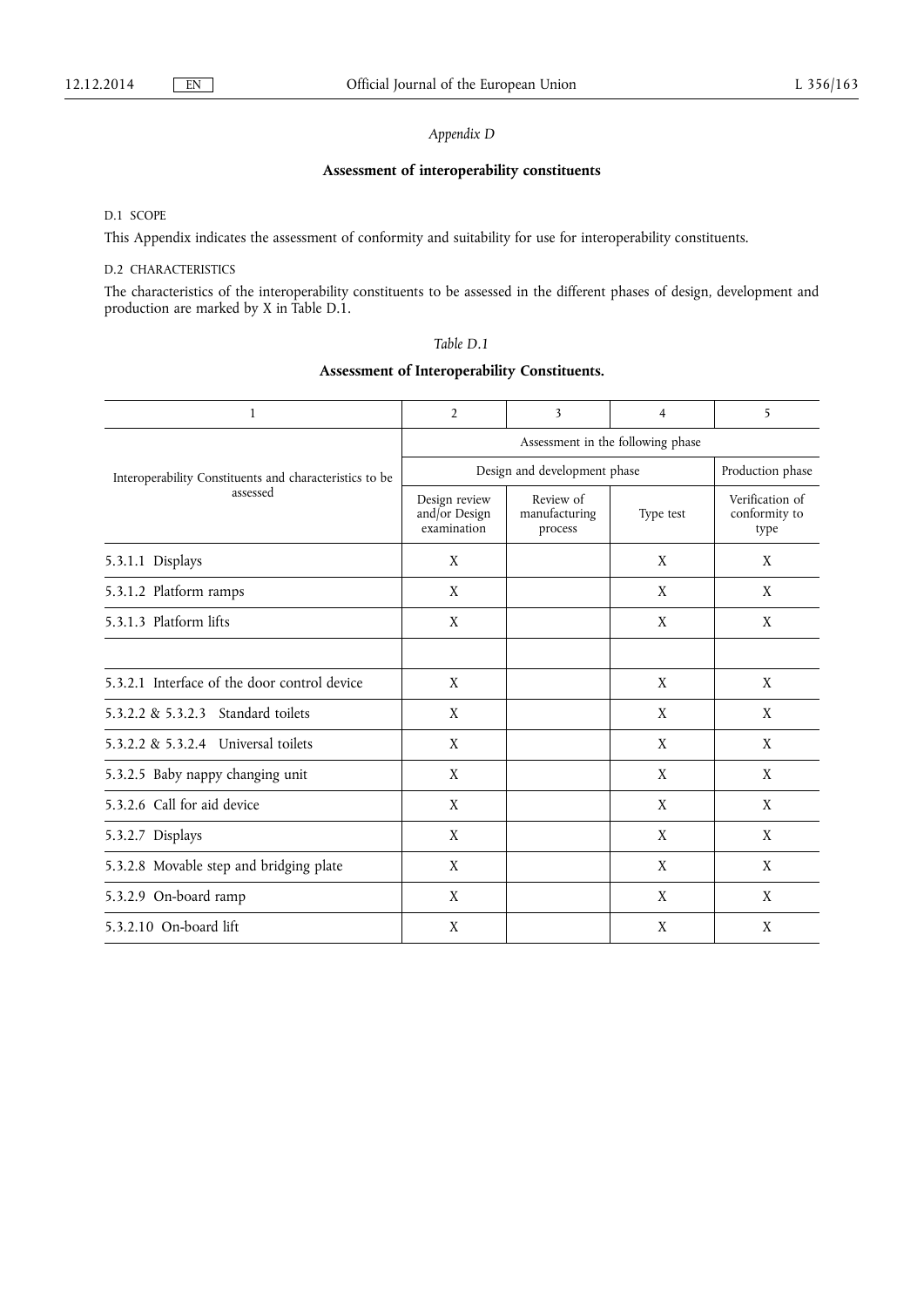## *Appendix E*

## **Assessment of the subsystems**

E.1 SCOPE

This Appendix indicates the assessment of conformity of the subsystems

#### E.2 CHARACTERISTICS AND MODULES

The sub-system characteristics to be assessed in the different phases of design, development and production are marked by X in Table E.1 for the infrastructure subsystem and Table E.2 for the rolling stock subsystem.

## *Table E.1*

### **Assessment of the infrastructure subsystem (constructed and supplied as single entity)**

| $\mathbf{1}$                                                                                                              | $\overline{2}$                             | 3                  |
|---------------------------------------------------------------------------------------------------------------------------|--------------------------------------------|--------------------|
|                                                                                                                           | Design and development<br>phase            | Construction phase |
| Characteristics to be assessed                                                                                            | Design review and/or<br>design examination | Site Inspection    |
| Parking facilities for persons with disabilities and persons with<br>reduced mobility                                     | X                                          | $(X)$ $(*)$        |
| Obstacle-free routes                                                                                                      | X                                          | $(X)$ $(*)$        |
| Route identification                                                                                                      | X                                          | $(X)$ $(*)$        |
| Doors and entrances                                                                                                       | X                                          | $(X)$ $(*)$        |
| Floor surfaces                                                                                                            | X                                          | $(X)$ $(*)$        |
| Transparent obstacles                                                                                                     | X                                          | $(X)$ $(*)$        |
| Toilets                                                                                                                   | X                                          | $(X)$ $(*)$        |
| Furniture and free-standing devices                                                                                       | X                                          | $(X)$ $(*)$        |
| Ticketing/Counter or vending machine/Information counter/<br>Ticket control machine/Turnstiles/Customer Assistance points | $\mathbf X$                                | $(X)$ $(*)$        |
| Lighting                                                                                                                  | $\mathbf X$                                | X                  |
| Visual information: signposting, pictograms, dynamic information                                                          | X                                          | $(X)$ $(*)$        |
| Spoken information                                                                                                        | X                                          | X                  |
| Platform width and edge of platform                                                                                       | X                                          | $(X)$ $(*)$        |
| End of platform                                                                                                           | X                                          | $(X)$ $(*)$        |
| Level track crossing at stations                                                                                          | X                                          | $(X)$ $(*)$        |

(\*) As-built drawings shall be provided or a site inspection shall be carried out when the realization differs from the design rules or drawings that were examined.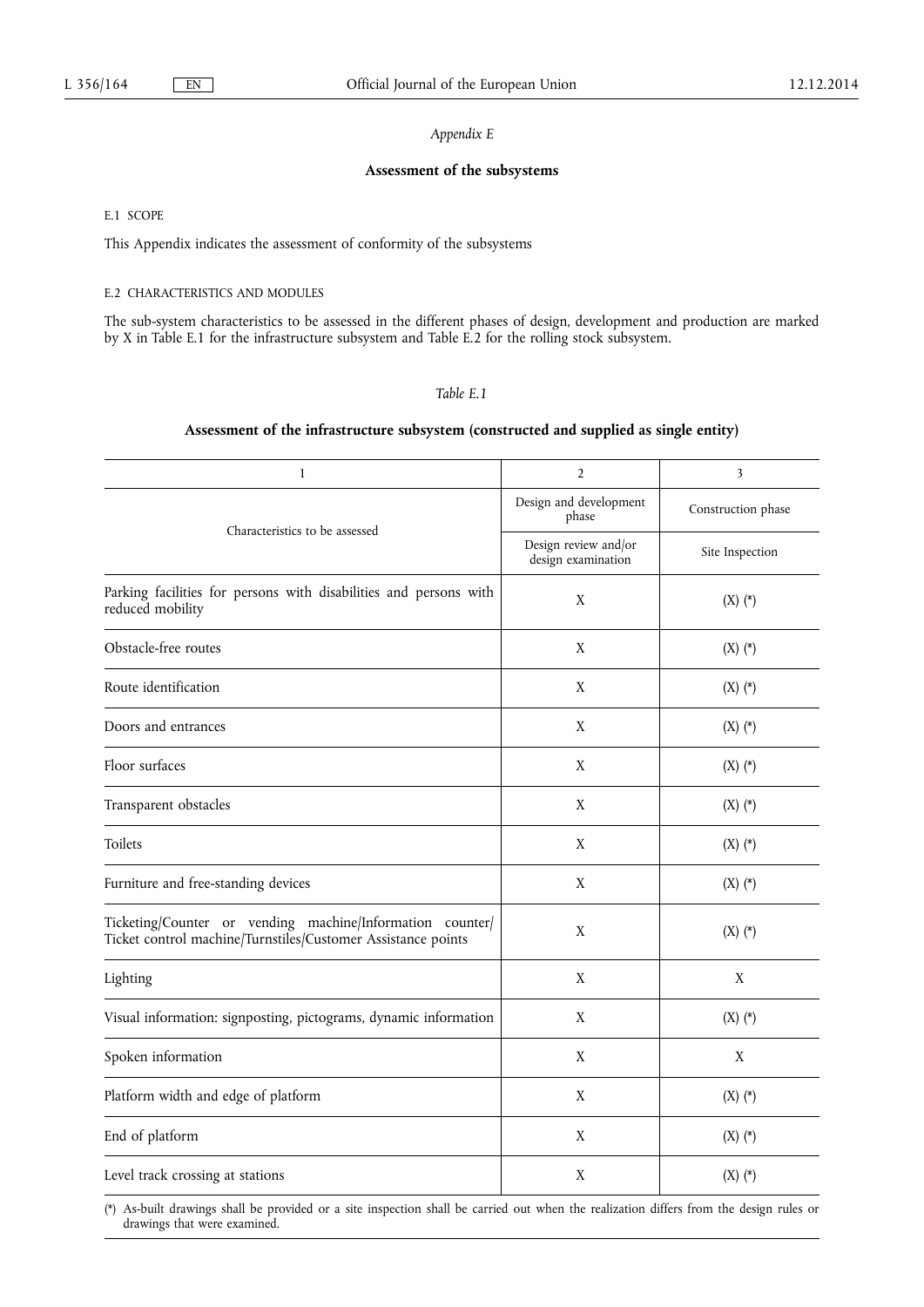| able. |  |
|-------|--|
|       |  |

# **Assessment of the rolling stock subsystem (constructed and supplied as serial products)**

| $\mathbf{1}$                                 | $\overline{2}$                                | 3                | $\overline{4}$ |
|----------------------------------------------|-----------------------------------------------|------------------|----------------|
|                                              | Design and development phase                  | Production phase |                |
| Characteristics to be assessed               | Design review<br>and/or design<br>examination | Type Test        | Routine Test   |
| Seats                                        |                                               |                  |                |
| General                                      | $\mathbf X$                                   | X                |                |
| Priority Seats General                       | X                                             |                  |                |
| Uni-directional seats                        | X                                             | X                |                |
| Facing seats arrangement                     | $\mathbf X$                                   | $\mathbf X$      |                |
| Wheelchair spaces                            | X                                             | X                |                |
| Doors                                        |                                               |                  |                |
| General                                      | $\mathbf X$                                   | X                |                |
| Exterior doors                               | X                                             | X                |                |
| Interior doors                               | $\mathbf X$                                   | X                |                |
| Lighting                                     |                                               | X                |                |
| Toilets                                      | $\mathbf X$                                   |                  |                |
| Clearways                                    | X                                             |                  |                |
| <b>Customer Information</b>                  |                                               |                  |                |
| General                                      | $\mathbf X$                                   | X                |                |
| Signage, pictogram and tactile information   | $\mathbf X$                                   | X                |                |
| Dynamic visual information                   | X                                             | X                |                |
| Dynamic Audible information                  | X                                             | X                |                |
| Height changes                               | X                                             |                  |                |
| Handrails                                    | $\mathbf X$                                   | $\mathbf X$      |                |
| Wheelchair accessible sleeping accommodation | $\mathbf X$                                   | $\mathbf X$      |                |
| Step position for vehicle access and egress  |                                               |                  |                |
| General requirements                         | $\mathbf X$                                   |                  |                |
| Access/egress steps                          | $\mathbf X$                                   |                  |                |
| Boarding aids                                | $\mathbf X$                                   | $\mathbf X$      | $\mathbf X$    |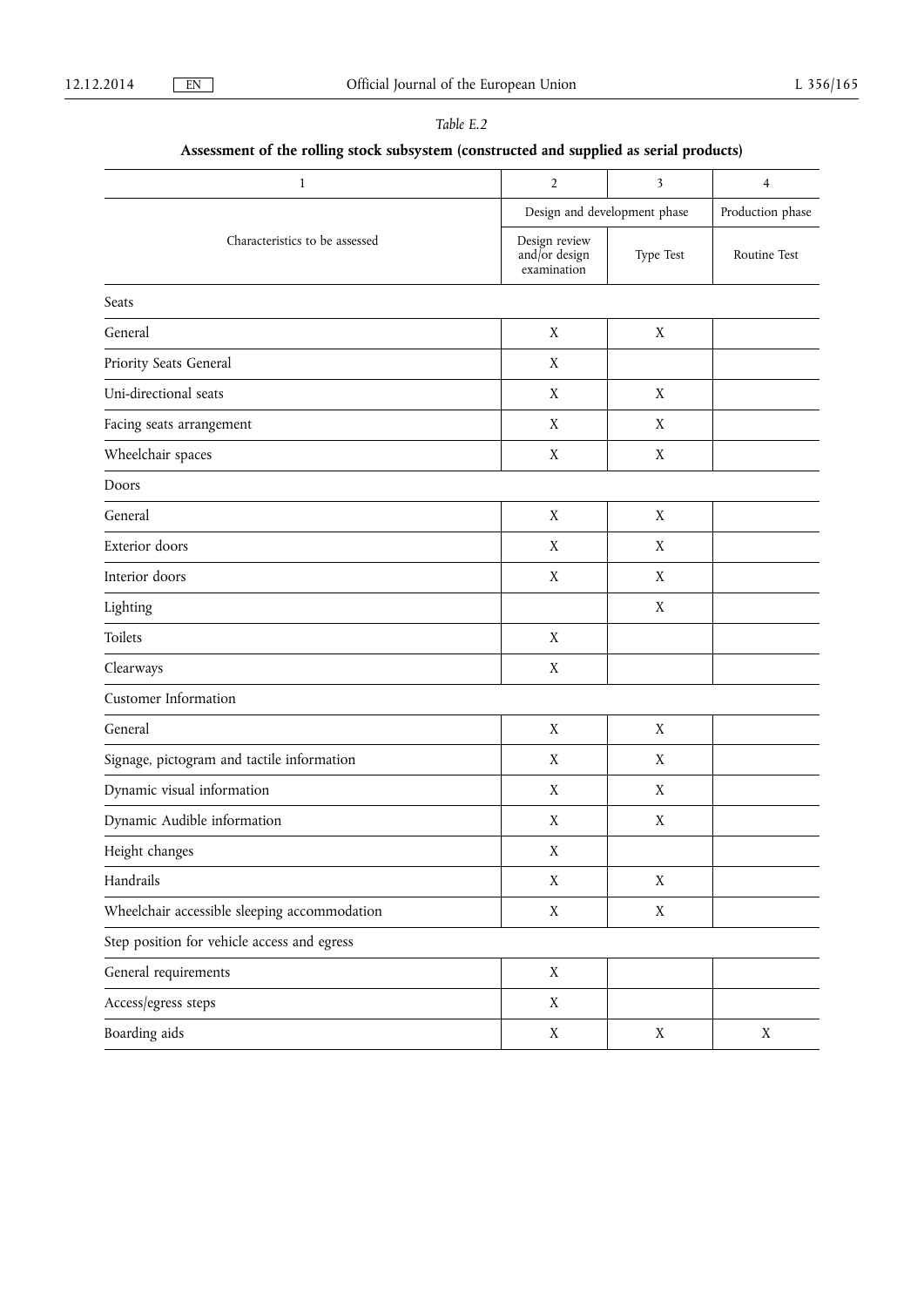#### *Appendix F*

#### **Renewal or upgrade of rolling stock**

Where rolling stock is renewed or upgraded, it shall comply with the requirements of this TSI; compliance with the content of this TSI is not mandatory in the following cases:

#### **Structures**

Compliance is not mandatory if the work would require structural alterations to door portals (interior or external), underframes, collision pillars, vehicle bodies, vehicle over-ride protection, or more generally is the work would necessitate re-validation of the vehicle structural integrity.

#### **Seats**

Compliance with point 4.2.2.1 with regard to seat back grab handles is only mandatory if the seat structures are renewed or upgraded within an entire vehicle.

Compliance with point 4.2.2.1.2 with regard to the dimensions of priority seats and around is only mandatory if the seating layout is altered within an entire train and this can be achieved without reducing the existing capacity of the train. In the last circumstance the maximum number of priority seats shall be provided, whilst maintaining existing capacity.

Compliance with requirements regarding headroom above priority seating is not mandatory if the limiting factor is a luggage rack that is not being structurally altered during the renewal or upgrading work.

#### *Wheelchair spaces*

The provision of wheelchair spaces is only required when the seating layout is altered within a complete train formation. However, if the entrance doorway, or clearways, cannot be modified to enable wheelchair access, a wheelchair space needs not be provided if the seating layout is altered. Wheelchair spaces created in an existing rolling stock are permitted to be arranged according to Appendix I, figure I4.

The provision of call for aid devices at the wheelchair positions is not mandatory if the vehicle does not have an electrical communications system that can be adapted to include such a device.

The provision of a transfer seat is only mandatory when it does not require modifying the layout of an existing wheelchair space.

## *Exterior doors*

Compliance with requirements to define the interior position of external doorways by contrast at floor level is only mandatory when the floor covering is renewed or upgraded.

Compliance with requirements to provide door opening and closing signals is only mandatory when the door control system is renewed or upgraded.

Full compliance with requirements regarding the position and illumination of door controls is only mandatory when the door control system is renewed or upgraded and when the controls can be re-positioned without alteration to the vehicle structure or door. However, in such an event, the renewed or upgraded controls shall be installed as close as possible to the compliant position.

#### *Interior doors*

Compliance with the requirements for door control operation operating forces and positioning is only mandatory if the door and door mechanism and/or control is being upgraded or renewed.

#### *Lighting*

Compliance with the requirement is not required if it can be established that there is insufficient capacity in the electrical system to support additional load, or that such lighting cannot locally be accommodated without structural alterations (doorways etc.).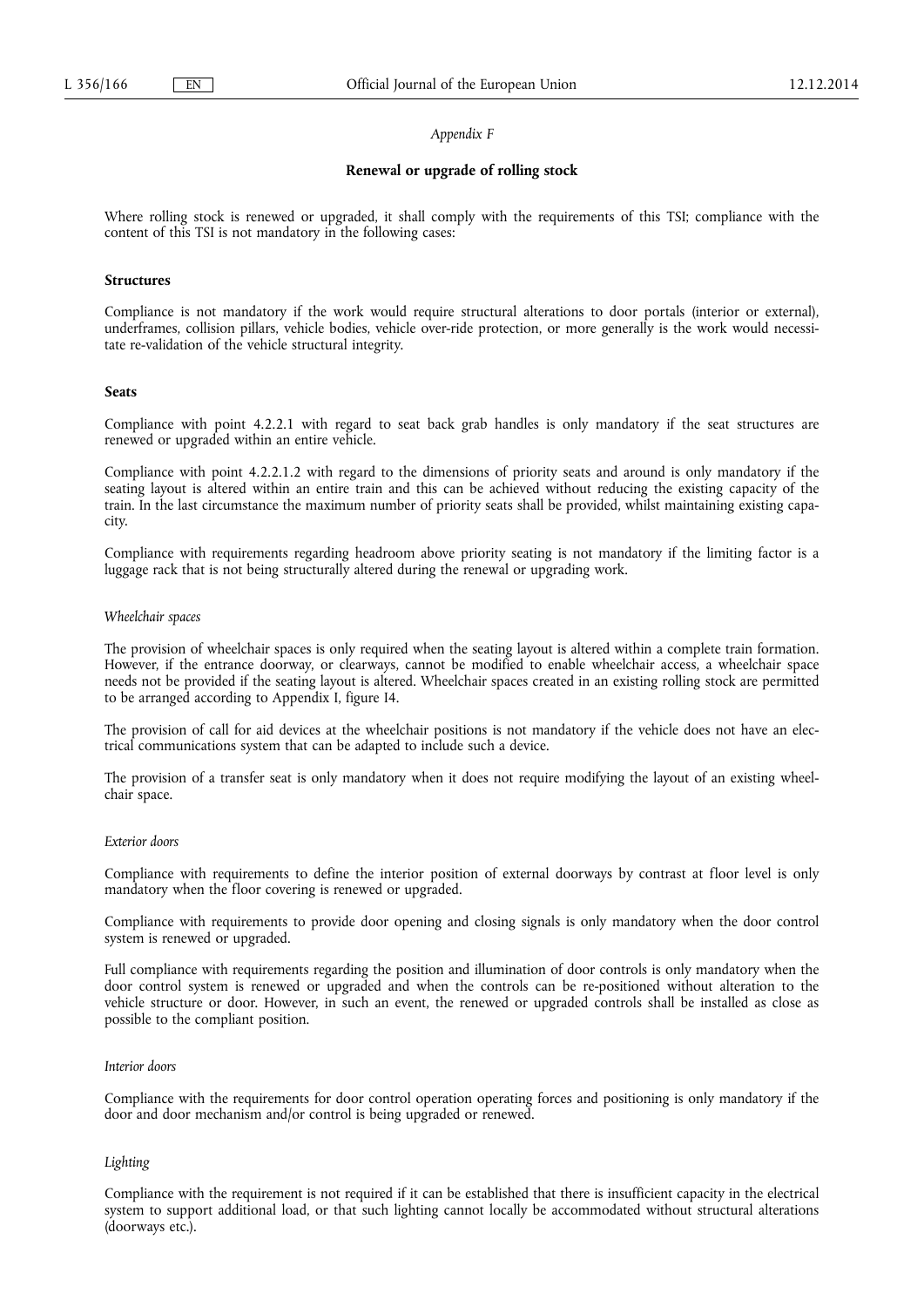#### *Toilets*

Provision of a fully compliant universal toilet is only mandatory when existing toilets are being completely renewed or upgraded and a wheelchair space is provided and a compliant universal toilet can be accommodated without structural alteration to the vehicle body.

The provision of call for aid devices in the universal toilet is not mandatory if the vehicle does not have an electrical communications system that can be adapted to include such a device.

#### *Clearways*

Compliance with the requirements of point 4.2.2.6 is only mandatory if the seating layout is altered within an entire vehicle and a wheelchair space is being provided.

Compliance with the requirements for clearways between connecting vehicles is only mandatory if the gangway is being renewed or upgraded.

#### *Information*

Compliance with the requirements of point 4.2.2.7 in respect of route information is not mandatory at renewal or upgrade. However, where an automated route information system is installed as part of a renewal or upgrade programme, it shall comply with the requirements of this point.

Compliance with the other parts of point 4.2.2.7 shall be mandatory whenever signage or interior finishes are renewed or upgraded.

#### *Height Changes*

Compliance with the requirements of point 4.2.2.8 is not mandatory at renewal or upgrade, with the exception that a contrasting warning band on step nosings shall be provided when tread surface materials are renewed or upgraded.

## *Handrails*

Compliance with the requirements of point 4.2.2.9 is only mandatory where existing handrails are being renewed or upgraded.

#### *Wheelchair accessible sleeping accommodation*

Compliance with the requirement to provide wheelchair accessible sleeping accommodation is only mandatory when existing sleeping accommodation is being renewed or upgraded.

The provision of call for aid devices in the wheelchair accessible sleeping accommodation is not mandatory if the vehicle does not have an electrical communications system that can be adapted to include such a device.

#### *Step positions, steps and boarding aids*

Compliance with the requirements of points 4.2.2.11 and 4.2.2.12 is not mandatory at renewal or upgrade, with the exception that if moveable steps or other integral boarding aids are fitted, they shall comply with the relevant subclauses in this point of the TSI.

However, if a wheelchair space in accordance with point 4.2.2.3 is created at renewal or upgrade, then it shall be mandatory to provide some form of boarding aid in accordance with point 4.4.3.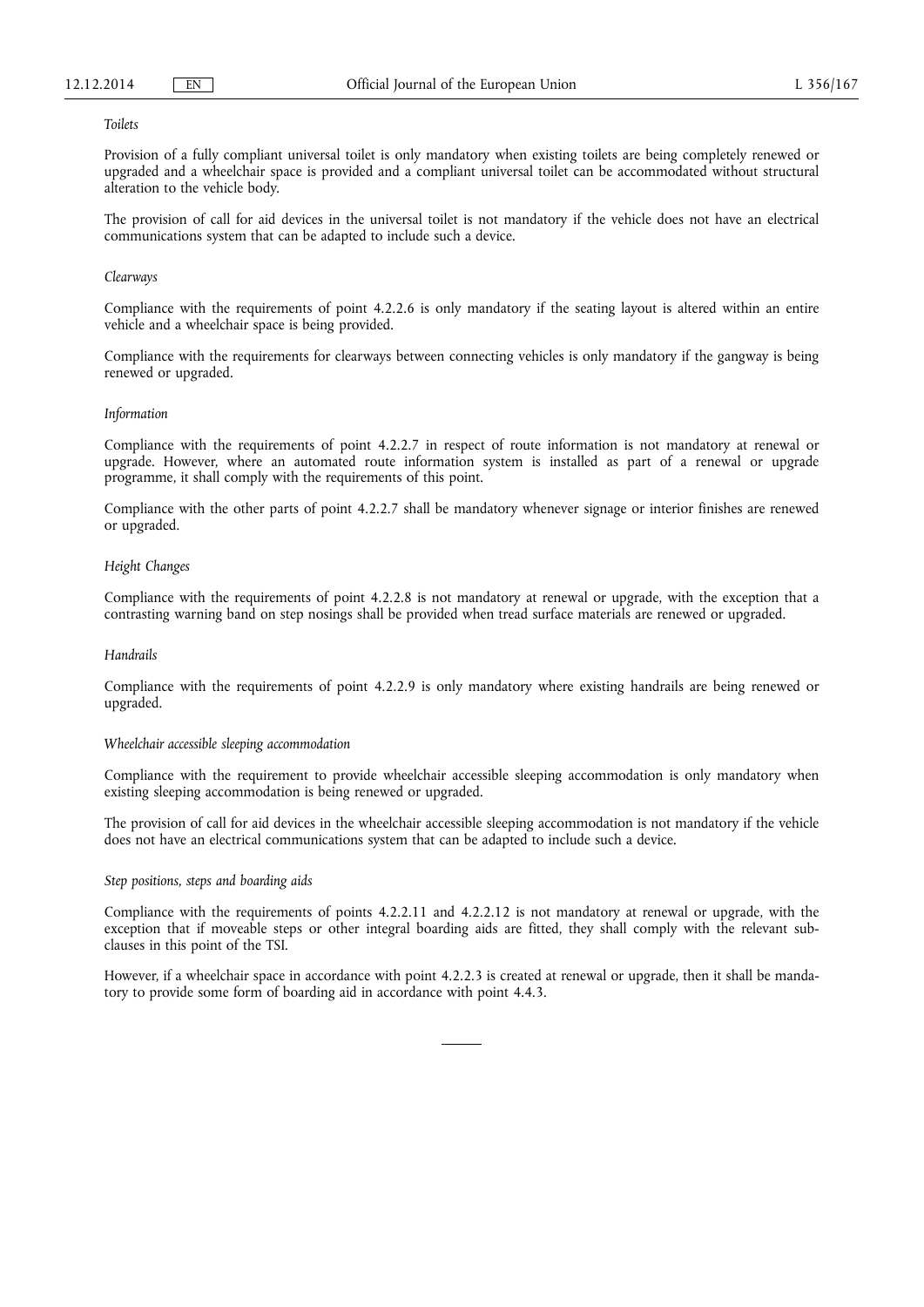#### *Appendix G*

#### **Passenger external doors audible warnings**

### **Door opening — Characteristics**

- A slow pulse multi tone (up to 2 pulses per second) of 2 tones emitted sequential.
- Frequencies
	- $-$  2 200 Hz +/- 100 Hz
- and:
	- 1 760 Hz +/– 100 Hz
- Sound Pressure level
	- To be provided by either:
	- an adaptive audible warning device set at 5 dB L<sub>Aeq</sub> min above ambient up to a max of 70 dB L<sub>Aeq</sub> (+ 6/– 0)
	- or a non-adaptive device set at 70 dB  $L_{Aeq,T}$  (+ 6/- 0)
	- Internal measurement on the centre point of the vestibule at a height of 1,5 m above the floor level. ( $T =$  total duration of the sound event) using measurement array (horizontal and then vertical) and averaged readings.
	- External measurement, 1,5 m away from the body side door centreline at 1,5 m above the platform level. (T = total duration of the sound event) using measurement array (horizontal) and averaged readings.

## **Door close — Characteristics**

- A fast pulsed tone (6-10 pulses per second)
- Frequency
	- 1 900 Hz +/– 100 Hz
- Sound Pressure level
	- To be provided by either:-
	- an adaptive audible warning device set at 5dB L<sub>Aeq</sub> min above ambient up to a max of 70 dB L<sub>Aeq,T</sub> (+ 6/- 0)
	- or a non-adaptive device set at 70 dB  $L_{Aeq,T}$  (+ 6/- 0))
	- Internal measurement on the centre point of the vestibule at a height of 1,5 m above the floor level. ( $T =$  total duration of the sound event) using measurement halo (horizontal and then vertical) and averaged readings.
	- External measurement, 1,5 m away from the body side door centreline at 1,5 m above the platform level.  $(T = total duration of the sound event) using measurement halo (horizontal) and averaged readings.$

### **Internal measurement method for passenger door audible warnings (Open and Close)**

- Tests to be carried out in the vestibule using an averaged reading from a multiple microphone array (designed for measuring horn noise in the cab in accordance with Commission Decision 2006/66/EC ( 1 ) Noise TSI); the array consists of 8 microphones evenly spaced around a circle of radius 250 mm.
- Testing to be carried out with the array arranged horizontally (all microphones the same distance above the floor, as shown in Figure G1). The average of the readings from all 8 microphones will be used for the assessment.

<sup>(</sup> 1 ) Commission Decision 2006/66/EC of 23 December 2005 concerning the technical specification for interoperability relating to the subsystem rolling stock — noise of the trans-European conventional rail system (OJ L 37, 8.2.2006, p. 1).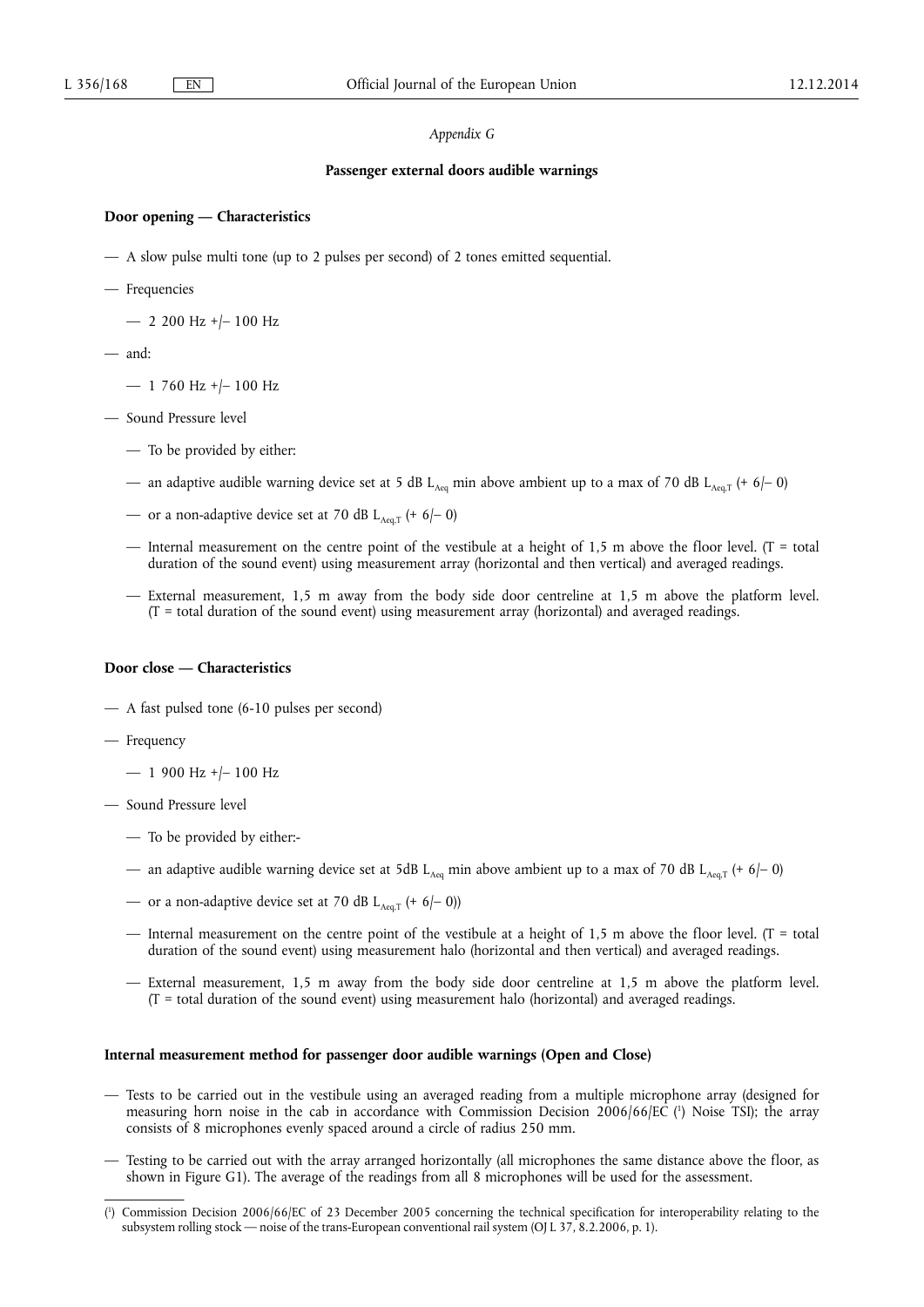*Figure G1* 

## **Horizontal array set-up**



## **External measurement method for Passenger door audible warnings (Open and Close)**

- Tests to be carried out using an averaged reading from a multiple microphone array (designed for measuring horn noise in the cab in accordance with 2006/66/EC Noise TSI); the array consists of 8 microphones evenly spaced around a circle of radius 250 mm.
- For the external test the assumed platform height should be specific to the route on which the vehicle is designed to be operated (if the operated route covers more than 1 height of platform then the lower height should be used i.e. 760 and 550 mm high platforms are on the operated route then the test will be carried out for the lower which would be 550 mm).
- Testing to be carried out with the array arranged horizontally (all microphones the same distance above the platform) The average of the readings from all 8 microphones will be used for the assessment

In case an adaptive audible warning device is used, the device shall define the surrounding noise level prior to the warning sequence. A frequency band from 500 Hz up to 5 000 Hz shall be taken in consideration.

Measurements to demonstrate compliance shall be carried out at three door locations on a train.

*Note:* the door should be fully open for the close test and fully closed for the open test.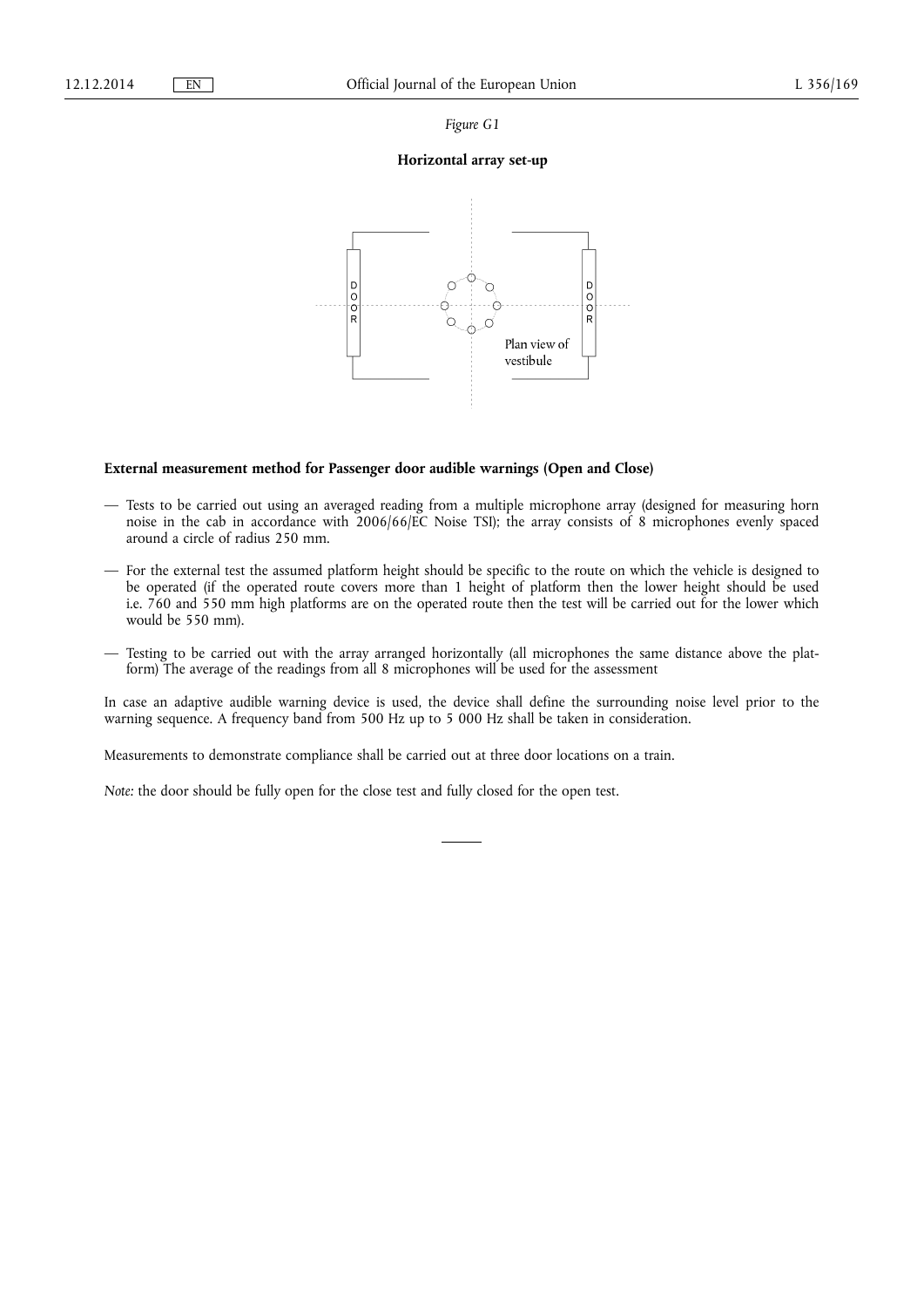## *Appendix H*

# **Diagrams of priority seats**

*Key for figures H1 to H4* 

- 1 Measuring level for seating surfaces
- 2 Distance between facing seats
- 3 Headroom above seat

## *Figure H1*

## **Priority seat headroom**





## **Unidirectional priority seats**

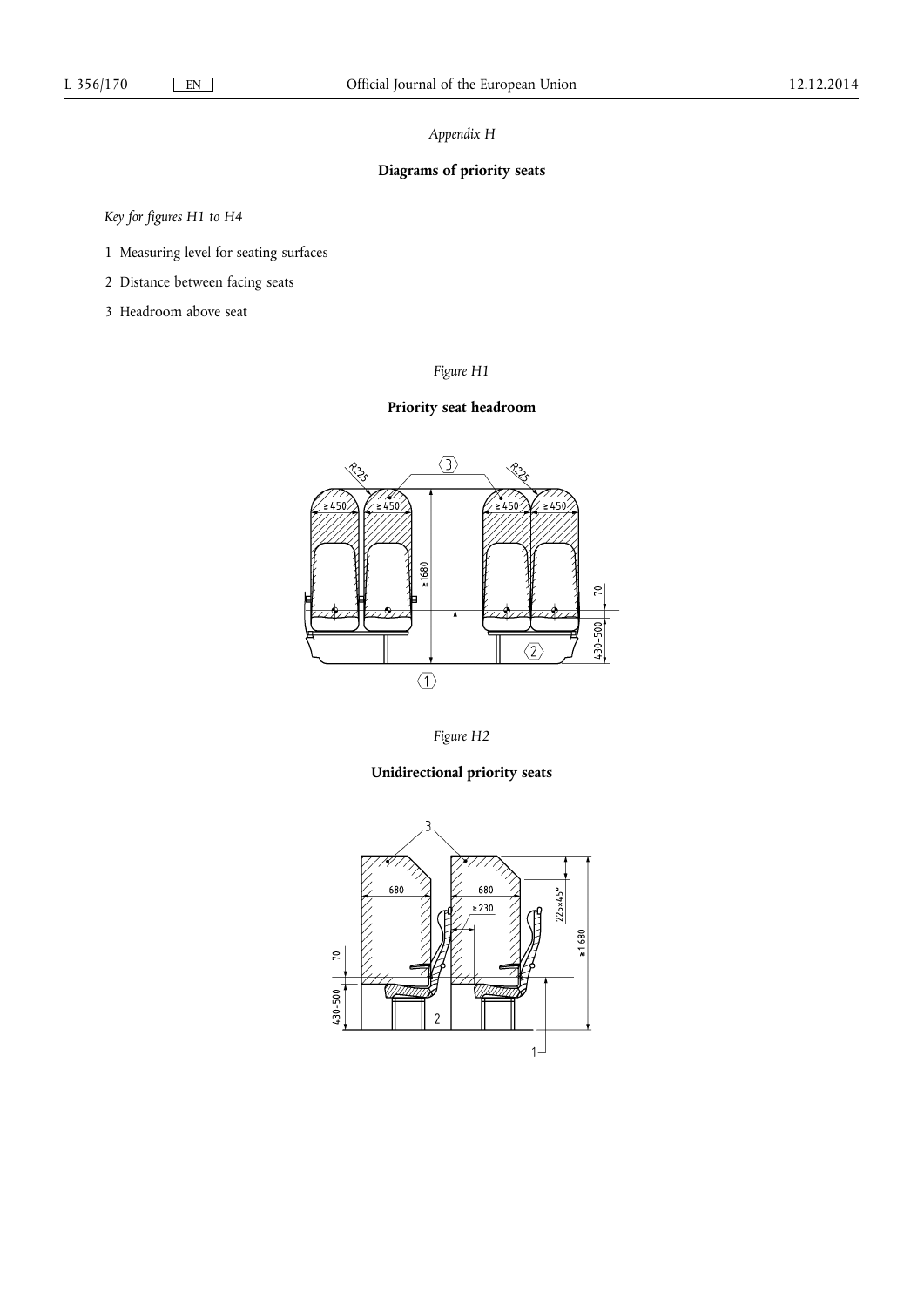*Figure H3* 

# **Facing priority seats**





# **Facing priority seats with table in stored position**

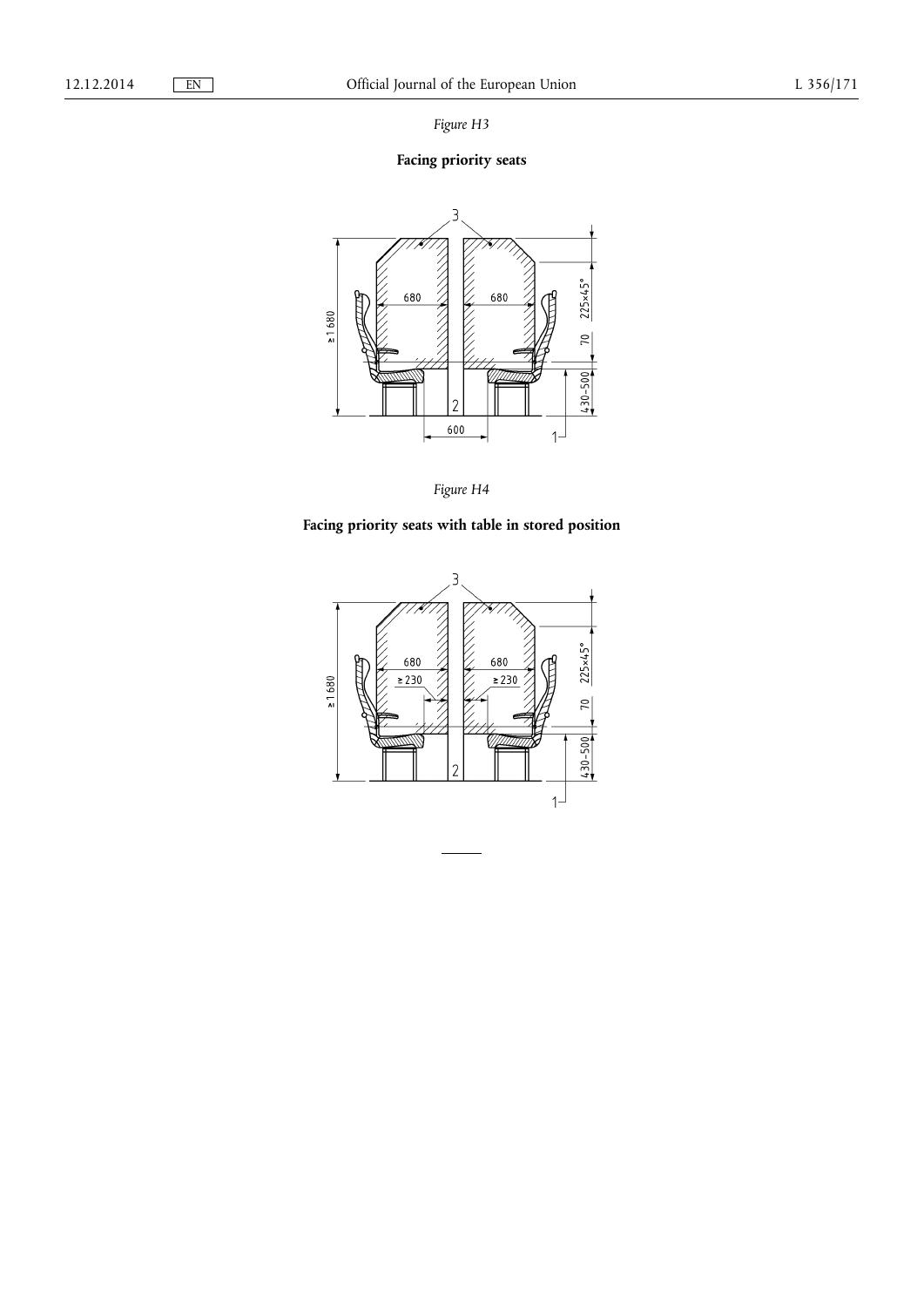*Appendix I* 

## **Diagrams of wheelchair spaces**

## *Figure I1*

## **Wheelchair space in facing seating arrangement**



- 1 Structure at end of wheelchair space
- 2 Front edge of passenger seat cushion
- 3 Wheelchair space

## *Figure I2*

## **Wheelchair space in unidirectional seating arrangement**



- 1 Structure at end of wheelchair space
- 2 Back of the front passenger seat
- 3 Wheelchair space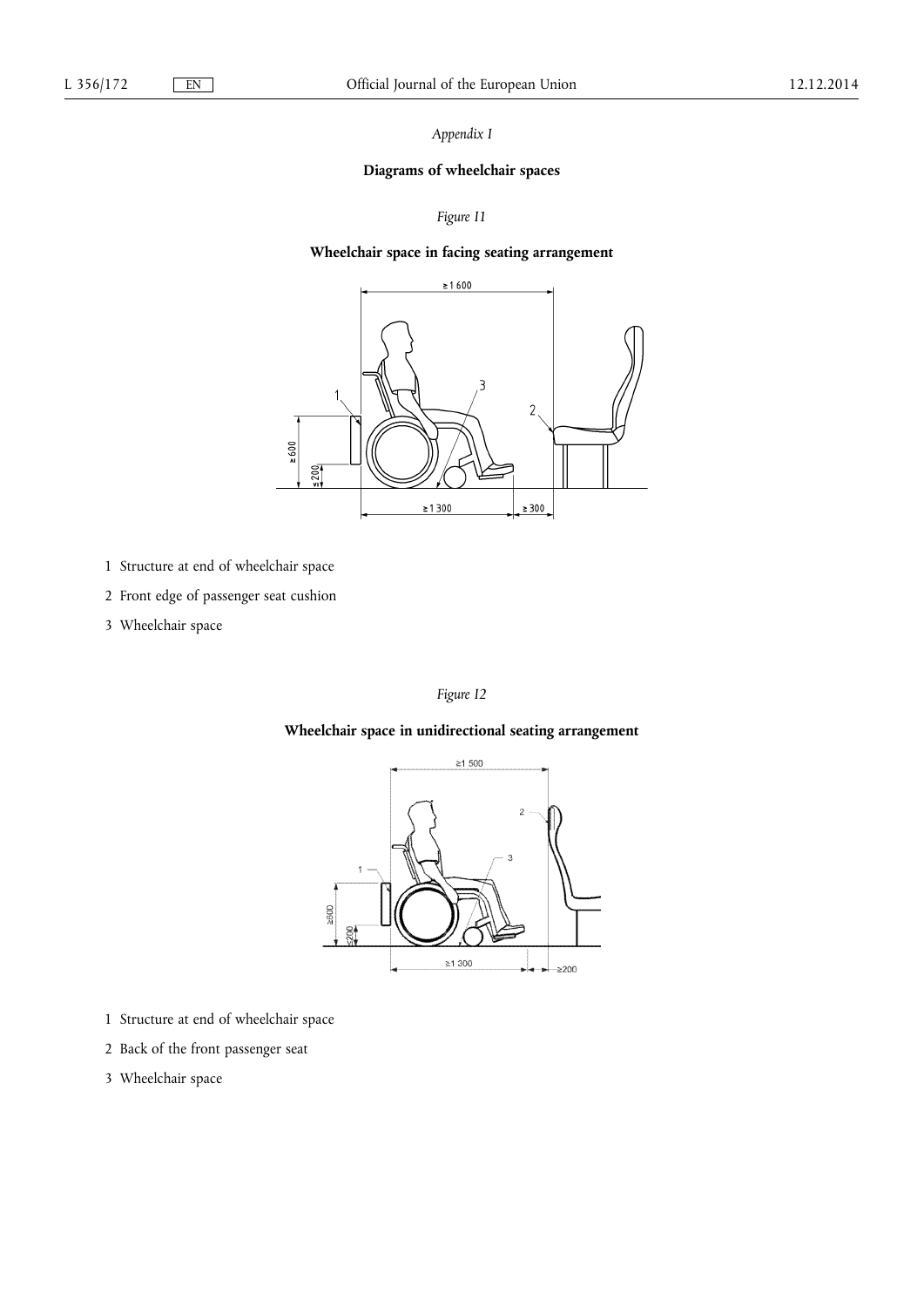|--|--|

# **Two facing wheelchair spaces**



- 1 Structure at end of wheelchair space
- 2 Space between wheelchair spaces min. 250 mm
- 3 Wheelchair space

## *Figure I4*

## **Two adjacent wheelchair spaces (applicable to upgraded/renewed rolling stock only)**



- 1 Structure at end of wheelchair space
- 2 Structure in front of wheelchair space
- 3 Dual wheelchair space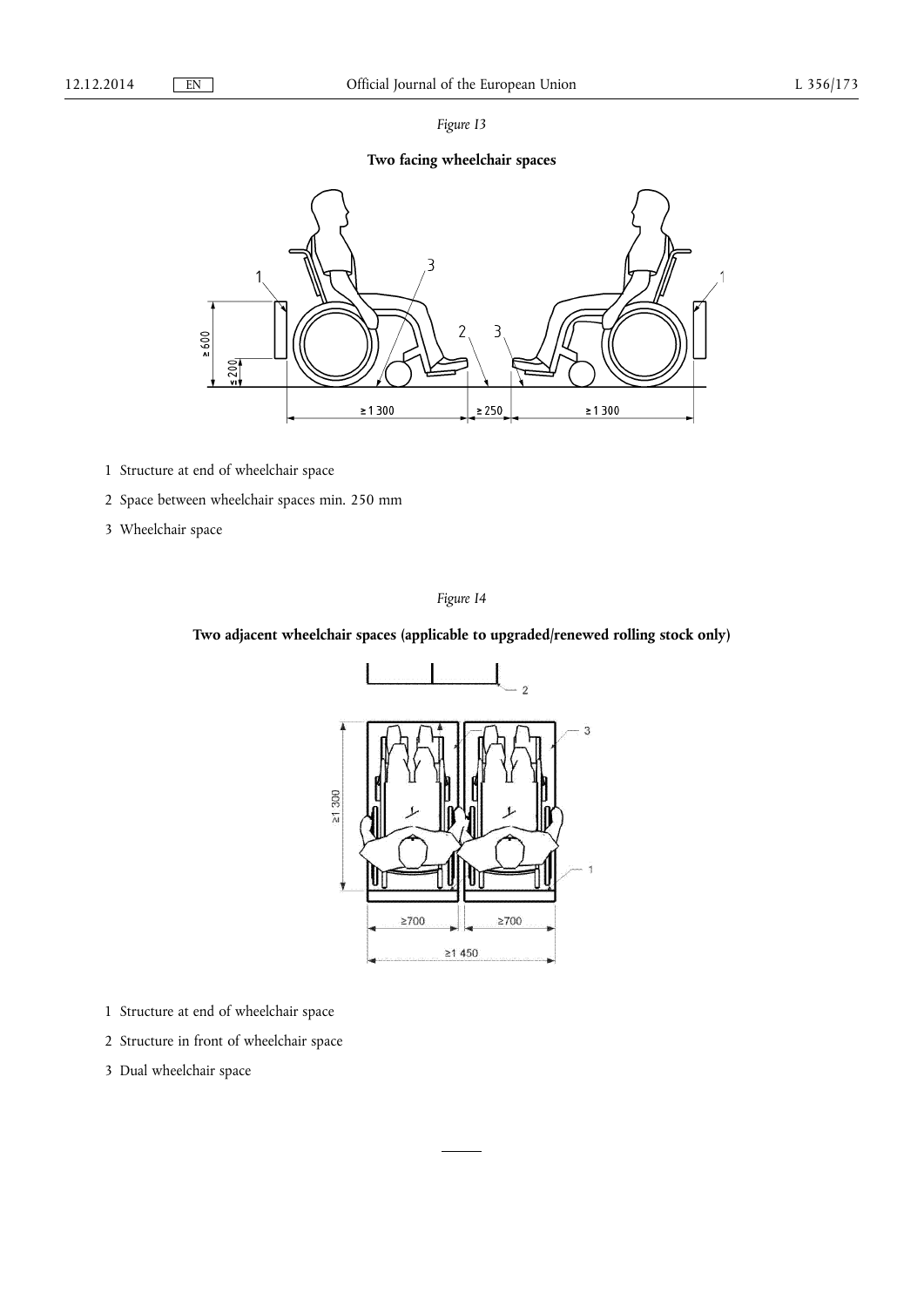## *Appendix J*

## **Diagrams of clearways**

## *Figure J1*

## **Minimum clearway width from floor level to a height of 1 000 mm**





- 1 Through section of clearway
- 2 Plan view at height range 25 975 mm from floor level

## *Figure J2*

**Minimum clearway profile between connecting vehicles of a single trainset** 

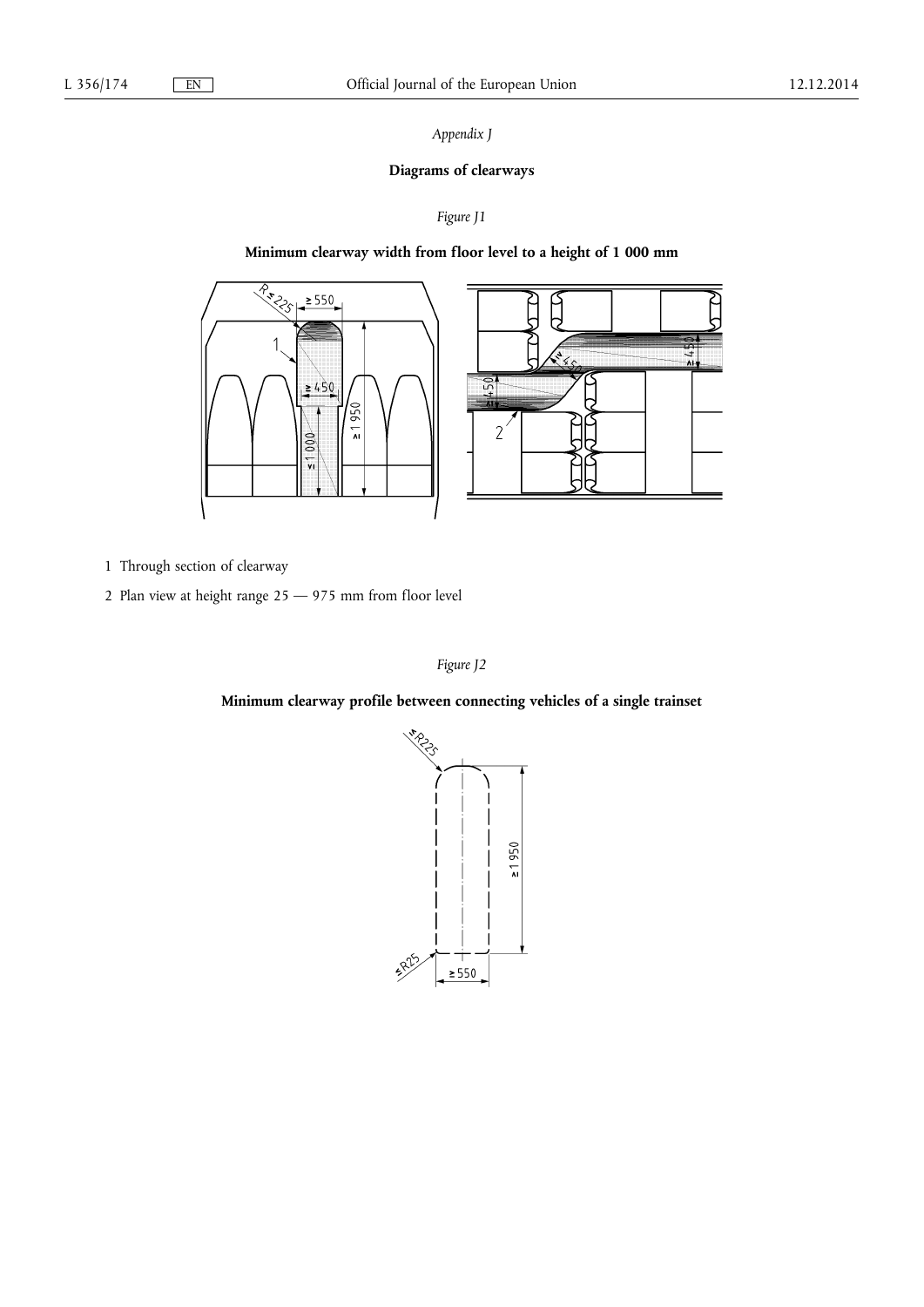## *Figure J3*

# **Minimum clearway profile to and from wheelchair spaces**



*Appendix K* 

## **Table of the corridor width for wheelchair accessible areas in Rolling Stock**

## *Table K1*

| Corridor clearway width (mm)                                          | 200 | 100 | 000 | 900 | 850 | 800 |
|-----------------------------------------------------------------------|-----|-----|-----|-----|-----|-----|
| Door usable width, or a perpendicular<br>corridor clearway width (mm) | 800 | 850 | 900 | 000 | 100 | 200 |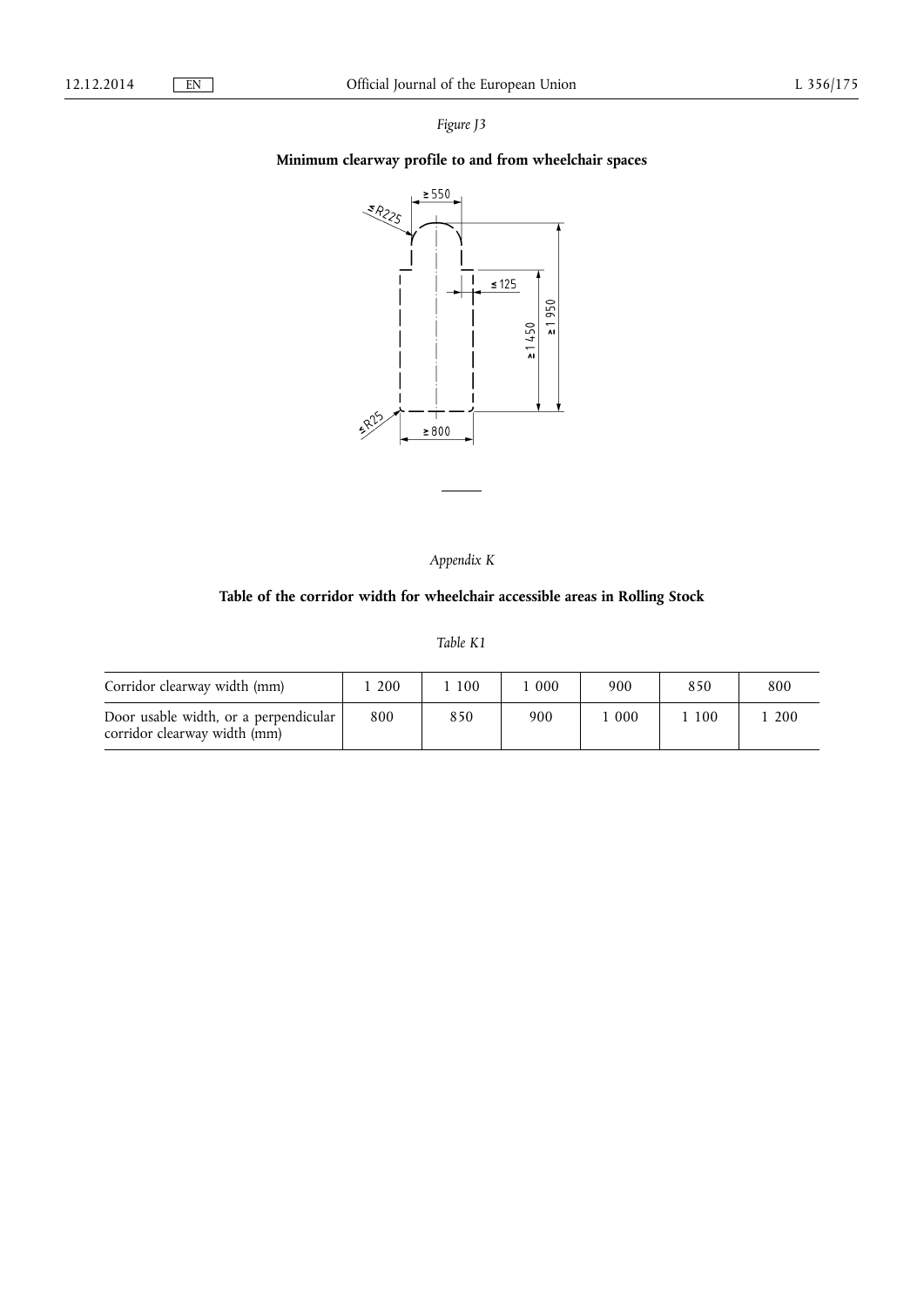*Appendix L* 

## **Reach zone of a wheelchair user**

# *Figure L1*

# **Reach range of a person in a wheelchair**



- 1 comfortable reach range
- 2 seat reference point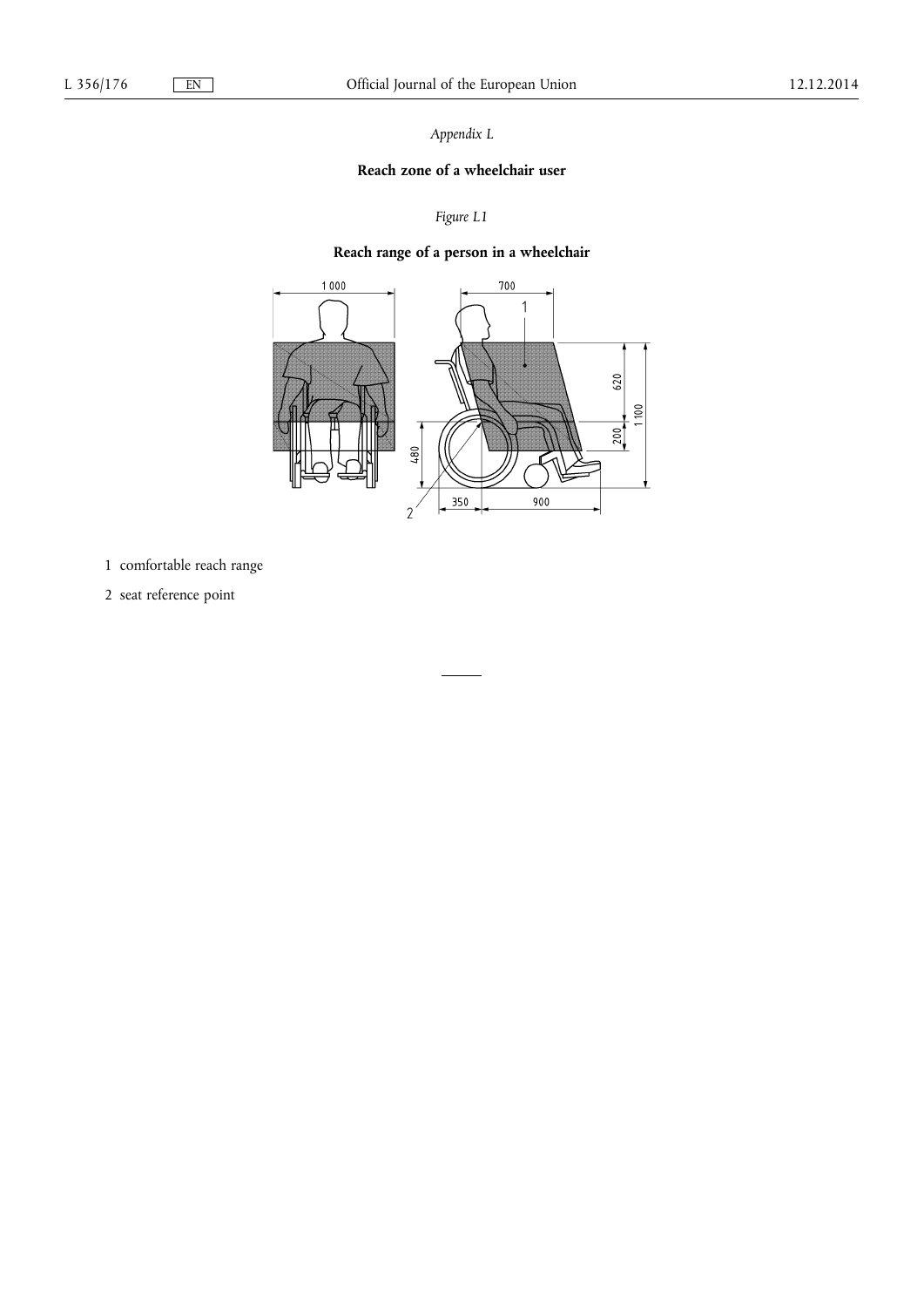## *Appendix M*

#### **Wheelchair transportable by train**

M.1 SCOPE

This appendix identifies the maximum engineering limits for a wheelchair transportable by train.

M.2 CHARACTERISTICS

The minimum technical requirements are:

Basic Dimensions

- Width of 700 mm plus 50 mm min each side for hands when moving
- Length of 1 200 mm plus 50 mm for feet

#### Wheels

— The smallest wheel shall accommodate a gap of dimensions 75 mm horizontal and 50 mm vertical

### Height

— 1 375 mm max including a 95th percentile male occupant

Turning circle

 $-1500$  mm

Weight

- Fully laden weight of 300 kg for wheelchair and occupant (including any baggage) in the case of an electrical wheelchair for which no assistance is required for crossing a boarding aid.
- Fully laden weight of 200 kg for wheelchair and occupant (including any baggage) in the case of a manual wheelchair.

Obstacle height that can be overcome and ground clearance

- Obstacle height that can be overcome 50 mm (max)
- Ground clearance 60 mm (min) with a upward slope angle of 10° on top for going forward (under the foot rest)

Maximum safe slope on which the wheelchair will remain stable:

- Shall have dynamic stability in all directions at an angle of 6 degrees
- Shall have static stability in all directions (including with brake applied) at an angle of 9 degrees.